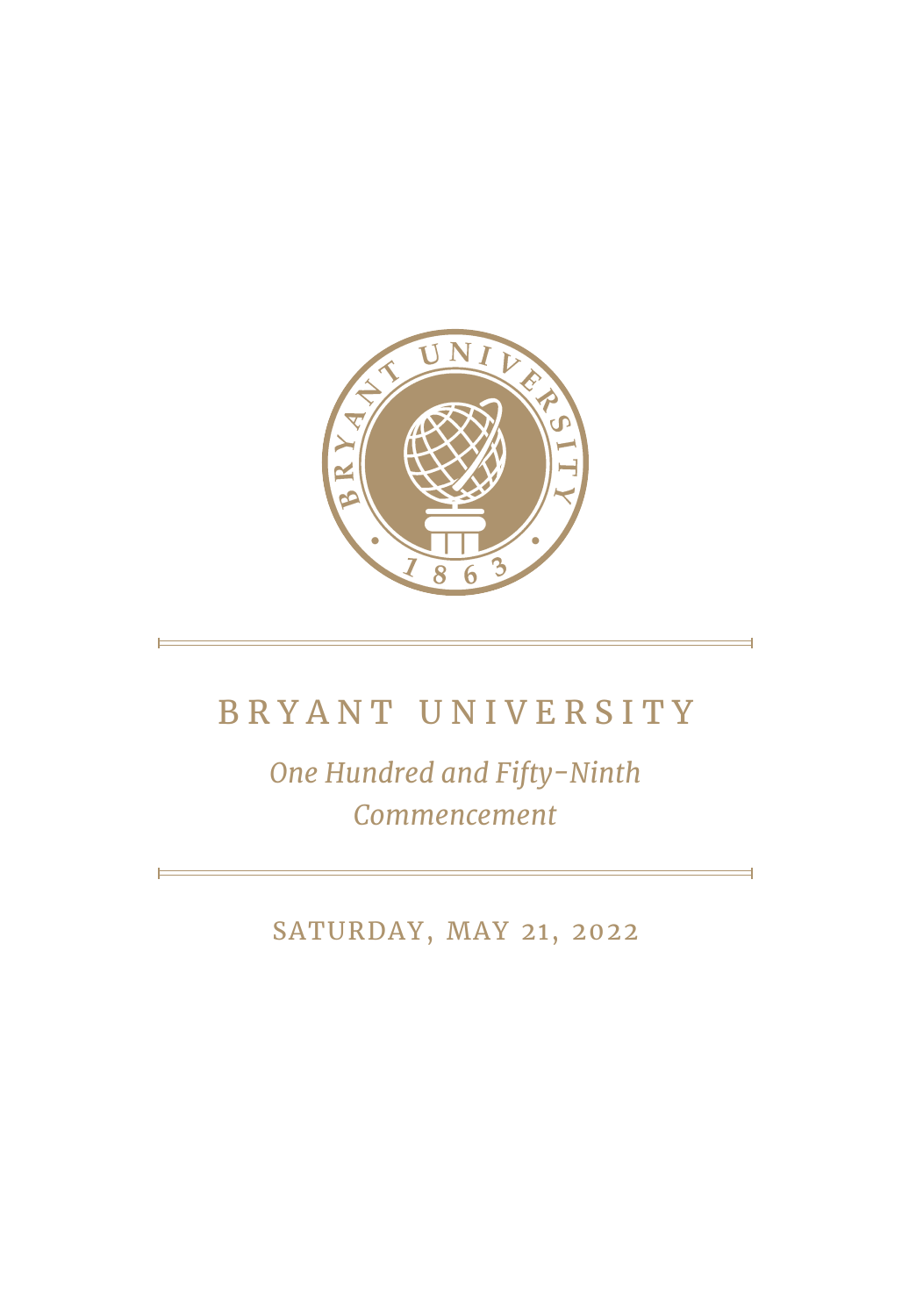# *Welcome*

*A most cordial welcome is extended to relatives, friends, faculty members, alumni, administrators, and staff who gather here to celebrate the 159th Commencement of Bryant University.*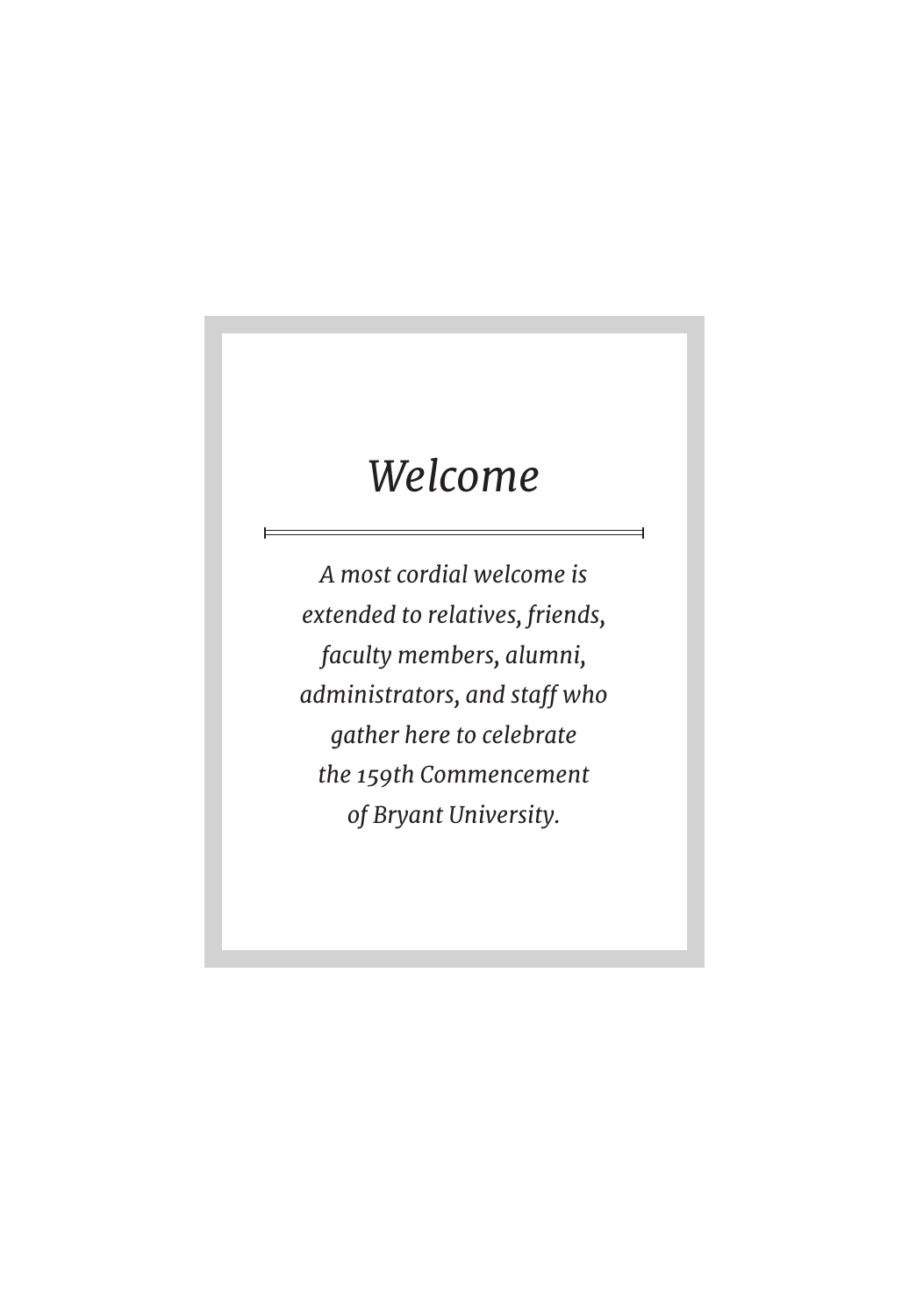## PROGRAM

#### ACADEMIC PROCESSION

#### CLASS FLAG

Bryant University gratefully acknowledges the late George J. Kelley '39, '69H, Honorary Trustee Emeritus, for his generosity in providing ongoing financial support for the purchase and display of graduating class flags.

This year's flag was designed by seniors Carmen Cheung, Nicholas Andrew Harmon, Benjamin Alexander Heyman and Jason Zou. These students are all leaders of the Student Alumni Association.

*The Class of 2022 flag commemorates the continuing adversity the class has overcome during the pandemic with a quote by New York Times best-selling author Andy Andrews. "Adversity builds muscle. Adversity creates strength. Adversity, it turns out, is preparation for success." The image of Tupper II with a basketball net around his neck celebrates the historic NEC championship won by the men's basketball team and their first-ever NCAA bid. Finally, the initials J.K. honor the memory of classmate James Andrew Koshivos '22, who sadly passed away this spring.*

#### **MARSHALS**

Chief Marshal, Janet Prichard, Ph.D. Platform Marshal, Mary Lyons, Ph.D. Graduate Marshal, Lori Coakley, Ph.D. Graduate Marshal, Valerie Leduc, MBA Graduate Marshal, Robert Massoud, MBA Graduate Marshal, Teresa McCarthy, Ph.D. Graduate Marshal,Christopher Morse, Ph.D. Graduate Marshal, Stephanie Mott, M Sc Graduate Marshal, Kristin Scalpin, Ph.D. Graduate Marshal, Kenneth Sousa, Ph.D. Graduate Marshal, Jack Vensel, MBA Graduate, Xiaofei Pan, Ph.D.

#### UNIVERSITY MACE BEARER

Professor Gaytha Langlois, Ph.D.

#### THE NATIONAL ANTHEM

Lauren Alissa McSweeney '22

The audience is requested to remain standing through the Invocation.

#### INVOCATION

Rabbi Steven Jablow Bryant University Jewish Chaplain and Hillel Director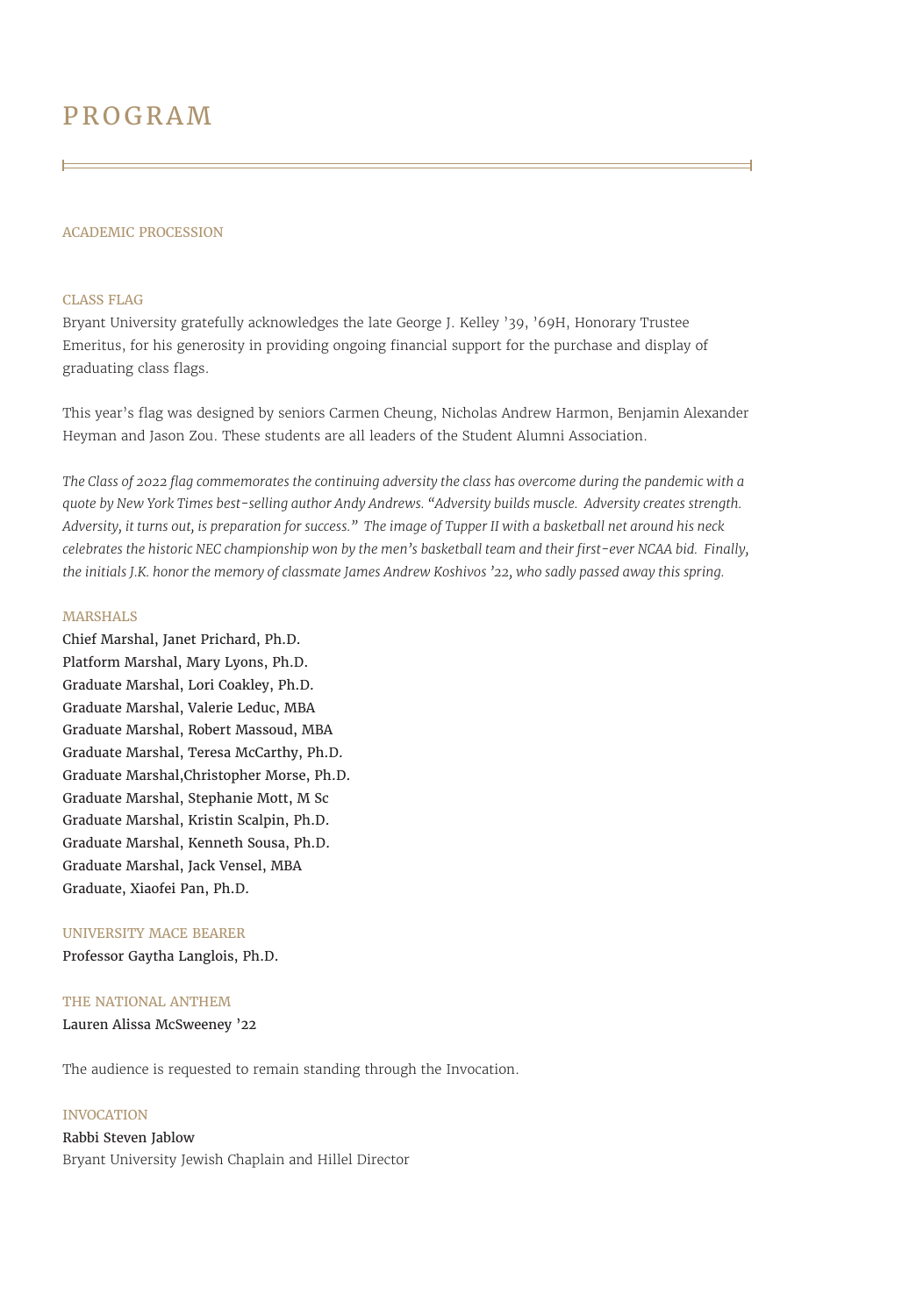PRESIDING

Ross Gittell, Ph.D. President of Bryant University

#### CONVENING OF THE 159TH COMMENCEMENT

David Beirne '85 Chair of the Board of Trustees, Bryant University

#### CONFERRING OF HONORARY DEGREES

Ross Gittell

#### **CITATIONS**

Keith Murray, Ph.D. Professor of Marketing

#### HONORARY DEGREE RECIPIENTS TRUSTEE PRESENTERS

William J. Conaty '67 **David M. Beirne** '85 Kim Anderson **Margaret M. Van Bree, MHA, DrPH** 

#### HOODING OF HONORARY DEGREE RECIPIENTS

Wendy Samter, Ph.D. Associate/Interim Provost and Chief Academic Officer

#### 50 YEARS OF ACADEMIC EXCELLENCE IN SMITHFIELD

From its founding in 1863 until today, Bryant is an institution that has grown and prospered far more than its founders could ever have imagined. Through the generous philanthropy of Earl Tupper, in 1971 Bryant College moved from Providence to its new campus in Smithfield. The 2021-22 academic year marks a half-century of continuous dedication to academic excellence. Today we recognize all Bryant faculty members who participated in this historic move and are 2021 and 2022 retirees. During their tenure, they taught tens of thousands of students who have gone on to become some of Bryant's most successful alumni.

COMMENCEMENT ADDRESS William J. Conaty '67

STUDENT CHARGE Paul Robert Theriault

#### CONFERRAL OF DEGREES

Ross Gittell

#### Wendy Samter

Candidates are introduced by faculty members from their respective departments.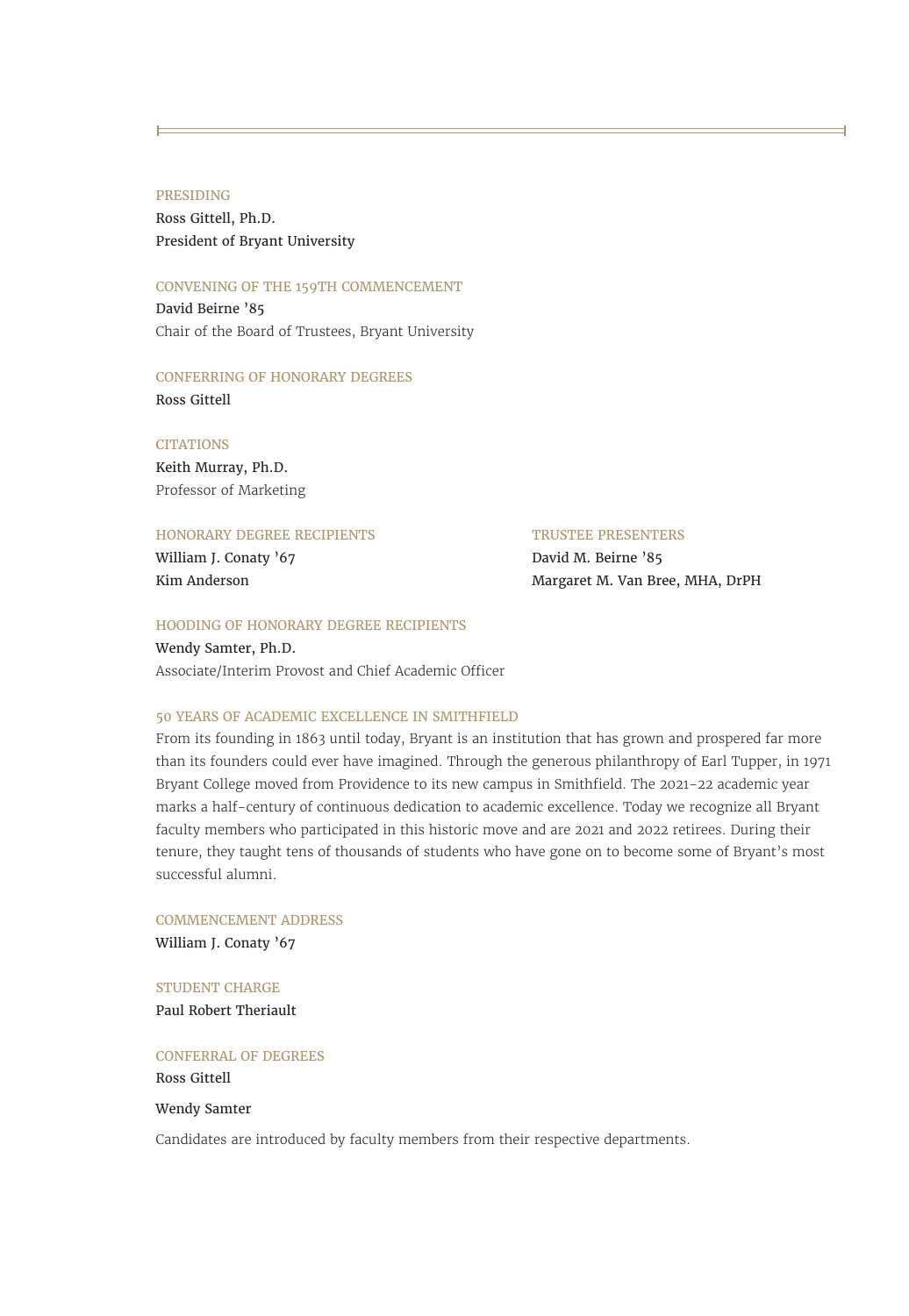#### ALUMNI GREETINGS

Rita Williams Bogar '76 President, National Alumni Council Bryant University Alumni Association

#### **BENEDICTION**

Reverend Joseph Pescatello Bryant University Catholic Chaplain

#### ADJOURNMENT OF THE 159TH COMMENCEMENT CEREMONY

David Beirne

#### **RECESSION**

We ask that you kindly remain in place until the platform members and faculty have left the Commencement area.

Please join your fellow graduates, families, faculty members, and staff for refreshments following the ceremony in the Heidi and Walter Stepan Grand Hall of the George E. Bello Center for Information and Technology.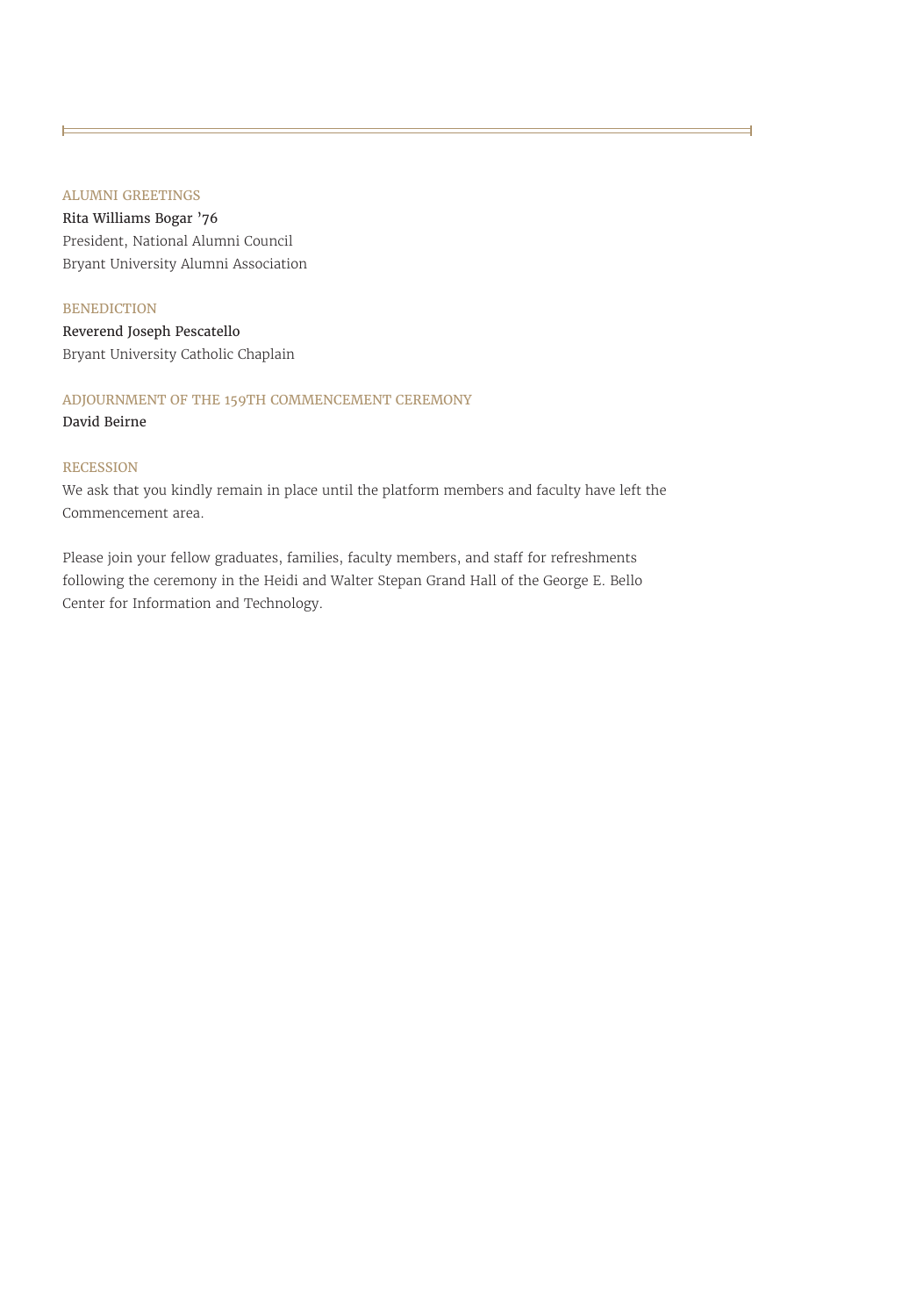### COMMENCEMENT AWARDS

#### THE ACHIEVEMENT IN CREATIVE EXPRESSION AWARD

This award is presented to a graduating senior who has achieved excellence in creative expression, as demonstrated in the written, performance, film, fine, or applied arts. Kayla Marie Batalha

#### THE ANNA M. & JERE ST. ANGELO '61 ACCOUNTING AWARD

These awards are presented to two graduating seniors in accounting who have demonstrated a high level of achievement, are in the top 10 percent of their class, are residents of an urban area, and will enter a career in public accounting.

Melanie Cecile Auclair • Justin K. Bemis

#### THE FEMALE SENIOR SCHOLAR-ATHLETE OF THE YEAR AWARD

This award is presented to the female senior student-athlete with the highest overall grade point average.

Leanne Elizabeth Kendall

#### THE MALE SENIOR SCHOLAR-ATHLETE OF THE YEAR AWARD

This award is presented to the male senior student-athlete with the highest overall grade point average. Ben Graham Williams

#### THE BRYANT UNIVERSITY GOOD CITIZENSHIP AWARD

This award is presented to a graduating senior who has demonstrated the qualities of sincerity and vigorous industry in the interest of good citizenship and who has, by example, furthered better government both on and off campus. Ian James Whitehead

#### THE BRYANT UNIVERSITY SCHOLAR AWARD

This award is presented to a graduating senior or seniors who has/have published or has had an article accepted for publication in a peer-reviewed scholarly journal while a student at Bryant University. Zachary Louis Galante

#### THE COMMUNICATION DEPARTMENT AWARD

This award is presented to a graduating senior for outstanding achievement and exceptional competency in all of the contemporary communication arts. Jessica Ann Zedros

#### THE DELTA SIGMA PI SCHOLARSHIP KEY

This award is presented to the graduating senior with the highest cumulative academic average toward a degree in business administration or economics. Lauren Alissa McSweeney • Sara Falvo Puglielli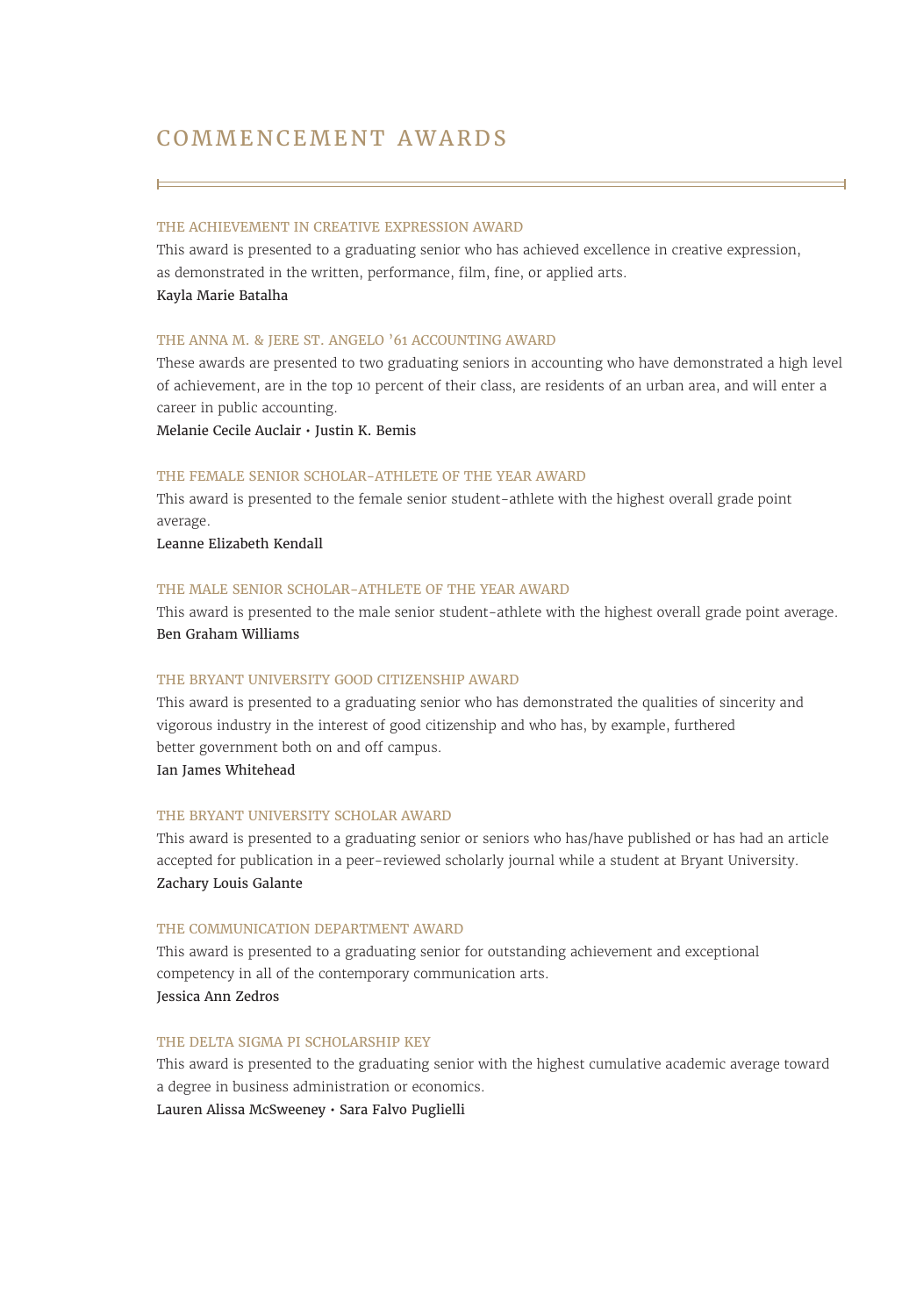#### THE ENVIRONMENTAL SCIENCE LEADERSHIP AWARD

This award is presented to an outstanding graduating senior in environmental science who has excelled in the classroom and laboratory, exhibited leadership in initiatives for improving sustainability at the University, and shown potential for valuable contributions to the environmental field. Elin Svärd

#### THE EXCELLENCE IN BIOLOGY AWARD

This award is presented to a graduating senior in biology who has exhibited excellence in the classroom and research laboratory, shown care and concern about world health problems, and demonstrated a potential for outstanding contributions in the field of biological science. Katelyn Marie Kirves

#### THE EXCELLENCE IN DATA SCIENCE AWARD

This award is presented to a graduating senior with a major in data science who has excelled academically, enriched his or her data science education through meaningful work experience, and demonstrated an unselfish attitude toward others through active involvement in organizations, clubs, or events. Chancellor Kimball Tang

#### THE EXCELLENCE IN ECONOMICS AWARD

This award is presented to a graduating senior with the highest grade point average in the major. Ben Graham Williams

#### THE EXCELLENCE IN INFORMATION SYSTEMS AWARD

This award is presented annually to a graduating senior with a concentration in information systems who has excelled academically, enriched his or her information systems education through meaningful work experience, and demonstrated an unselfish attitude toward others through active involvement in organizations, clubs, or events.

Mark Christopher Hoye

#### THE EXCELLENCE IN MARKETING AWARD

This award is given to a student graduating with a concentration in marketing who has demonstrated outstanding scholarship and leadership in marketing, and made significant contributions to the Bryant community and the marketing program.

John Herbert Fuller

#### THE EXCELLENCE IN PSYCHOLOGY AWARD

This award is presented to a graduating senior for outstanding achievement in the study of psychology. Eleni Spiratos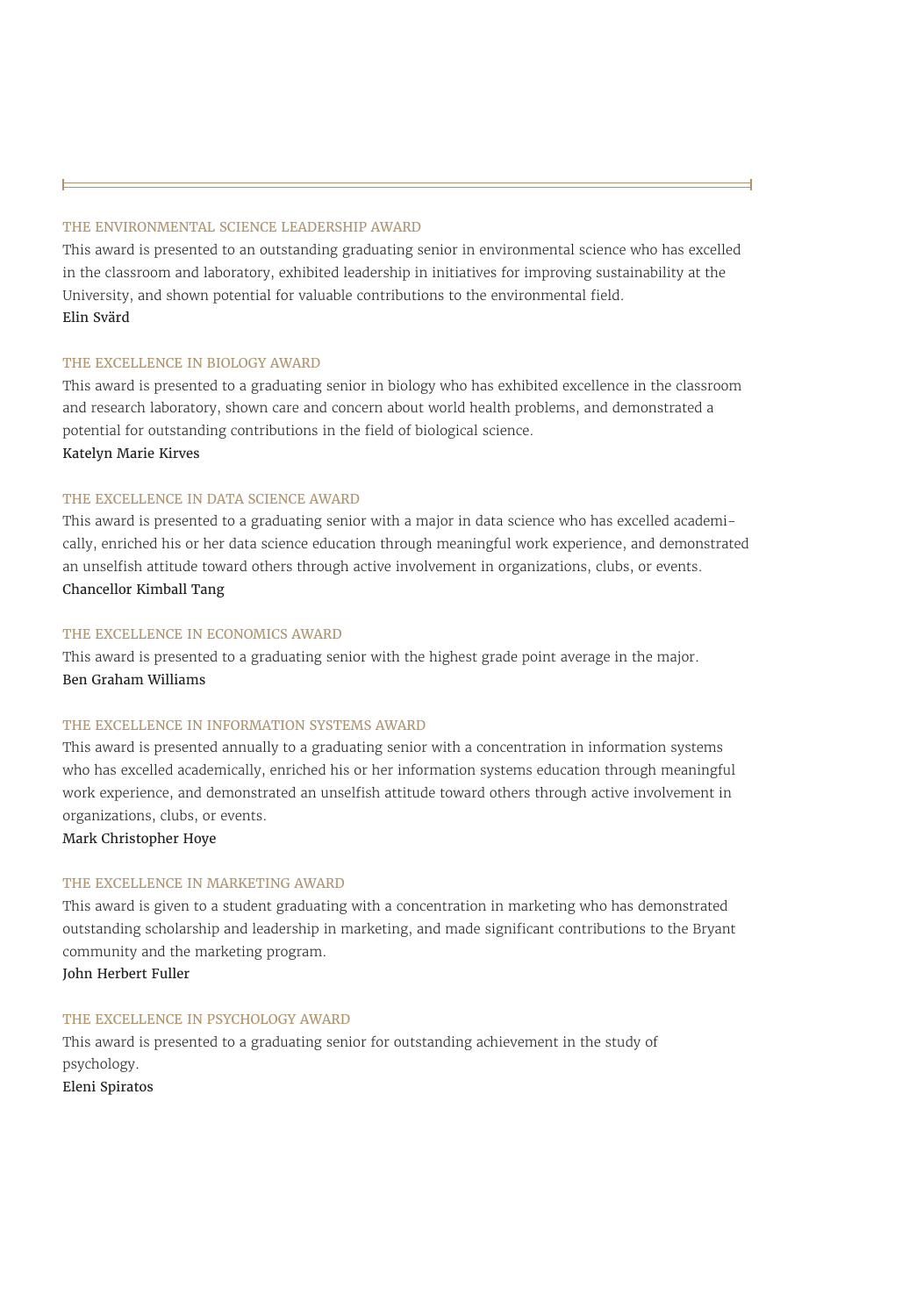#### THE GEORGE I. KELLEY AWARD

This award is presented to the graduating senior or seniors who has/have completed at least 102 credits at Bryant and is/are recognized and honored for having the highest cumulative grade point average at the end of the fall semester.

Lauren Alissa McSweeney • Sara Falvo Puglielli • Chancellor Kimball Tang

#### THE GEORGE M. PARKS AWARD

This award is presented to a graduating senior whose recognized leadership qualities have significantly enhanced the reputation of the University.

Ramon Luis Malabag Fille

#### GLOBAL STUDIES AWARD, LEGAL STUDIES AWARD, POLITICAL SCIENCE AWARD, AND SOCIOLOGY AWARD

These awards are presented to graduating seniors for their outstanding achievement in the study of global studies, legal studies, political science, and sociology.

Global Studies: Olivia Taylor Aiken Political Science: Shannon Elizabeth O�Connor Legal Studies: Justin Edward Keyes Sociology: Victoria Maria Andrade-Fonseca

#### THE JACK H. RUBENS LEADERSHIP IN FINANCE AWARD

This award is presented to a graduating senior who has demonstrated outstanding performance in academics, service to the finance department, and enthusiasm and leadership in extracurricular activities related to finance.

Trinity Erin Lennon

#### THE JACK H. RUBENS LEADERSHIP IN FINANCIAL SERVICES AWARD

This award is presented to a graduating senior who has demonstrated outstanding performance in academics, service to the finance department, and enthusiasm and leadership in extracurricular activities related to financial services.

Faith Morgan Winslow

#### THE JEREMIAH CLARK BARBER AWARD

This award is presented to the graduating senior who has shown the most consistent academic improvement resulting in Dean's List recognition. Kwaku Amoah Saforo

#### THE JOHN HANCOCK INSURANCE COMPANY AWARD

This award is presented to two graduating seniors who have demonstrated superior achievement in the study of actuarial mathematics.

Julia Katherine Ayres • Jordan Alex Silverman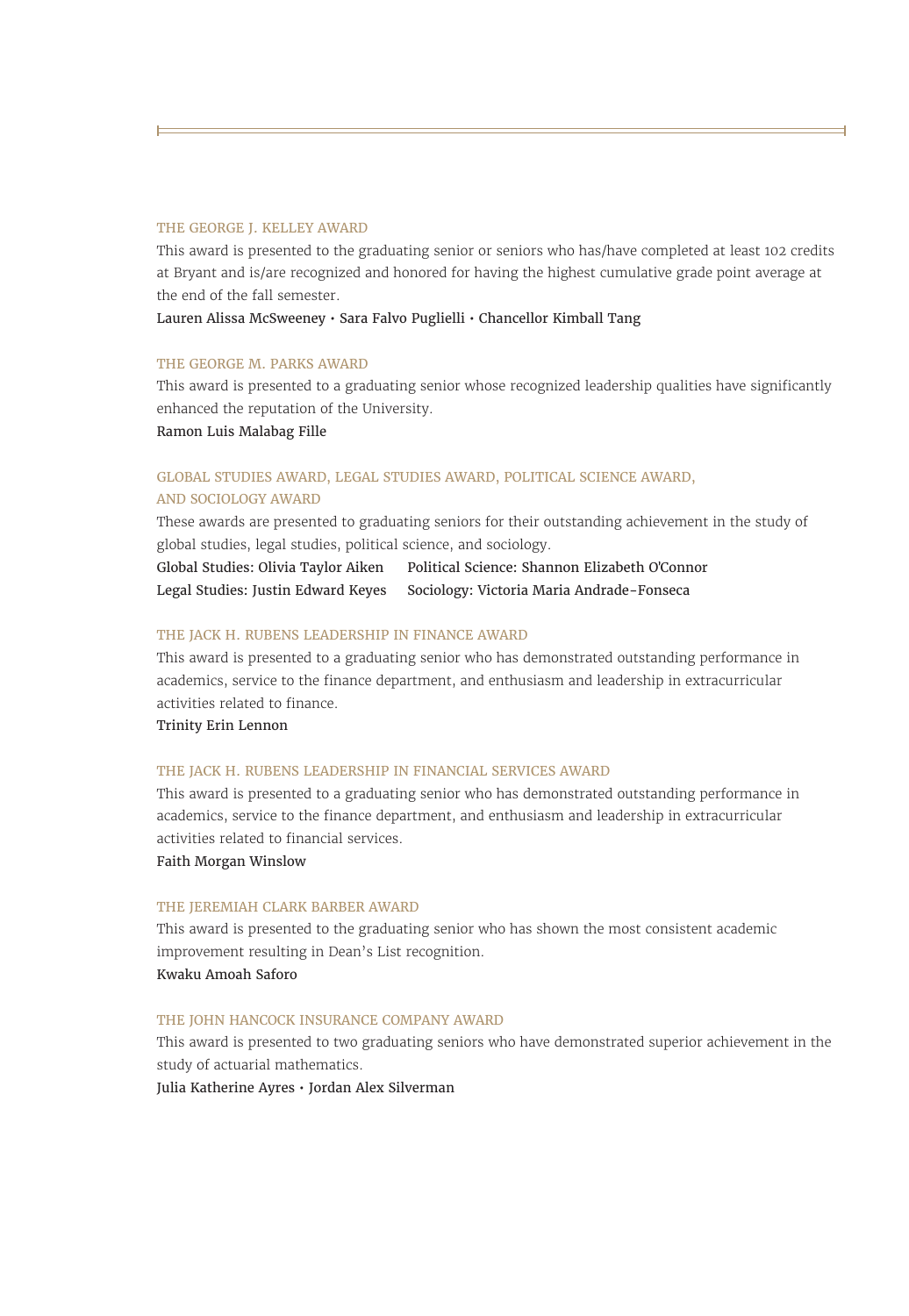#### THE LEANDER FRANCIS EMIN ENDOWED HOMESTEAD AWARD

This award is presented to a graduating senior who has achieved scholastic excellence in accounting. It was inaugurated by the family of Leander Francis Emin, Bryant alumnus of the Class of 1907, to honor his memory and his birthplace and home – the 1708 House and the entire Emin homestead, farm, and airport – which became the campus of his alma mater.

#### YuAn Gan

#### THE LITERARY AND CULTURAL STUDIES AWARD

This award is presented to a graduating senior for outstanding achievement in, and a strong commitment to, the study of literature and cultural studies. Kayla Marie Batalha

#### THE MODERN LANGUAGES DEPARTMENT AWARD

This award is presented to a graduate with exceptional competency in the study of a language other than English.

Michael Vincent Petze

#### THE NORTHEAST HUMAN RESOURCES ASSOCIATION (NEHRA) - MANAGEMENT DEPARTMENT COMMENCEMENT AWARD

This award recognizes three graduating seniors with a concentration in Human Resources Management (HRM). These individuals have demonstrated academic excellence in HRM, active engagement with human resources practitioners, and a passion for a career in the profession. Catherine Anna Papayannopoulos • Sara Falvo Puglielli • Abigail Rose Tesconi

#### THE PELL MEDAL FOR UNITED STATES HISTORY AWARD

The medal is presented to a graduating senior who has displayed excellence in the study of United States history. The late Honorable Claiborne de Borda Pell created this medal to honor the memory of his father, the late Herbert C. Pell, statesman and diplomat, who served the United States as Ambassador to Hungary and Minister to Portugal.

Alexa Rae Barrows

#### THE PRESIDENT'S LIST SASH

This sash is worn by the graduating senior or seniors who has/have achieved President's list distinction (4.0 grade point average) every semester while at Bryant.

Jason Michael Cabral • Thomas J. Galligan • Lauren Alissa McSweeney Sara Falvo Puglielli • Chancellor Kimball Tang • Ryan Michael Wood

#### THE RESERVE OFFICERS' TRAINING CORPS ACHIEVEMENT AWARD

This award is presented to a graduating senior who has excelled in military science studies and other courses, and who has shown superior leadership potential in the military science program and in extracurricular activities.

Nathan Christopher Charron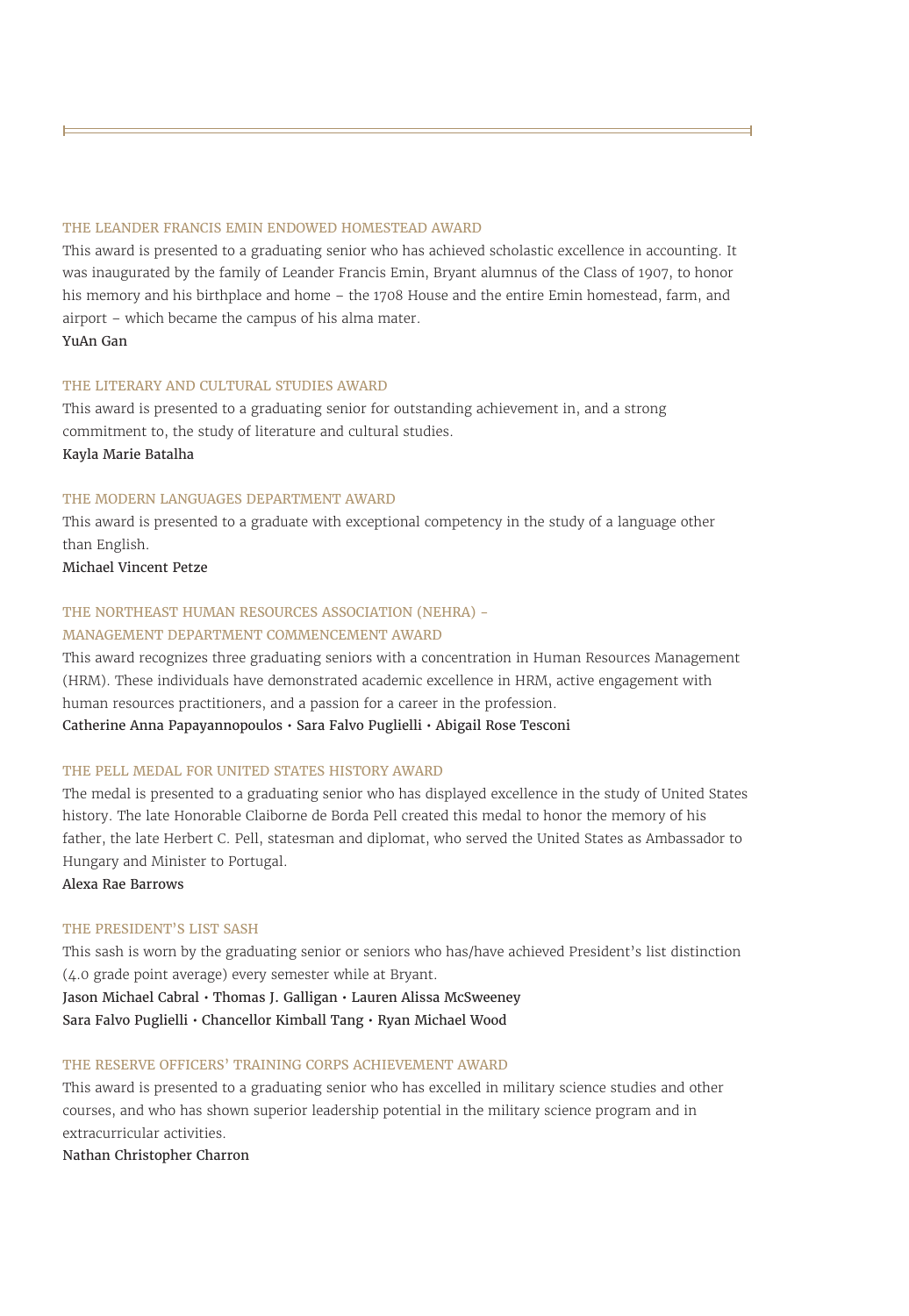#### THE RHODE ISLAND SOCIETY OF CERTIFIED PUBLIC ACCOUNTANTS AWARD

This award is presented to a graduating senior who, in the opinion of the accounting faculty, has demonstrated excellence in accounting studies and intends to pursue a career in public accounting.

Meaghan Claire Lavelle

#### THE ROGER W. BABSON AWARD

This award is presented to a graduating senior who is distinguished within the University community for his or her character, orderly mind, sound judgment, and systematic business habits. Christine Rebecca Ochola

#### THE SAS INSTITUTE AWARD

This award is presented to two bachelor's degree candidates who have demonstrated superior achievement in the study of applied mathematics and statistics and have successfully completed coursework involving the application of SAS statistical software in their data analysis. Matthew Joseph Melnychuk • Jack Edward Scaramucci

#### THE STUDENT SENATE SERVICE AWARD

This award is presented to six deserving graduating seniors in recognition of their outstanding service to the student body of Bryant University. The recipients are selected by the Student Senate Service Awards Committee.

Abbey Rose Chmura • Jake Aaron Cooper • Julia Di Natale Ramon Luis Malabag Fille• Lauren Alissa McSweeney • Ian James Whitehead • Ziv Yu

#### STUDENT CHARGE

The Student Charge will be delivered to the Class of 2022 by Paul Robert Theriault



Olivia Taylor Aiken



Nathan Christopher Charron



Melanie Cecile Auclair



Abbey Rose Chmura



Julia Katherine



Jake Aaron Cooper



Kayla Marie Batalha



Ramon Luis Malabag Fille



Bemis



Victoria Maria Andrade-Fonseca



Jason Michael Cabral



John Herbert Fuller

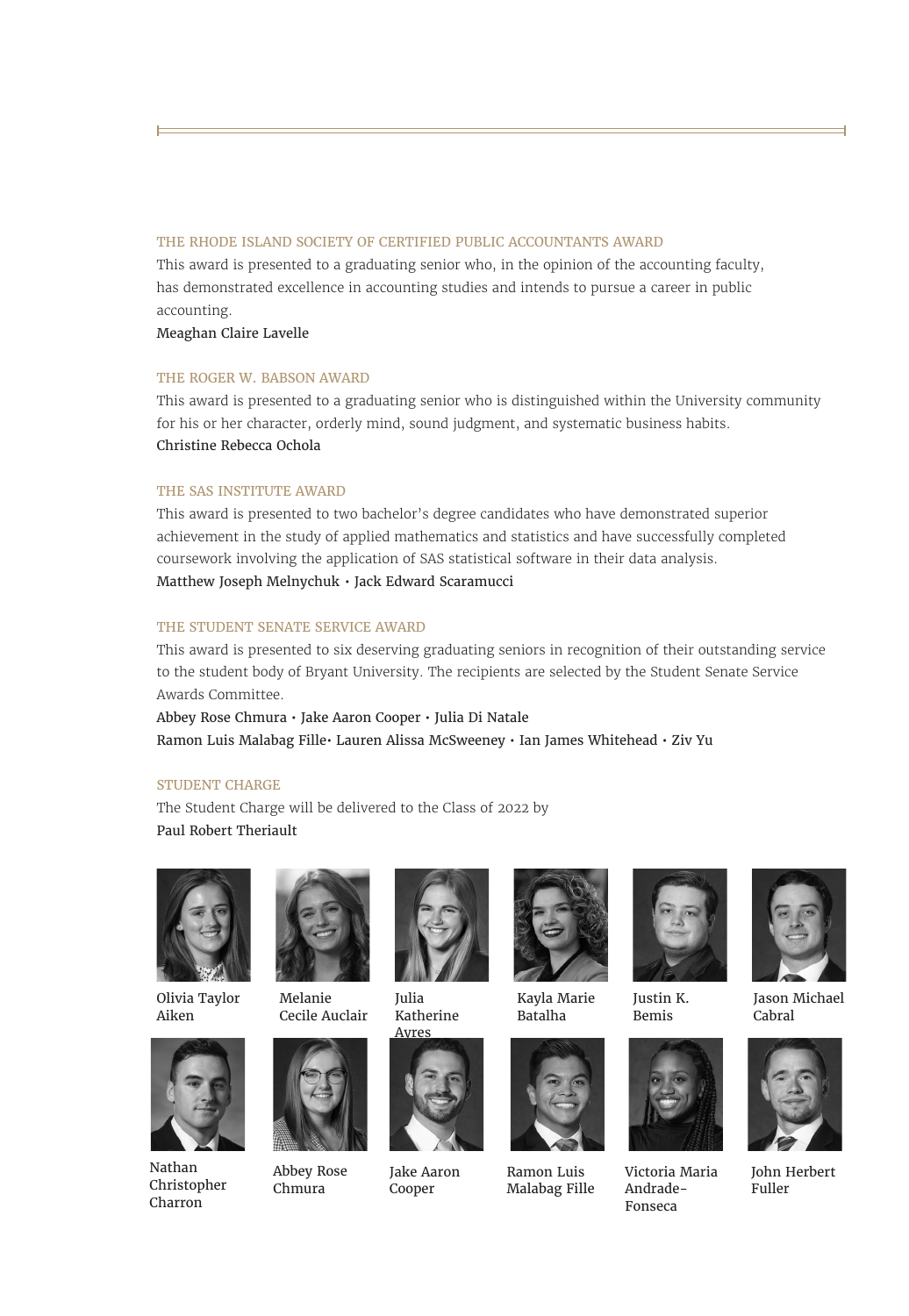

ŀ

Zachary Louis Galante



Galligan





Christopher Hoye



Leanne Elizabeth Kendall



÷,



Julia Di Natale



Kwaku Amoah Saforo



Abigail Rose Tesconi



Ziv Yu



Katelyn Marie Kirves

Shannon Elizabeth O'Connor





Meaghan Claire Lavelle



Trinity Erin Lennon



Lauren Alissa McSweeney





Matthew Joseph Melnychuk

Sara Falvo Puglielli



Kimball Tang



Wood



Faith Morgan



Jordan Alex Silverman



Jack Edward Scaramucci

Paul Robert Theriault



Ian James Whitehead



Eleni Spiratos Elin Svärd Chancellor



Ben Graham Williams



Elin Svärd





Winslow

Jessica Ann



Papayannopoulos Vincent Petze Michael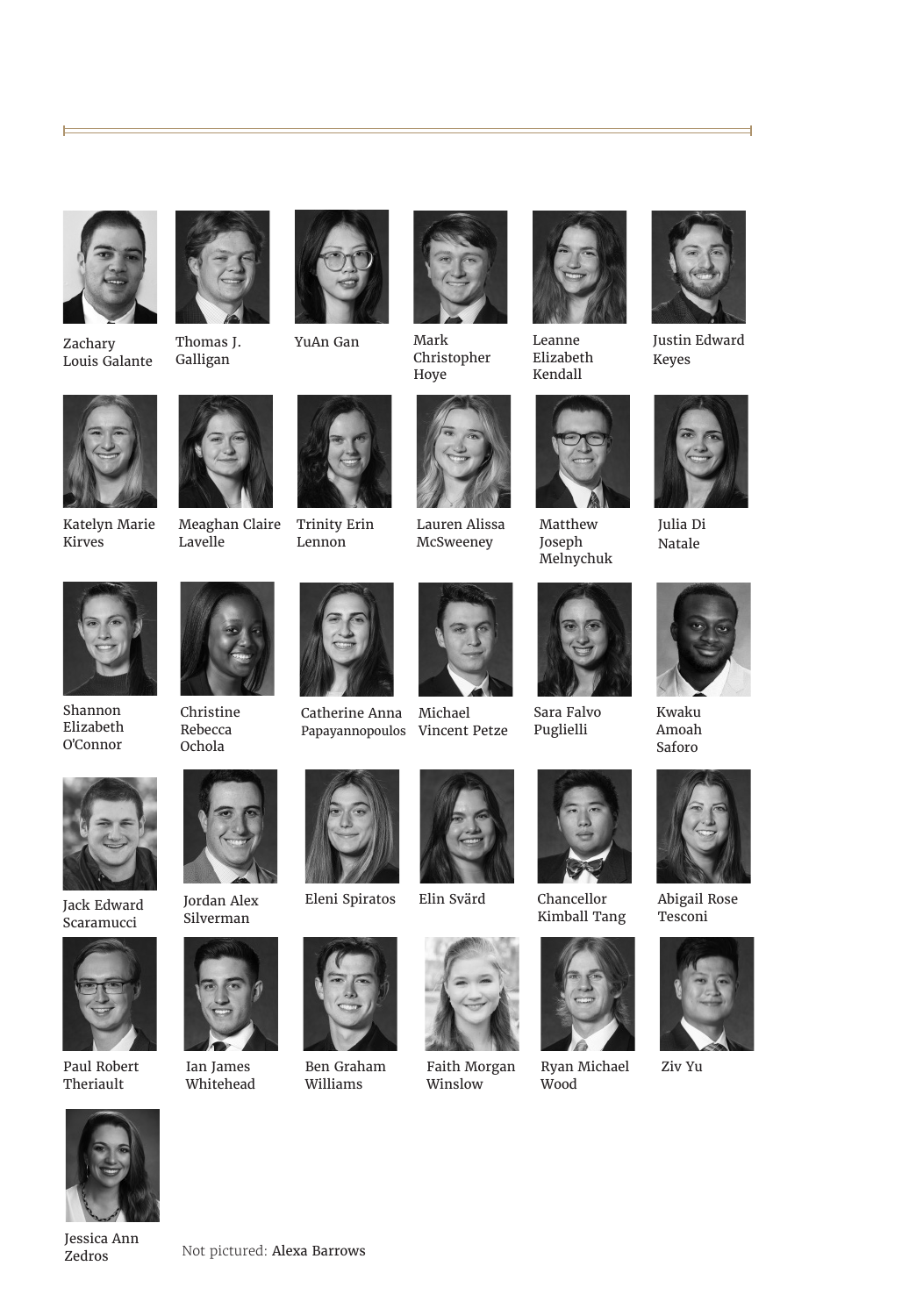## *William J. Conaty '67*

HONORARY DOCTOR OF BUSINESS ADMINISTRATION

William J. Conaty is widely recognized as a preeminent world leader in the field of human resources and spent 40 years with General Electric Company before retiring at the end of 2007. As Senior Vice President, Corporate Human Resources at General Electric Company 1993-2007, he was the human resources leader for over 300,000 GE employees worldwide. He is acclaimed for his track record of innovation and was the architect behind many of GE's human resource practices in the areas of workforce differentiation and succession planning.

After retiring from GE, in 2008 Mr. Conaty joined the private equity firm Clayton, Dubilier and Rice where he has served as an Advisory Partner for the past 14 years. Mr. Conaty also served on the advisory board of The Cornell Center for Advanced Human Resource Studies (CAHRS), the world's leading partnership between industry and academia. The William J. Conaty Professor of Strategic Human Resources in the School of Industrial and Labor Relations at Cornell University is named in his honor and was established through a donation from the GE Foundation upon Mr. Conaty's retirement. In 2007, he was inducted as a Distinguished Fellow to the National Academy of Human Resources, the highest honor, and served as Chairman of the HR Policy Association 2001-2007. He is co-author of The Talent Masters: Why Smart Leaders Put People Before Numbers (2020) and frequently cited as a role model for others turning HR organizations into strategic business partners.

Mr. Conaty is among Bryant's most accomplished alumni and he and his wife, Sue, are among the most generous donors in Bryant history. He served as captain of Bryant's 1967 baseball team and was inducted into Bryant's Athletic Hall of Fame in 2013. He was recognized with Bryant's Distinguished Alumni Award in 1999. Together with Michael E. Fisher '67, Mr. Conaty co-chaired Bryant's historic capital campaign, Expanding the World of Opportunity, which concluded in 2019 with \$111 million raised and set a record for the highest philanthropy in the University's history. The William J. and Sue Conaty Indoor Athletic Center, the largest facility of its kind in the region, and Conaty Park Baseball and Softball Complex are named for their philanthropy. Mr. Conaty devoted nearly a decade of service to Bryant University as the former Chair of the Board of Trustees, additionally serving with distinction as Vice Chair, Secretary of the Executive Committee, and Trustee since 2008.

In addition to his service to Bryant, Mr. Conaty has served as a Trustee at Sacred Heart University, on the Board of Directors at The Goodyear Tire & Rubber Company, and on the Board of Trustees of the Dartmouth-Hitchcock Hospital.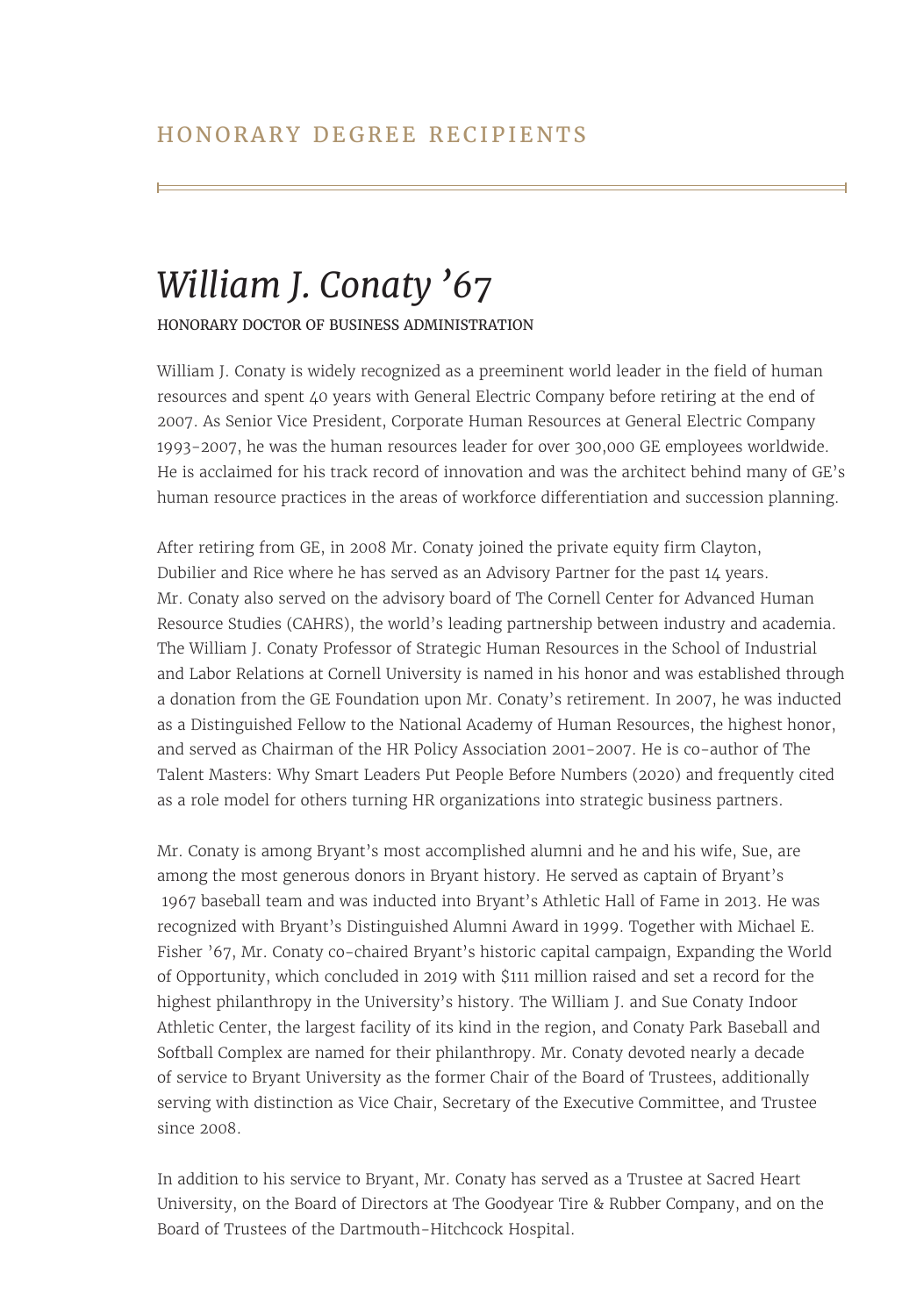## *Kim Anderson*

#### HONORARY DOCTOR OF BUSINESS ADMINISTRATION

Noted social entrepreneur Kim Anderson is a role model who demonstrates the impact of scalable market-based solutions on combating global issues such as climate change.

Ms. Anderson has been a successful retailer and business leader for more than 35 years. In 2019, she created and co-founded PLANT CITY, the world's first and largest plant-based food hall with celebrity chef Matthew Kenney, as an impact investment to show that food systems can be sustainable and delicious. In 2021, she opened two PLANT CITY X's, the Northeast's first plant-based drive-thrus in Middletown and Warwick, RI, and 345 by Plant City, a new Providence speakeasy, opened in 2022. With a focus on sustainability, the Plant City model calls for adaptive reuse of existing buildings- often in stark contrast to what was there before.

Ms. Anderson began her career in the management and buying departments of Jordan Marsh and Macy's before launching her own series of highly successful ventures. In 2009 she co-founded, with her 15-year-old daughter, Ava Anderson Non-Toxic, the nation's safest full line of personal care and home cleaning products. Their business educated millions of Americans on the dangers of harmful product chemicals.

Anderson has been recognized by *Inc. Magazine, Fortune* and *Entrepreneur*, and honored as "Entrepreneur of the Year" by the Small Business Association and "Citizen of the Year" by the Rhode Island Chamber of Commerce. With her family, she is an impact investor against climate crisis, specifically with an interest in alternative proteins. She is a member of the Advisory Board for PlantPure Companies and a co-founder of EverHope Capital, a venture capital fund providing Seed, Bridge and Series A capital to firms creating innovative food technologies and alternatives to animal-based products. She also serves on the board of Social Enterprise Greenhouse, Lincoln School, and the Collis Family Foundation, and as a judge for Rhode Island Business Competition. She was recently selected to be fifth Rhode Islander to be entered into RI Entrepreneur Hall of Fame by the Metropolitan Regional Career and Technical Center (MET) School.

Ms. Anderson's honorary degree is the fourth Bryant degree in her family. Her parents, the late Robert Sprague '56 and Audrey (Perreault) Sprague '56, were both graduates of Bryant College and her late father-in-law, Charlie Collis, was a former Bryant trustee and received an honorary degree from Bryant College in 1983.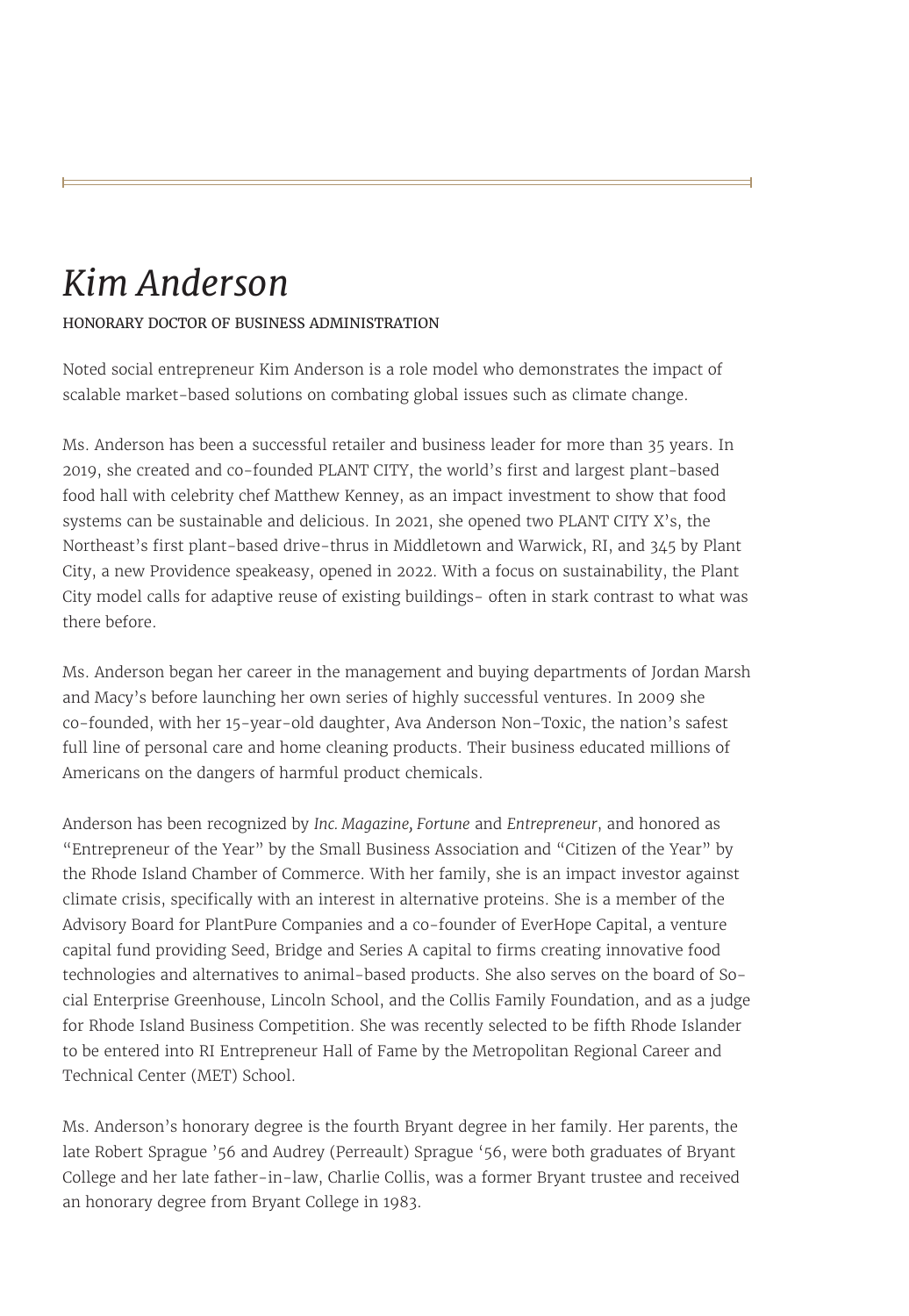## *Elizabeth (Betty) Robson, J.D.*

HONORARY DOCTOR OF BUSINESS ADMINISTRATION *awarded at Bryant University Graduate Programs Commencement, May 19, 2022*

Global trade leader Betty Robson is a successful attorney, Licensed Customs Broker, Master Customs Specialist, Certified Global Business Professional, and accredited Hofstede lecturer. With areas of deep expertise in areas including international trade, global trade, international business, international shipping, international supply chain, women-owned business, and women's leadership, she has spent her distinguished career interacting with importers, exporters, government agencies and other international trade experts.

Ms. Robson serves as President and CEO of JF Moran, a national customs broker, freight forwarder and worldwide logistics provider to which she has nearly 35 years. She has been working at the family-owned and operated company since she was 15, beginning as a billing clerk. Under her tenure as CEO and president, J.F. Moran, a certified woman-owned enterprise, has excelled through her focus on how individual relationships and mentoring within a company can help employees thrive.

In addition to running the family business, Ms. Robson has served as Associate Professor in the College of Business at Johnson & Wales University in Providence, teaching courses focused on global trade, supply chain management and international business negotiation.

Ms. Robson is a founding director of Women in World Trade New England and serves as Chair of the Rhode Island District Export Council, on the Board of Directors of the Northern RI Chamber of Commerce, and on the National Customs Brokers & Freight Forwarder's Association's Master Customs Specialist Review Committee. She is a past President of the Air Cargo Club of New England and was the first woman President of the Boston Customs Brokers & Freight Forwarders Association. She is also an appointed member of the RI Freight Advisory Committee and was a previously appointed member of the RI Transportation Advisory Committee. She is also Chairperson of The World Trade Day Committee for the John H. Chafee Center for International Business at Bryant University. In 2021, Providence Business News recognized Ms. Robson with its Leaders and Achievers Award.

She received her B.A. in Economics and Political Science from Boston College and her J.D. from Stetson University College of Law.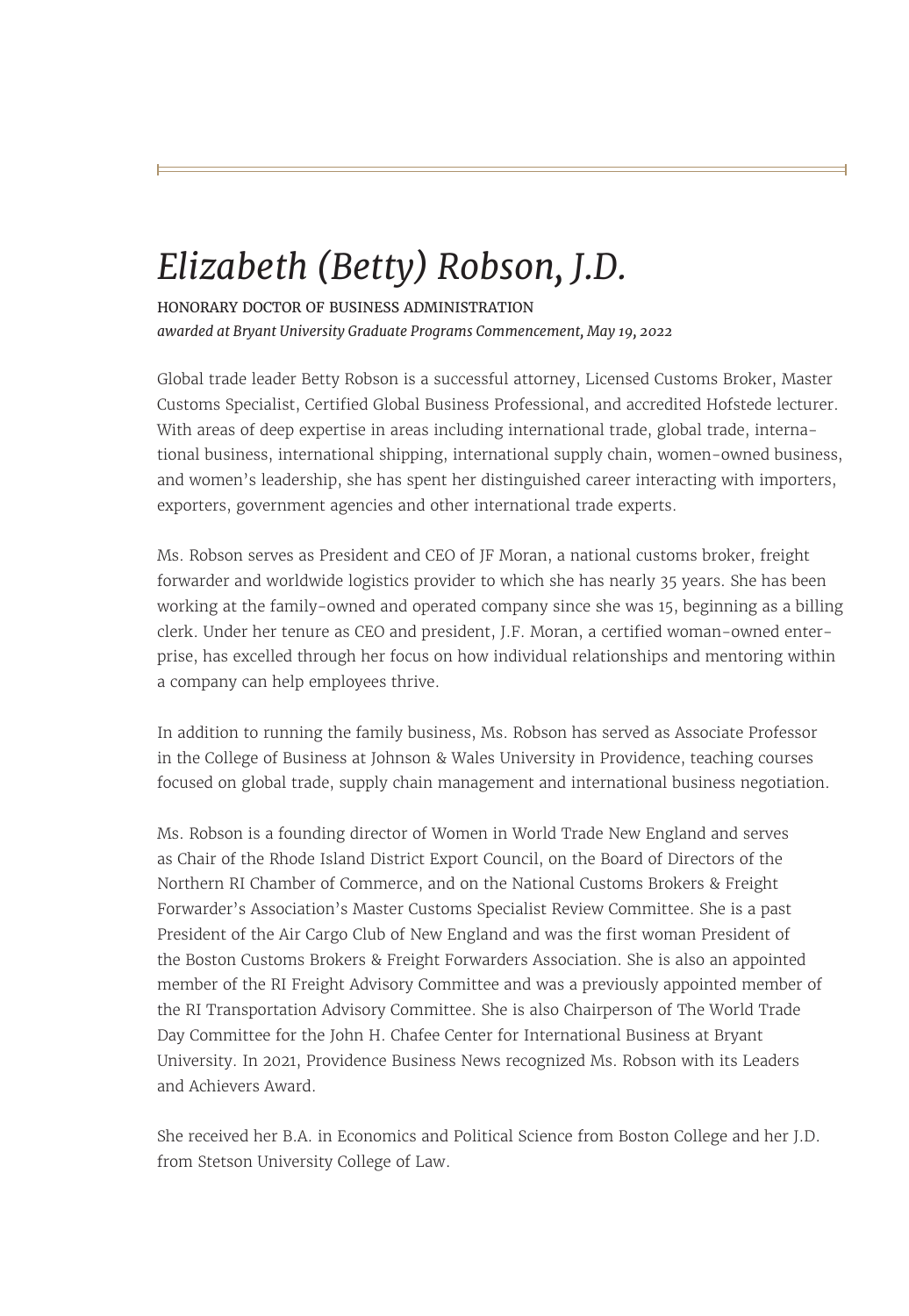## *Arun Singh, M.D.*

### HONORARY DOCTOR IN HUMANE LETTERS

*awarded at Bryant University Physician Assistant Program Commencement, March 26, 2022*

Noted cardiothoracic surgeon Arun Singh, M.D., is one of the prolific cardiac surgeons in American history. He began practicing at Rhode Island Hospital almost 50 years ago and has helped to build a nationally recognized cardiac surgery program there. Dr. Singh performed more than 15,000 heart surgeries and 5,000 related procedures before retiring from active surgery in 2016. Prior to retirement, he was a Professor of Surgery at Brown University's Warren Alpert Medical School and is now Emeritus, and has been an adjunct professor in Bryant University's Physician Assistant program since 2016.

Dr. Singh has received numerous awards including the "Hero at Heart" award from The American Heart Association and the lifetime achievement designation from Rhode Island Hospital. He was inducted into the Rhode Island Heritage Hall of Fame in 2017 and was named "Top Doc" for 20 consecutive years by Rhode Island Monthly magazine.

He has authored, edited, and co-edited many books including Your Heart, My Hands, which chronicles his life from his childhood in India to his career and interaction with his patients. He has also published more than 150 scientific papers in medical texts and given lectures on heart diseases and cardiac surgery to professional and lay audiences both regionally and nationally. Dr. Singh has earned numerous awards, including the American Heart Association " Hero at Heart," the Dr. Charles L. Hill Award from Rhode Island Medical Society, and the Milton Halmosky Outstanding Physician Award, awarded by the Rhode Island Hospital Medical Staff Association.

Dr. Singh is a fellow of the American College of Surgeons, the American College of Cardiology, the American College of Chest Physicians, The Royal College of Surgeons, and a member both the Society of Thoracic Surgeons and the American Association of Thoracic Surgery, as well as the fellow of American Heart Association. He was born in India and educated and trained at Columbia University, Great Ormond Street Hospital for Children in London and Brown University Medical School.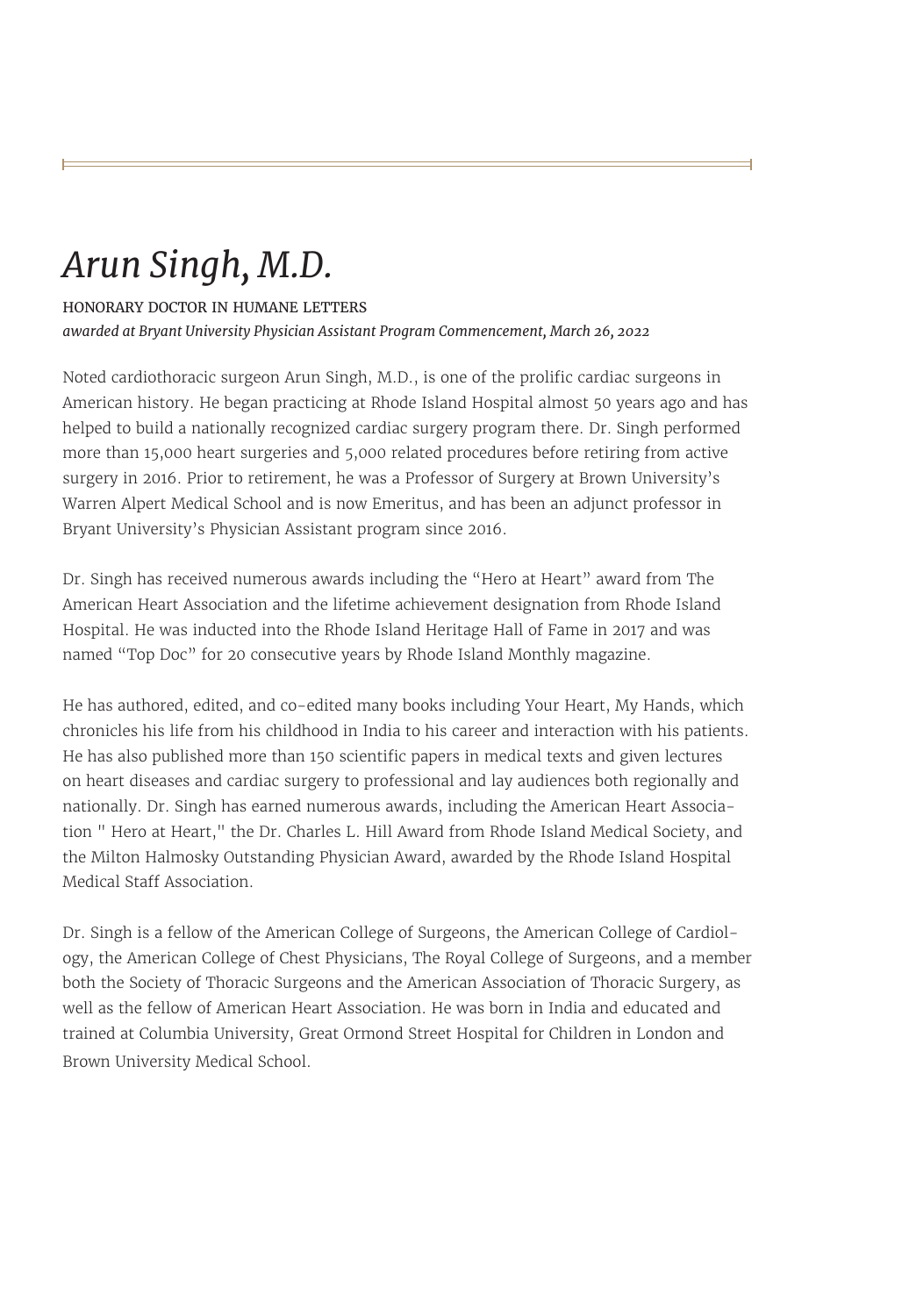## DEGREE INFORMATION

| BА          | Bachelor of Arts                     |
|-------------|--------------------------------------|
| <b>BS</b>   | Bachelor of Science                  |
| <b>BSBA</b> | Bachelor of Science in               |
|             | Business Administration              |
| <b>BSDS</b> | Bachelor of Science in Data Science  |
| <b>BSIB</b> | Bachelor of Science in International |
|             | <b>Business</b>                      |

#### MAJORS/CONCENTRATIONS

|             | (listed in ALL CAPS)              |
|-------------|-----------------------------------|
| AAC         | Applied Analytics                 |
| ACG         | Accounting                        |
| AECO        | Applied Economics                 |
| AM          | Actuarial Math                    |
| AMC         | Actuarial Math                    |
| AMS         | Applied Mathematics & Statistics  |
| APSY        | Applied Psychology                |
| ASC.        | Applied Statistics                |
| ASTC        | American Studies                  |
| <b>BAIS</b> | Information Systems               |
| <b>BICC</b> | Biochemistry                      |
| <b>BILC</b> | Biology                           |
| CAAC        | Creative & Applied Arts           |
| <b>CHNC</b> | Chinese                           |
| CIS         | Computer Information Systems      |
| COM         | Communication                     |
| <b>DMC</b>  | Digital Marketing                 |
| DS          | Data Science                      |
| ECOC        | Economics                         |
| <b>ENT</b>  | Entrepreneurship                  |
| <b>ENVC</b> | Environmental Science             |
| <b>ETHC</b> | Ethnic Studies                    |
| <b>FIN</b>  | Finance                           |
| FORC        | Forensic Science                  |
| <b>FRNC</b> | French                            |
| FS          | <b>Financial Services</b>         |
| <b>GLBC</b> | Global Studies                    |
| GSC         | Global Supply Chain Management    |
| HISC        | History                           |
| HRMC        | Human Resource Management         |
| <b>HSBT</b> | Health Sciences: Behavioral       |
| HSGH        | Health Sciences: General Health   |
| HSHP        | Health Sciences: Health Promotion |

| IBAC        | International Business: Accounting        |
|-------------|-------------------------------------------|
| <b>IBDM</b> | International Business: Digital Marketing |
| IBEN        | International Business: Entrepreneurship  |
| IBFN        | International Business: Finance           |
| IBGS        | International Business: Global Supply     |
|             | Chain Management                          |
| IBHR        | International Business: Human Resource    |
|             | Management                                |
| IBIS        | International Business: Information       |
|             | Systems                                   |
| IBLI        | International Business: Leadership and    |
| Innovation  |                                           |
| IBMK        | International Business: Marketing         |
| IBTP        | International Business: Team and Project  |
|             | Management                                |
| ICHC        | Chinese                                   |
| IFRC        | French                                    |
| ILSC        | International Legal Studies               |
| ISPC        | Spanish                                   |
| LCC         | Literary & Cultural Studies               |
| LGSC        | Legal Studies                             |
| LI          | Leadership and Innovation                 |
| LITC        | Literature                                |
| MAF         | Managerial Accounting and Finance         |
| <b>MBCM</b> | Biology: Cellular & Molecular             |
| MBEC        | Biology: Ecology & Conservation           |
| MBIO        | Biology                                   |
| MBPH        | Biology: Pre-Health                       |
| MBRI        | Biology: Research Intensive               |
| <b>MCHN</b> | Chinese                                   |
| <b>MCSC</b> | Media & Cultural Studies                  |
| MENH        | Environmental Science: Environmental      |
|             | Health and Toxicology                     |
| <b>MENS</b> | Environmental Science: Environmental      |
|             | Management and Sustainability             |
| MGSC        | Global Studies: Global Cultural           |
|             | Interaction                               |
| MGSE        | Global Studies: Global Economics          |
| MGSP        | Global Studies: Global Politics           |
| MGT         | Management                                |
| MHIS        | History                                   |
| MKT         | Marketing                                 |
| MLCS        | Literary & Cultural Studies               |
|             |                                           |

Ë,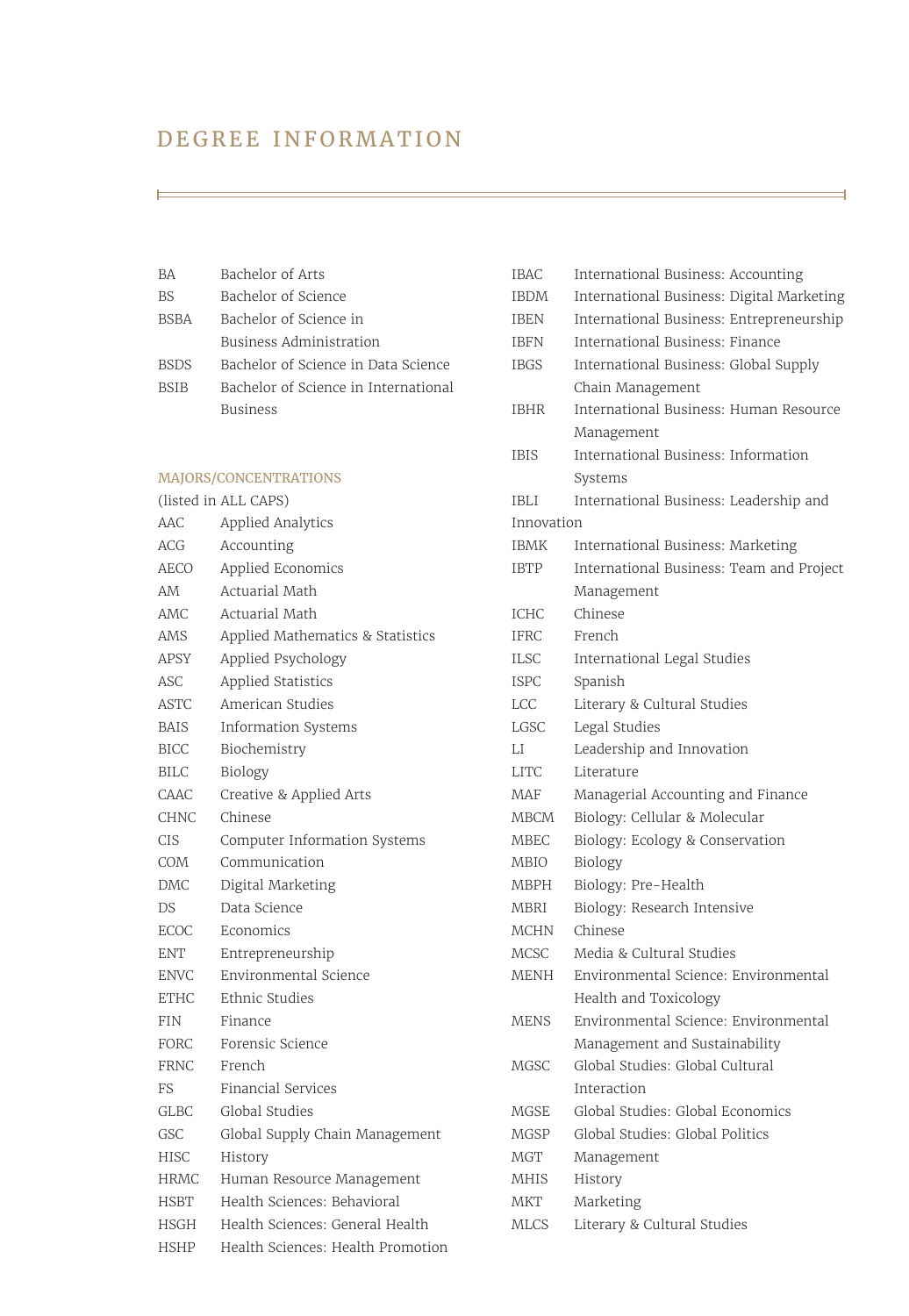| <b>MPSY</b> | Psychology                  |
|-------------|-----------------------------|
| <b>MSPN</b> | Spanish                     |
| PLSC        | Political Science           |
| PLW         | Politics & Law              |
| <b>PSYC</b> | Psychology                  |
| <b>SOCC</b> | Sociology                   |
| <b>SOEC</b> | Social Entrepreneurship     |
| SORS        | Sociology: Social Research  |
| <b>SPNC</b> | Spanish                     |
| <b>SPTC</b> | Sports Studies              |
| <b>TPM</b>  | Team and Project Management |
| WGSC        | Women, Gender & Sexuality   |

#### PROGRAM MINORS

(listed in lower case)

- (afbs) Africana/Black studies
- (apst) applied statistics
- (bilm) biology
- (biot) biotechnology
- (bmds) business administration
- (busm) business administration
- (chmm) chemistry
- (chn) Chinese
- (comm) communication
- (ecom) economics
- (ensm) environmental studies
- (entm) entrepreneurship
- (envs) environmental science
- (finm) finance
- (fren) French
- (fstm) film studies
- (glbm) global studies
- (gscm) global suppliy chain management
- (hism) history
- (hrmm) human resource management
- (ichm) Chinese
- (ifrm) French
- (iitm) Italian
- (inb) international business
- (ism) information systems
- (ispm) Spanish
- (itam) Italian

| studies        |                                          |
|----------------|------------------------------------------|
| (lcsm)         | literary and cultural studies            |
|                | (lgls) legal studies                     |
|                | (litm) literature                        |
|                | (math) mathematics                       |
|                | (mcsm) media and cultural studies        |
|                | (mgmm) management                        |
|                | (mgtm) management                        |
|                | (mkam) marketing analytics               |
|                | (mktm) marketing                         |
|                | (pcwm) professional and creative writing |
|                | (pols) political science                 |
|                | (psy) psychology                         |
| (salm) sales   |                                          |
| (soc)          | sociology                                |
| (span) Spanish |                                          |
|                | (tpmm) team and project management       |
|                |                                          |

(lals) Latin American and Latina/Latino

(wgsm) women, gender and sexuality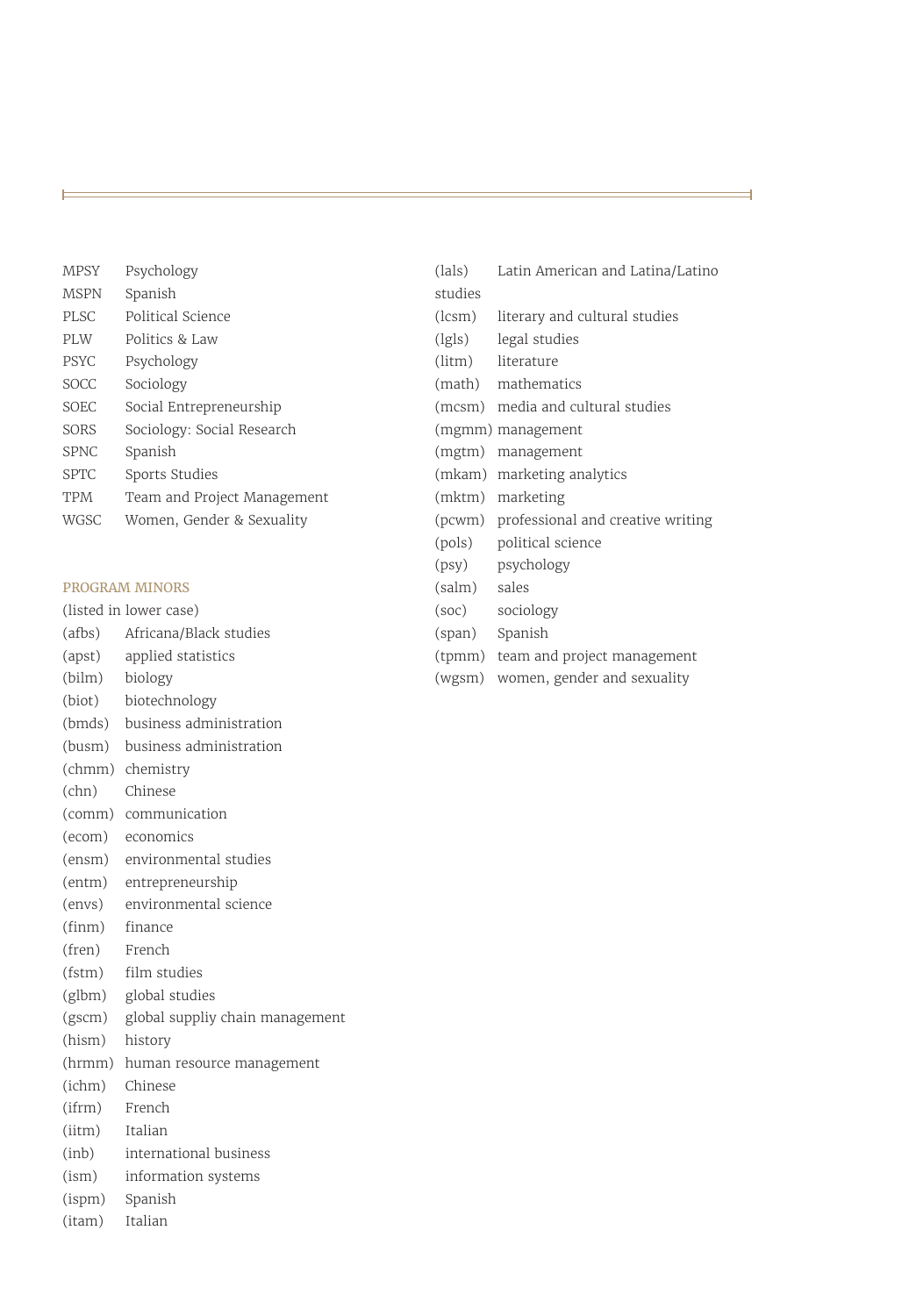Students at Bryant University who have distinguished themselves through academic performance wear gold honor cords with their academic robes.

#### ACADEMIC HONORS

Special recognition is accorded those who show distinction in academic achievement. Honors may be awarded on the basis of cumulative averages, as follows: Cum Laude (with honors – GPA of 3.45), Magna Cum Laude (with high honors – GPA of 3.65), and Summa Cum Laude (with highest honors – GPA of 3.85). Students must have completed sixty (60) semester hours of coursework at Bryant University to be eligible for honors.

#### HP HONORS PROGRAM

The Bryant University Honors Program provides highly qualified and motivated students with special opportunities to challenge themselves while developing their intellectual abilities and talents through an interdisciplinary curriculum. In order to be considered Honors Program graduates, students must successfully complete a rigorous curriculum of eight honors-level courses, including an Honors Senior Thesis Project. In addition, each student needs to earn a minimum overall GPA of 3.4.

Kennedy Akpofure Akpeneye Melanie Cecile Auclair Julia Katherine Ayres Kayla Marie Batalha Kathryn Marie Botelho Samantha Page Bove Alyssa Kathleen Collins Nicole Ann Craig Gianni Christian Demerski Bradley M. DeMild Julia Di Natale Louis DiBlasi Jr Ryan William Donahue Ryan Johnathan Donovan Ramon Luis Malabag Fille Sarah Marie Freeman Justin Edward Hainse

Alexandria Nicole Iacoviello Marijn Koosje Jaarsma Leanne Elizabeth Kendall Carolyn Elizabeth Kenney Maxwell James Lajeunesse Hanna Ginalle Lambert Angela Claire LeBel Olivia Michele Lemire Trinity Erin Lennon Evan Leonard Rachel Beth Lerch Melissa Nicole Lomuscio Michael Vincent Mariano Meghan Ann Mazzatto Alexandra June Meise Nilanjana Ashok Nambiar

Sofia Christine Oakes Logan Kiser O'Donnell Catherine Anna Papayannopoulos Cady Qiu Rebecca Lynn Reynolds Lauren Elizabeth Roth Logan Michael Sarkisian Josephine Mary Schofield Curtis Logan Silverman Weixiao Sun Matthew Ryan Toner Christine Marie Trumper Faith Morgan Winslow Julia Kristine Winterhalter Ryan Michael Wood Victoria A. Wypych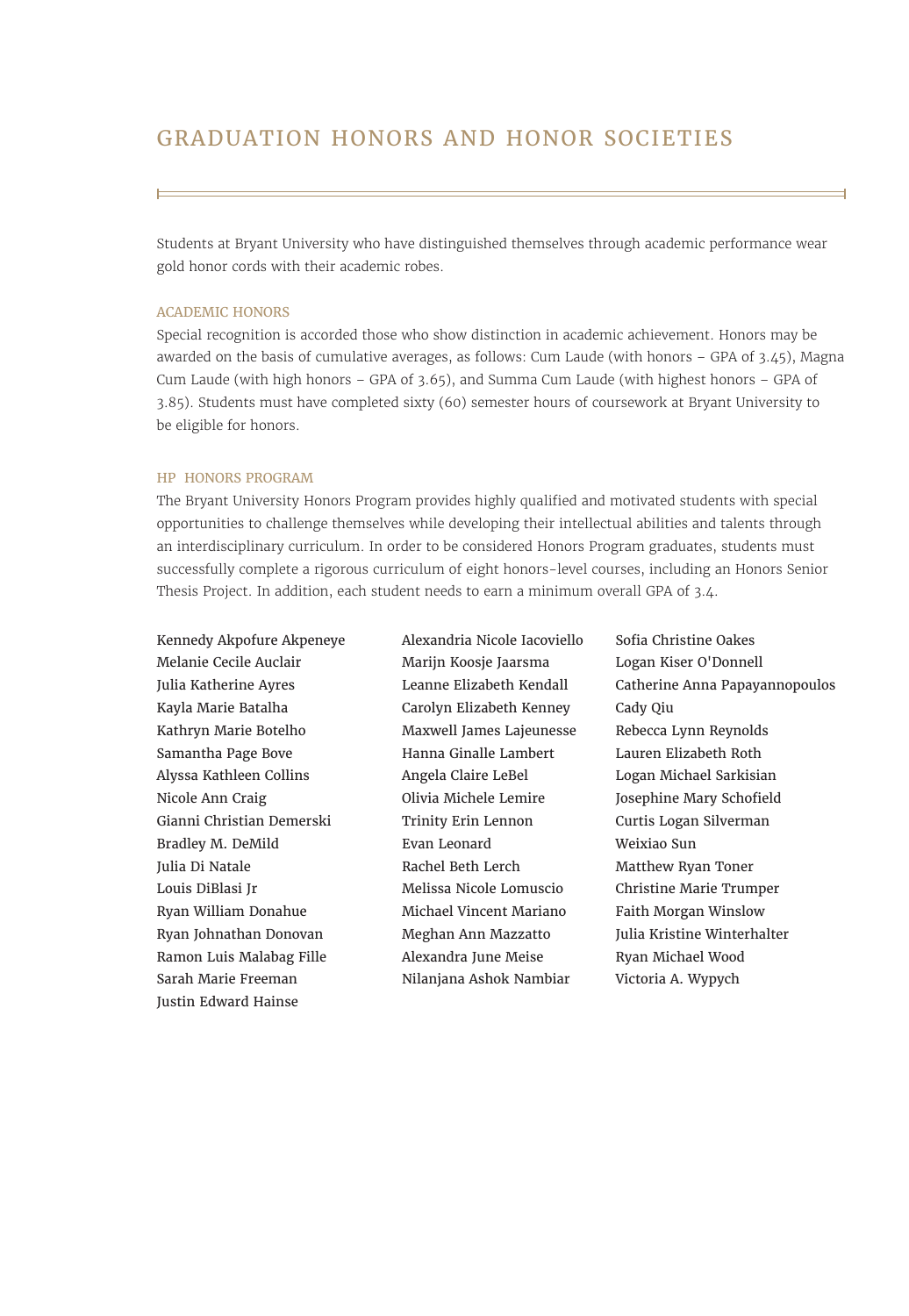#### HONOR SOCIETIES

#### α *Alpha Alpha Alpha – The First Generation Honor Society*

To be eligible for membership, they must be a current full-time degree candidate at Bryant University, completed at least two full-time terms of study, a minimum 30 credit hours, and achieved a cumulative grade point average (GPA) of at least 3.2 in all coursework. Students must come from a family where neither parent nor any legal guardians have earned a bachelor's degree. For graduate students to be eligible for membership, they must be a current degree candidate at Bryant University (part time or full time), must have completed one semester at the university, completed at least 9 credits, achieved a graduate program cumulative GPA of at least 3.5, and come from a family where neither parent nor any legal guardians have earned a bachelor's degree.

#### Δ *Alpha Kappa Delta – The International Sociology Honor Society*

To be eligible for membership, students must have at least junior-year standing, an overall GPA and a sociology GPA of at least 3.0, be in the top 35 percent of their class, and have completed a minimum of four courses in sociology.

#### ß *Beta Gamma Sigma – International Honor Society*

This is the highest national recognition a student can receive in an undergraduate program in a business or management program accredited by AACSB International – The Association to Advance Collegiate Schools of Business. Members must have earned a cumulative GPA of 3.5 and rank in the upper 10 percent of the second-semester junior class, upper 10 percent of the senior class, or top 20 percent of the graduating master's class.

#### δ *Delta Alpha Pi – International Honor Society for students with disabilities*

To be eligible for membership students must have completed a minimum of 24 credits with an earned cumulative GPA of 3.1 or higher, demonstrated an interest in disability issues, and worked with faculty and/or staff in Access Services, Health Services, or Counseling Services.

#### ε *Kappa Mu Epsilon – Mathematics Specialized Honor Society*

To be eligible for membership, students must have completed at least three college semesters and rank in the upper 35 percent of their class. In addition, they must have completed at least three courses in mathematics, including at least one semester of calculus, and attained an average of "B" or better in all mathematics courses.

#### Λ *Lambda Pi Eta – Communication Honor Society*

To be eligible for membership, a student must have completed at least 12 hours of communication courses, have a GPA of at least 3.25, and be in the upper 35 percent of the graduating class.

#### Τ *Mu Kappa Tau – National Marketing Honor Society*

In order to qualify for membership, a student must be a junior or a senior marketing major or business concentrator with a marketing minor, and have a cumulative GPA of 3.25 or higher.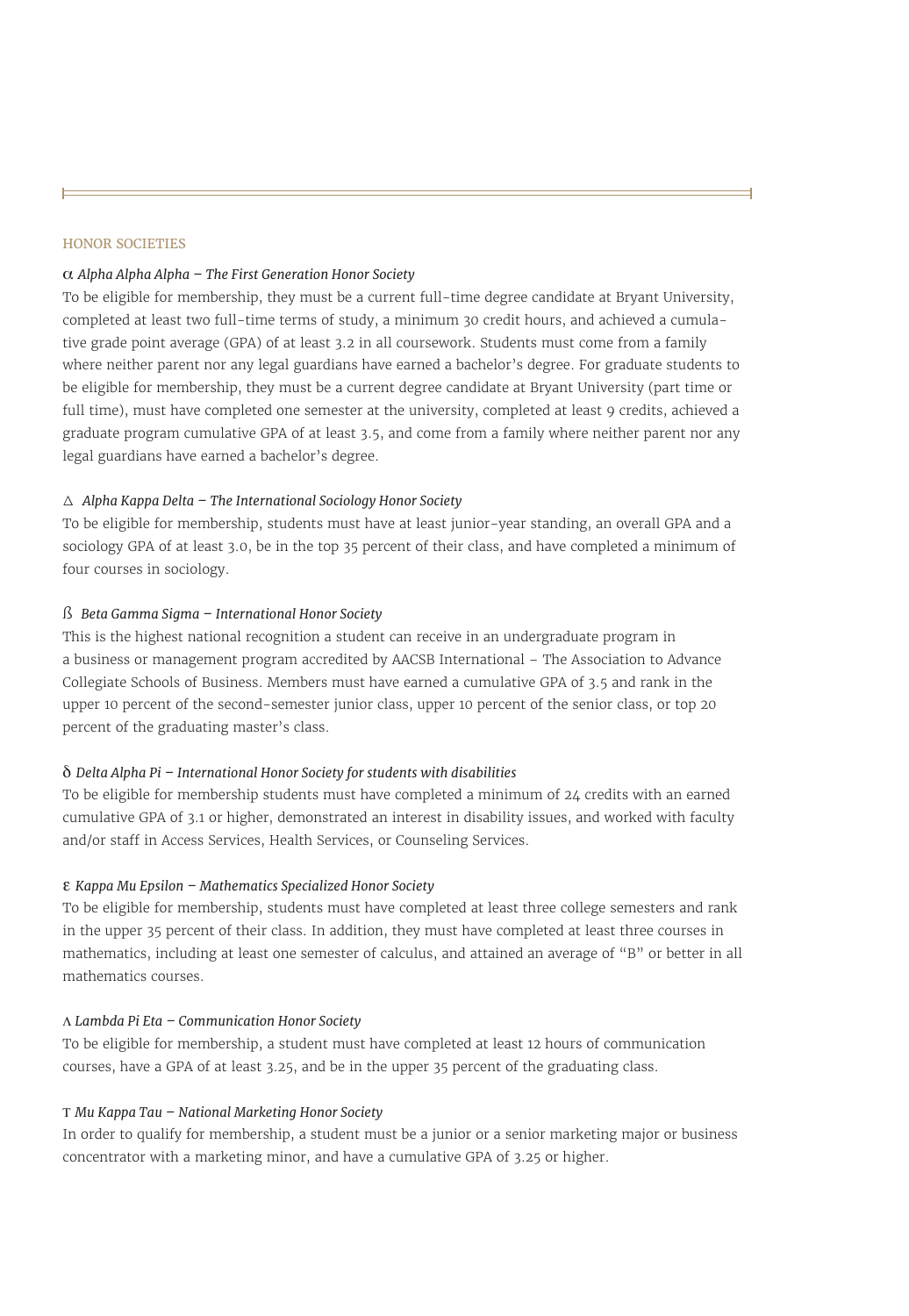#### µ *Mu Sigma Rho – National Statistics Honorary Society*

To be eligible for induction, a student must be a junior or senior, have completed eight semester hours of statistics courses (of which at least five semester hours must be at the junior level or higher), have a 3.25 GPA in all statistics courses, and be in the top third of the class in all coursework.

#### O *Omicron Delta Epsilon – National Economics Honor Society*

To be eligible for membership, a student must have chosen economics for his or her major field of concentration, have attained a cumulative average of 3.0 or higher in a minimum of four economics courses, and have received the recommendation of the economics department.

#### K *Omicron Delta Kappa – National Leadership Honor Society*

To be eligible for membership, a student must be a junior or senior recognized for excellence in academics (top 35 percent of the class), athletics, community service, mass media, or the performing arts. All members are nominated by current members of the society.

#### Φ *Phi Alpha Theta – The National History Honor Society*

To be eligible for membership, a student must earn a minimum GPA of 3.1 in at least 12 semester hours in history and an overall GPA of 3.0, and must also be in the top 35 percent of his or her class.

#### π *Pi Sigma Alpha – The National Political Science Honor Society*

To be eligible for membership, students must have completed a minimum of 12 semester hours of political science courses with a minimum GPA of 3.3, as well as an overall minimum GPA of 3.3.

#### Ι *Phi Sigma Iota – International Foreign Language Honor Society*

To be eligible for membership, a student must be pursuing a major, minor, or concentration in one of the languages offered at Bryant (Chinese, French, Italian or Spanish), have completed at least one course at the 300 level (305 or above) and 45 semester hours, have a minimum grade point average of 3.0 overall and a minimum grade point average of 3.5 in his or her language courses, and rank in the top 35 percent of his or her class.

#### Ψ *Psi Chi – The International Honor Society in Psychology*

To be eligible for membership, students must have an overall GPA that is in the top 35 percent of their class, an overall grade point average of at least 3.0, and a cumulative average that is at least 3.0 in their psychology courses. Membership is limited to Applied Psychology majors who are at least juniors and have taken a minimum of nine hours of psychology.

#### Σ *Sigma Tau Delta – International English Honor Society*

To be eligible for membership in the Alpha Tau Rho Chapter of Sigma Tau Delta, a student must have completed a minimum of two college courses in English language or literature beyond the usual requirements in freshman English. The candidate must have a minimum of a "B" or equivalent average in English and in general scholarship, must rank at least in the top 35 percent of her/his class, and must have completed at least three semesters or five quarters of college coursework.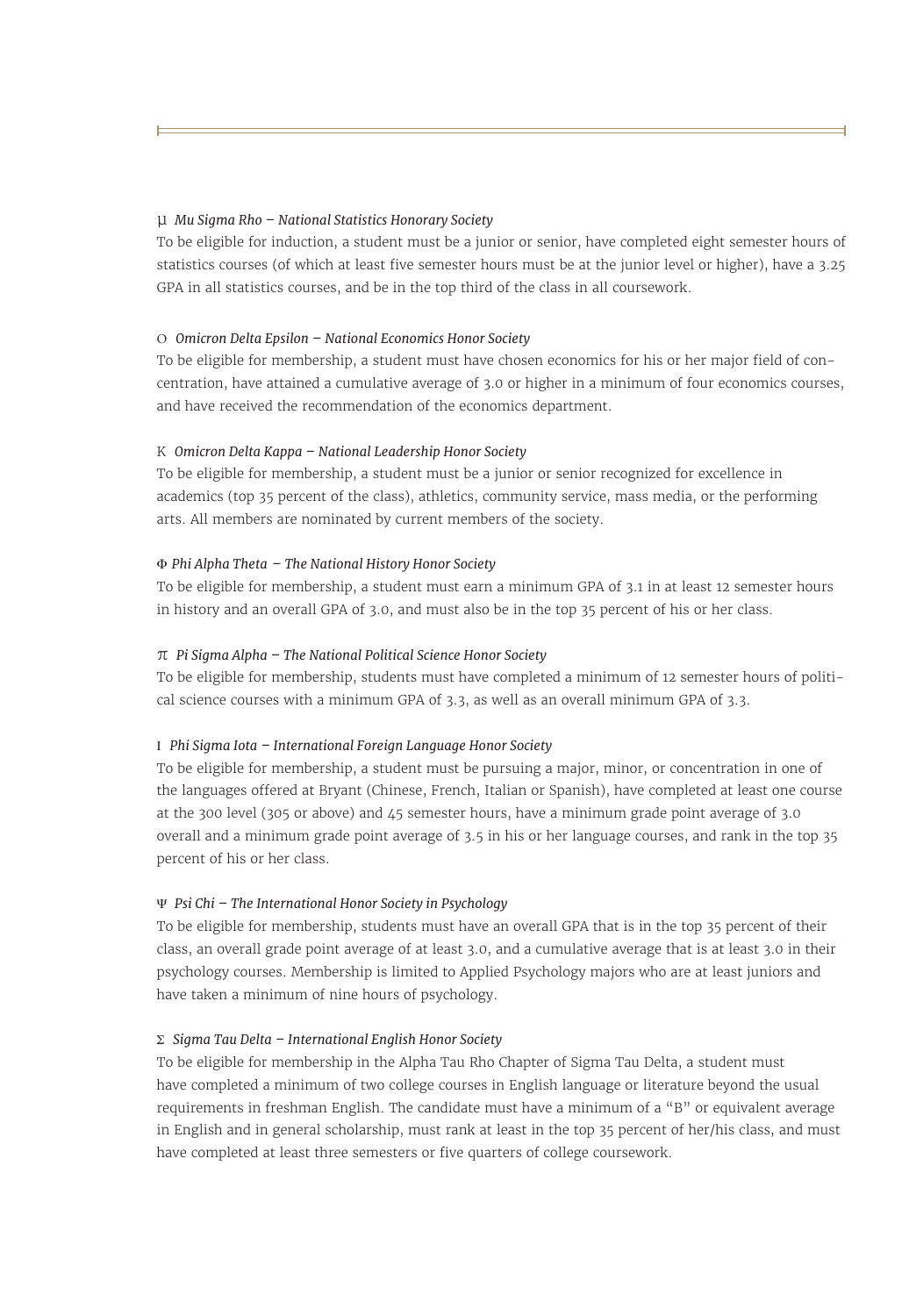#### Ξ *Sigma Xi – International Scientific Research Honor Society*

To be eligible for membership, a student must have at lease junior-year standing, an overall GPA of at least 3.0 and have completed an independent investigation with presentation of research. The area of investigation can be in any field of pure or applied science.

#### CODE KEY

The 2022 Bryant University Commencement honors certified graduates and degree candidates who are scheduled to complete coursework by August 5, 2022.

- α *Alpha Alpha Alpha* graduates wear blue and grey double braided cords with their academic robes.
- Δ *Alpha Kappa Delta* graduates wear teal, double-twined cords with their academic robes.
- ß *Beta Gamma Sigma* graduates wear blue and gold cords with their academic robes.
- δ *Delta Alpha Pi* graduates wear blue and gold cords with their academic robes.
- *hp Honors Program* graduates wear gold sashes with their academic robes.
- ε *Kappa Mu Epsilon* graduates wear rose pink and silver cords with their academic robes.
- Λ *Lambda Pi Eta* graduates wear red and white cords with their academic robes.
- Τ *Mu Kappa Tau* graduates wear navy blue cords with their academic robes.
- µ *Mu Sigma Rho* graduates wear royal blue double honor cords with their academic robes.
- O *Omicron Delta Epsilon* graduates wear green and white cords with their academic robes.
- K *Omicron Delta Kappa* graduates wear blue and white cords with their academic robes.
- Φ *Phi Alpha Theta* The graduates wear red satin sashes with a light blue insignia with their academic robes
- π *Pi Sigma Alpha* graduates wear a medallion with their academic robes.
- Ι *Phi Sigma Iota* graduates wear purple and white cords with their academic robes.
- Ψ *Psi Chi* graduates wear blue and gold honor cords with their academic robes.
- Σ *Sigma Tau Delta* graduates wear cardinal red and black cords with their academic robes.
- Ξ *Sigma Xi* graduates wear white and blue cords with the academic robes..
- \* ROTC Program Commissioned Second Lieutenant, U.S. Army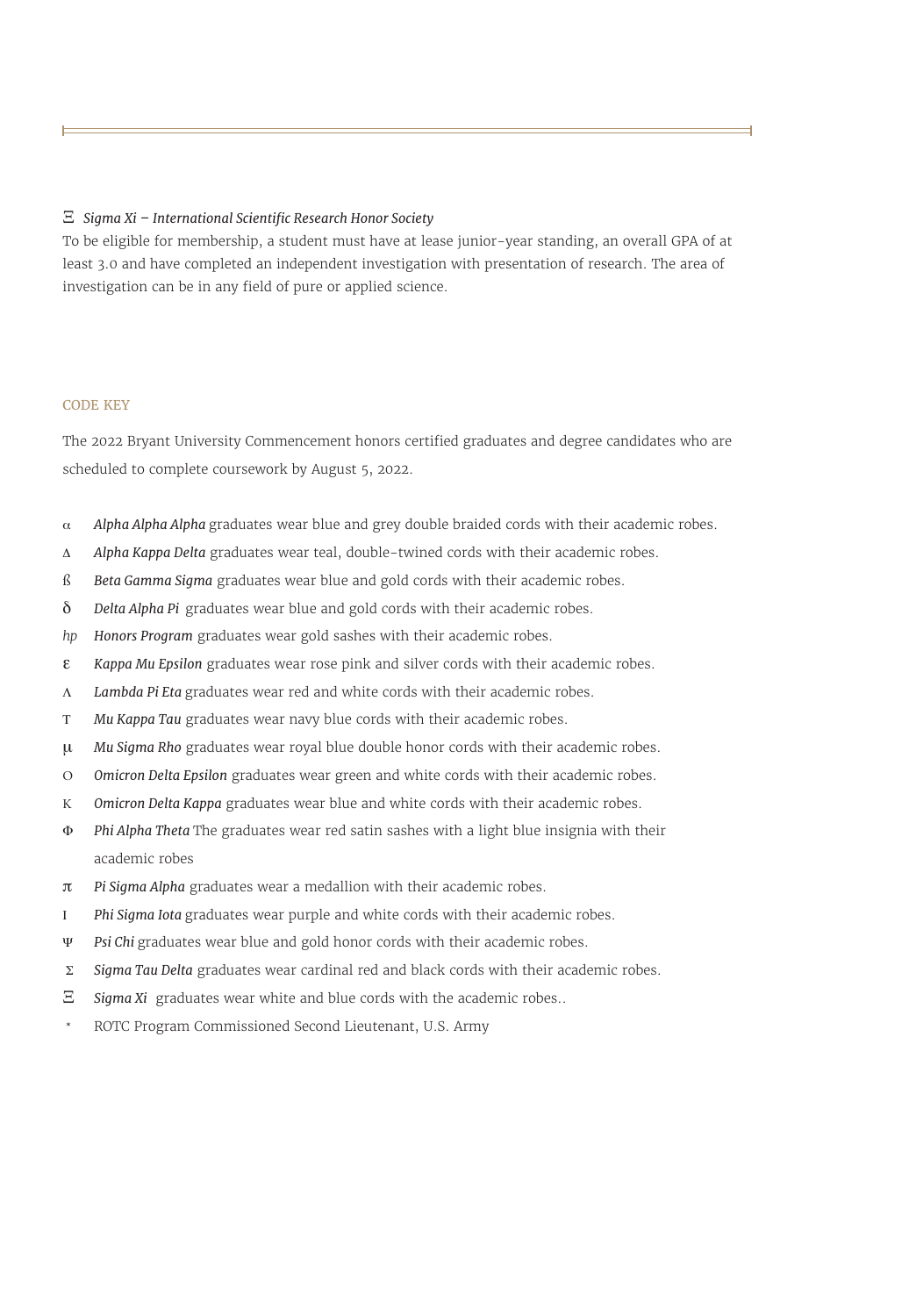On February 20, 2022, James Koshivos '22 tragically passed away in a fatal automobile accident. He was studying Finance and International Business and was poised to graduate today. James Koshivos was a brother in the Sigma Chi Fraternity and known for his commitment to the Huntsman Cancer Institute. We remember his traits of kindness and selflessness and award his Bryant University Bachelor of Science in Business Administration degree posthumously and in his memory.

#### JAMES KOSHIVOS '22 COLLEGE OF ARTS AND SCIENCES

#### *Bachelor of Arts*

#### APPLIED PSYCHOLOGY

Yasemin Ada Boru, MLCS, (hrmm) Jillian Grace Collingwood, (finm), (soc)

#### PSYCHOLOGY

Amelia Katherine Berg, (hrmm) Bethany Jo Denio, (hrmm), *Cum Laude* Ψ Christopher M Fryer, (hrmm), (hism) Carlyn Michelle Hernandez, (hrmm), (comm) Keaton Scott Jones, (hrmm) Thi Mai Anh Nguyen, COM, (mktm), *Magna Cum Laude* Λ K Jake Thomas Reding, (busm), *Cum Laude* Corinne Wynter Rey, SPTC, (hrmm), (comm) Jessica L. Sanchez, BSBA, ACG Ryan J. Skelly, (mgmm), (pols), *Magna Cum Laude* π Ψ Trevor Glen Spillane, (busm), *Cum Laude* Eleni Spiratos, BILC, (hrmm), *Magna Cum Laude* Ψ Kelly Alaina Tiernan, (mktm), (busm) Maxwell Daniel Waslewski, (mktm) Victoria A. Wypych, (busm), (lcsm), (soc) *Cum Laude hp* α Ψ Σ

#### **COMMUNICATION**

Deniz Adiguzel, (mktm)  $\delta$ Christian Francis Allegretti, (busm) Destiny Rose Andrade, (mktm), (psy), *Cum Laude* α Trinity Hope Bravo, (mgmm), (soc) Cassidy Ryan Burns, (hrmm), (psy) Christina Michelle Camillo, SPNC, (mktm) Λ Drew Richard Celli, (mktm) Katelyn Rose DiSaia, (mktm), (psy), *Magna Cum Laude* Ishod J Finger, (hrmm) Λ Kyle Robert Finn, (mgmm), (mktm), (psy)  $\alpha \delta \Lambda$ Layna Renate Holk, (mcsm), (mktm), *Magna Cum Laude* Σ Allison Jennifer Jalbert, (busm), (psy), *Magna Cum Laude* Ronell Rayshun Joseph, (mktm) Shea Alexis Kondratowicz, (mktm), (psy) Matthew Leo Laboissonniere, (psy), (mktm), *Summa Cum Laude* Kiersten Lee Laramee, (mktm), (fstm), *Magna Cum Laude* Benjamin Gabriel Lopez, (mktm), (psy) Λ Ryan Andrew Massa, (busm) Maria Brooke Munschy, (mktm), (pcwm), *Cum Laude* Λ Σ Yashna Murli, (mktm) The Phong Ngo, (hrmm), (mcsm) Ethan Paul Nowak, (mktm) Christine Rebecca Ochola, (mktm), (hrmm)  $\Lambda$ Jane Catharine Owens, (hrmm)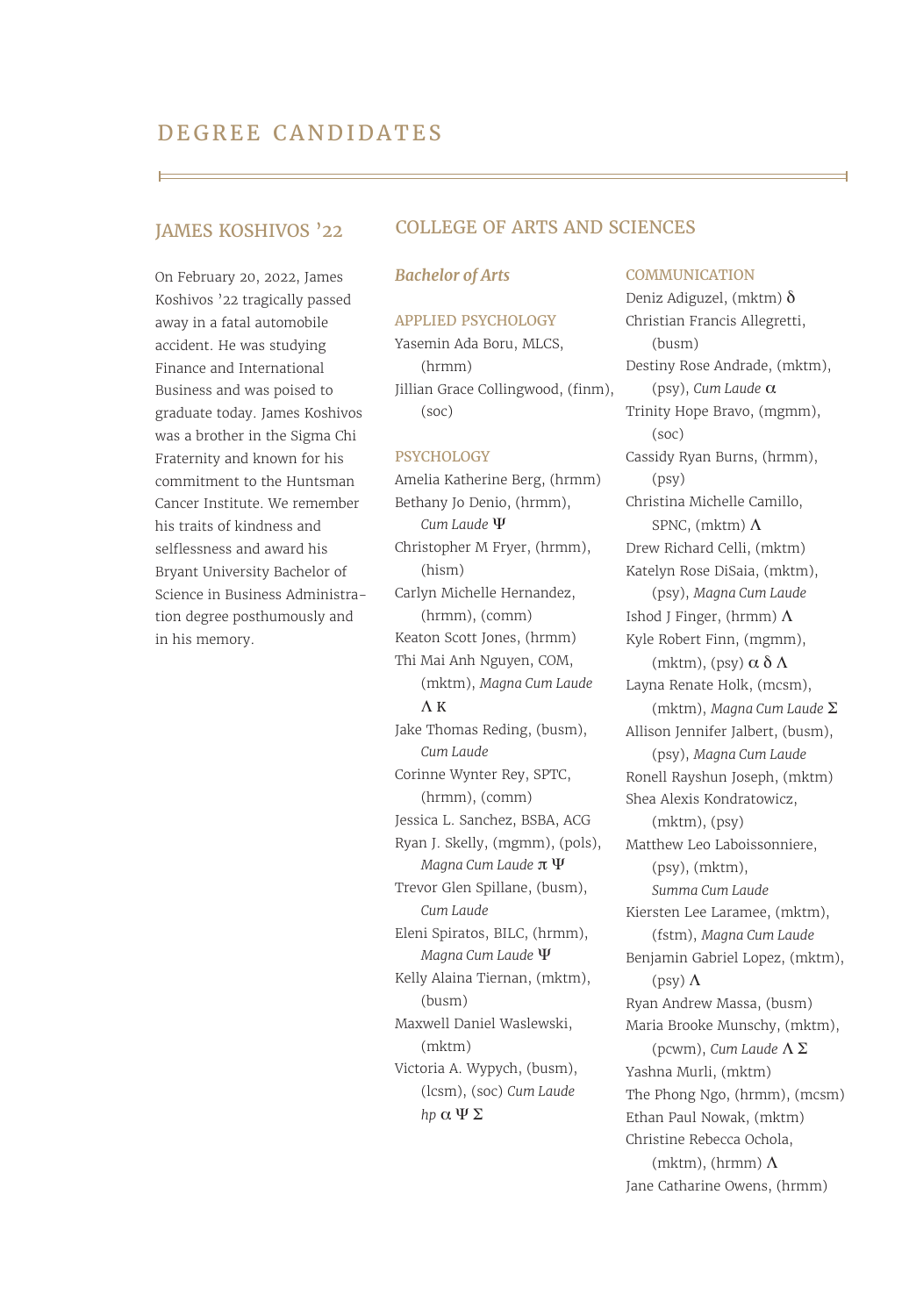Derrius Perryman, (mgmm) Justine Anne Sennett, (entm)  $\Lambda$ Julia Kristine Winterhalter, (mktm), (hrmm) *Magna Cum Laude hp* Jessica Ann Zedros, (salm), (psy), *Summa Cum Laude* K

#### LITERARY AND CULTURAL STUDIES

Kayla Marie Batalha, PLSC, (mkam), *Summa Cum Laude hp* π Σ Kelly Jeanne Cash, BILC, (hrmm), (psy), *Magna Cum Laude* Σ Meghan Ann Mazzatto, BSBA, FIN, *Magna Cum Laude hp* Alexandra S. Miernicki, (comm), (busm) Aidan Robert Quilty, PSYC, (mgmm), *Cum Laude* Σ

#### POLITICS AND LAW

Bret Thomas Bilyou, (span), (busm) Matthew Perry Carvalho, PSYC, (comm), (mgmm), (hism) John Curtis Colantoni, (mgmm), (comm), *Cum Laude* π Justin Edward Keyes, (finm), (ecom), *Cum Laude* α O π Shannon Elizabeth O'Connor, (hrmm), (comm), *Summa Cum Laude* Δ π Noelly Janice Olvera Moreno, (hrmm) Samuel Reichelt, (busm), (comm), (psy) Cameron John Souve, (mktm) Ian James Whitehead, BSBA, ACG *Cum Laude* K π

#### SOCIOLOGY SOCIAL RESEARCH

Victoria Maria Andrade-Fonseca, (hrmm), (afbs)  $\Delta$ Christopher J. Childs, (hrmm) Fatoumata Baillow Jallow, (mgmm)

#### *Bachelor of Science*

#### APPLIED ECONOMICS

William Paul Bittrich, PLSC, (finm), *Magna Cum Laude* Φ π Evan Anthony Clark, PLW, (busm) Samuel James Guider, PLSC,  $(i\text{sm})$  O  $\pi$ Valerie Hartnett, (ism), (math) δ O Felicia Paige O'Reilly, (comm), (finm), *Cum Laude* O Connor Palazzo, (finm), (comm) Scott Harrison Poretsky, (finm), (hism), *Cum Laude* James Michael Titus, (finm), (busm) Ben Graham Williams, (finm), (apst), *Magna Cum Laude* 

#### ACTUARIAL MATHEMATICS

Garrett Quinton Alonzo, (finm) Julia Katherine Ayres, SPTC, (finm), *Summa Cum Laude hp* ε µ Clark James Bishop, (finm), (psy) Daniel Patrick Winslow Cosgrove, BSBA, FIN *Summa Cum Laude*  Δ ß ε µ Caroline Haley Dennis, (finm), (apst), *Cum Laude* Jennifer Jean Frisch, ASC, (busm), *Cum Laude* ε

Justin Edward Hainse, ECOC, (finm), *Summa Cum Laude hp* ε µ Stanleigh Spencer LaComb, (finm) Ethan David Lewis, (ism), *Summa Cum Laude* Emily Rose MacIver, (psy), (finm), *Magna Cum Laude* Juliana Lizabeth Mandile, (busm), (finm), *Magna Cum Laude* µ Ryan Peter Mantaian, (finm) Andriene McConnell, (busm), (psy), (comm), *Cum Laude* ε <sup>K</sup> Matthew Joseph Melnychuk, ASC, (finm), *Summa Cum Laude* ε µ <sup>K</sup> Zachary James O'Grady, ASC, (ism) Sean Owen, PSYC, (mktm) Jared Dean Saini, (psy), (busm) Jordan Alex Silverman, (finm), (ecom), *Summa Cum Laude* ε Amanda Marie Stedman, ASC, (finm), *Cum Laude* ε µ Kevin Stefanick, (finm), *Cum Laude* ε μ Nicole Christina Xiarhos, AAC, (finm), *Summa Cum Laude* ε µ

#### APPLIED MATHEMATICS AND STATISTICS

Gregory M. Farrell Jr., (finm), (ecom) Samantha Claire Geller, (finm), (bilm) Marijn Koosje Jaarsma *hp*, AAC, (ism), *Magna Cum Laude* Declan John Kelleher, (finm), (busm)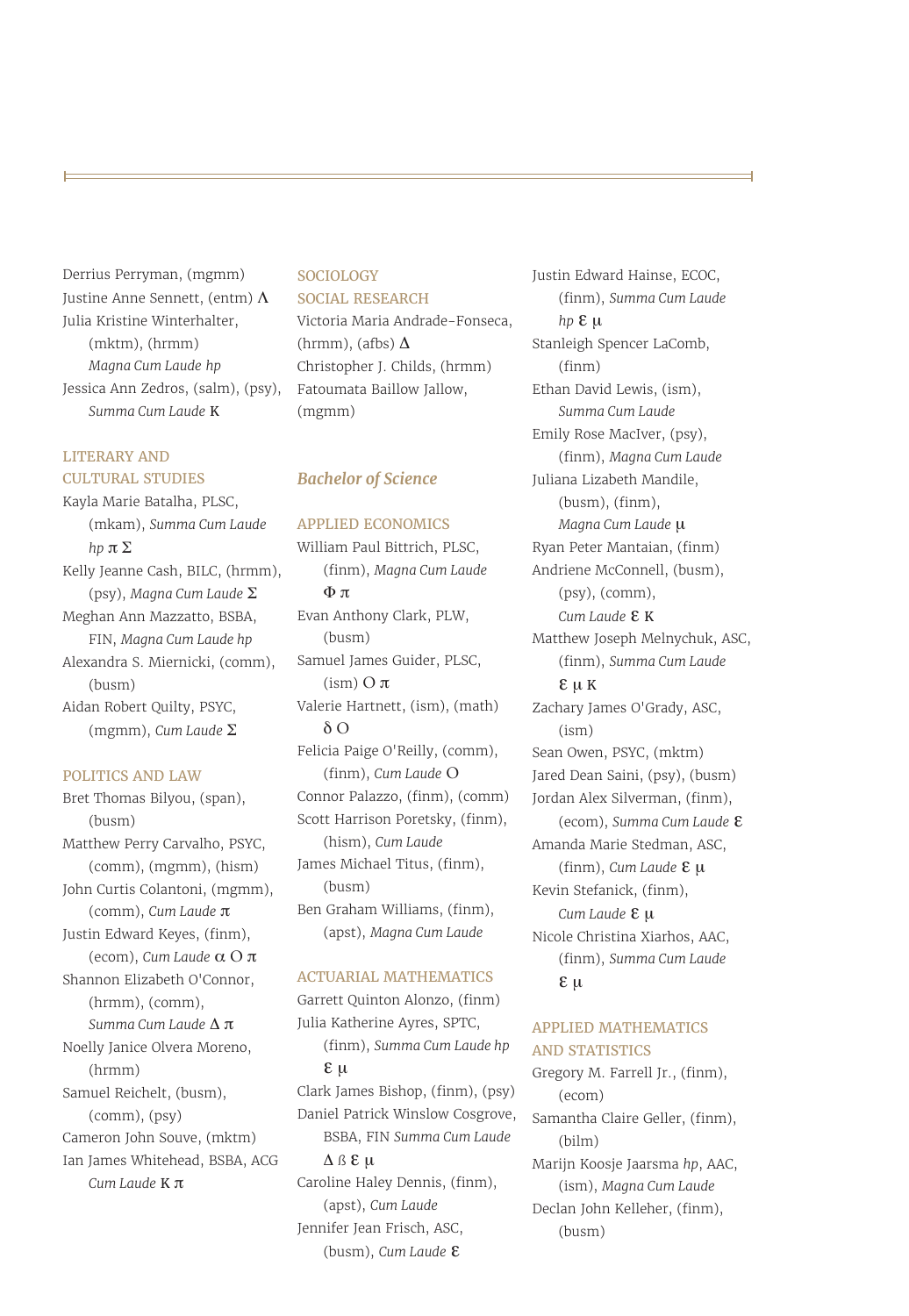Erin Catherine McGuinness, (finm), (psy) Luis Sanchez Mercedes, AAC, (ism), *Magna Cum Laude* Jack Edward Scaramucci, AAC, (pols), (ism), *Summa Cum Laude*

#### **BIOLOGY**

*Cellular and Molecular* Paige M. Ring, (biot), (mgtm) Ξ

#### *Ecology and Conservation*

Madison S. Durand, (ism), *Cum Laude* Dayton Smith Hamele, (busm), (psy) Ξ

#### *General Biology*

Logan Riley Allen, (hrmm) Alyvia Cheyanne Beaudion, PSYC, (hrmm), *Cum Laude* Ξ Sarah Marie Freeman, BSDS, DS, *Summa Cum Laude hp* Carsin Ann Gronbach, (hrmm) Ava Rose Kalinowski, MPSY, (mgmm) Carolyn Elizabeth Kenney, (hrmm), (soc), (psy) *Cum Laude hp* Δ δ K Benjamin Marshall Prouty, (busm) Chelsey Lynn Richards, PSYC, (hrmm) α Sandra Jenny Salamanca, (psy), (mgmm), Summa Cum Laude α

#### *Pre-Health*

Toni Michelle Camarillo, (hrmm), (psy), *Cum Laude* Katelyn Marie Kirves, (psy), (hrmm), *Summa Cum Laude* Ξ Logan Kiser O'Donnell, (mktm), (psy), *Summa Cum Laude hp* K Ξ

#### *Research Intensive*

Christopher Louis Mirabal, (finm)

ENVIRONMENTAL SCIENCE *Environmental Management and Sustainability*  Elin Svärd, (ism), (psy), (bilm), *Magna Cum Laude* Ξ

#### COLLEGE OF BUSINESS

#### *Bachelor of Science in Business Administration*

#### ACCOUNTING

Kennedy Akpofure Akpeneye, (span), *Cum Laude hp* δ K Nathan Mathew Alexander, (comm) Mark Henry Anastasi, (math), *Magna Cum Laude* Charles Butler Andrus II, (hism) Kevin Achankeng Aroke, (math), *Cum Laude* Melanie Cecile Auclair, AAC, *Summa Cum Laude hp* Dylan Edward Bayer, (comm) Zachary Nugent Beaulieu, FIN, (comm) Justin K. Bemis, (bilm), *Summa Cum Laude* Kairy Bencosme, (comm) Alexander Scott Benson, AAC John A. Bergantino III, (apst) Gregory Frederick Bourque, (hism) Kendall Nicole Brooks, (comm) Abbey Rose Chmura, TPM, AAC, (psy), (soc), *Summa Cum Laude* K Christopher Robert Ciullo, AAC, *Cum Laude* Joseph Domenic Corsini, (ecom), *Cum Laude* Jacob Patrick Croteau, (comm), (soc) Vanessa Caitlyn Dancer, (ecom) Patrick W. Dane, ECOC Thomas DeWolfe, AAC, *Cum Laude* Emily R. Diaz, (psy), *Magna Cum Laude* Ryan Edward DiNoia, (soc) Sophie Clara Dockter, (lgls), *Cum Laude* α Mitchell Cameron Doucette, (ecom) Matthew Stewart Downer, AAC, (comm), *Cum Laude* Jacob Driscoll, ECOC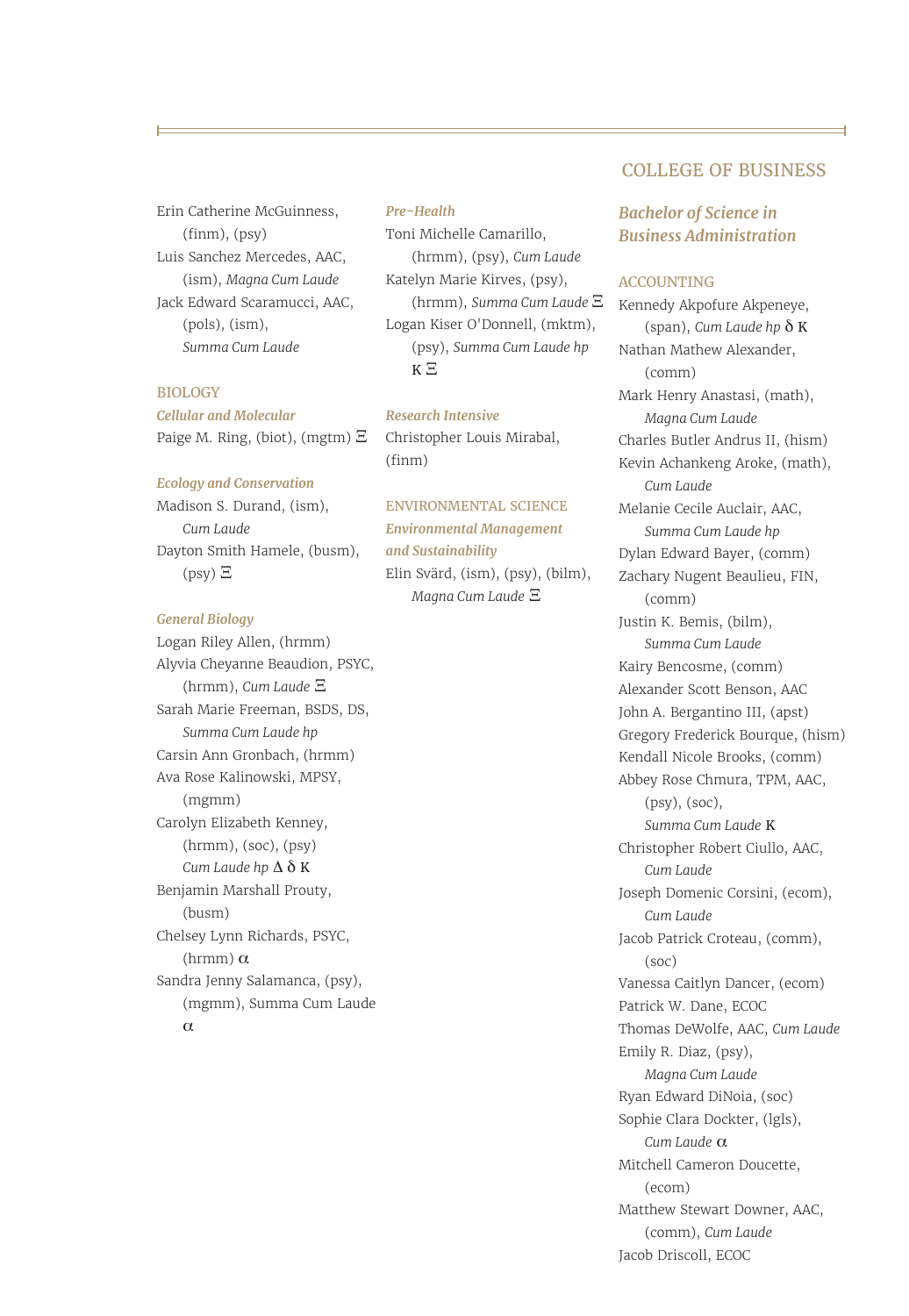Katherine DuBois-Proulx, (fren) Sean Thomas Dye, AAC, (finm) Brandon Edward England, (ecom) Natalie Faith Epp, (comm), *Summa Cum Laude* ß Liam Matthew Fahey, AAC, (math), *Cum Laude* α Joshua M. Fazzino, AAC, (psy) Julianna Rose Flaccavento, AECO, AAC, *Magna Cum Laude* Brendan Joseph Foley, (pols) Savannah Rae Foley, (chn), *Summa Cum Laude* Ι Shane Patrick Foley, AAC Matthew Ernest Franz, (apst) YuAn Gan, (ecom), *Summa Cum Laude* ß Gabrielle Judith Giordano, (math), (comm), *Cum Laude* Ethan Jared Gromala, (psy), (finm), *Magna Cum Laude* Nicholas Andrew Harmon, AAC, (pols), *Cum Laude* Payton Everett Heidtke, ASC Connor Henderson, (ecom) Sarah Christine Hickey, (ecom), *Summa Cum Laude* Raymond Oscar Jabagjorian, AAC Kaitlin R. Kelley, (psy) Stephanie Marie Lamond, AAC, (lgls), *Magna Cum Laude* Sarah Mackenzie Larned, AAC, (psy), *Cum Laude* Meaghan Claire Lavelle, AAC, *Summa Cum Laude* Hengqi Li, (ecom), (finm), *Cum Laude* Yuzhe Lin, AECO John Rycroft Lowell, (comm) Valerie Ann Lund, AAC, *Cum Laude* Jillian Sara Machado, (psy), *Cum Laude* Dylan Richard MacKinnon, AAC, *Magna Cum Laude* K Rachel Elle Maggiacomo, (lgls), *Magna Cum Laude*

Ryan T. Martin, (fren) Shileigh Algiere Martinez, PSYC John Robert Mayette, SPTC Sean Noel McGowan, (lgls) Anthony Joseph McKearney, AAC, (comm), *Magna Cum Laude* Mary Elizabeth McNeil, AAC Siobhan Ellen Moisan, PLSC, *Cum Laude* K π Elizabeth Rose Moody, MPSY Caitrina Isabel Murphy, FIN, (soc), (lgls)  $\Delta$ Zachary Stephen Musial, AAC, *Magna Cum Laude* Cole Micheal Nelson, SPTC, (psy) Sofia Christine Oakes, AAC, (span) *hp* Haley E. O'Brien, FRNC, *Cum Laude* Ι Dylan Joseph O'Connor, AAC, *Magna Cum Laude* Vitoria Goncalves Pereira, (lgls) Nicole Ann Politano, (fren) α Andrew Woldoff Pregel, (psy), Magna Cum Laude William Randolph Reynolds III, (pcwm), *Magna Cum Laude* Marina Noel Rivera, (math), *Summa Cum Laude* α Tyler John Roy, AAC, (ecom), *Summa Cum Laude* Alexander William Saffian, (ecom) Jessica L. Sanchez, BA, MPSY Luke Everett Sanford, AAC, *Magna Cum Laude* Grace Caroline Sebald, AAC Tyler Alan Sheehan, (math) Curtis Logan Silverman, (math), *Cum Laude hp* Kenneth Santo Simonelli III, AAC Kevin Patrick Stafstrom, ECOC Jacob Ryan Stephanian, (pols) Aaron Christian Thornton, (comm) Tyler Thomas Tiano, (hism)

Jeremy Studley Tierney, (ecom)

Nicholas Tlockowski, (pols) Ted Joseph Torres, (pols), (finm) π Kaitlyn Anne Turowsky, AAC Matthew Harris Underhill, (lgls) Jake Bennett Verille, AAC Courtney Nicole Vogel, (comm) Alexandra Noel White, AAC, (ecom), (psy), *Summa Cum Laude* James Patrick Williams Jr., (fren), *Magna Cum Laude* Matthew Robert Wilson, (comm), *Magna Cum Laude* Hanyang Zhang, (ecom) Shan Zhou, MCHN, *Cum Laude* Ι Jason Zou, AAC Sebastian Zuluaga, (span), *Cum Laude* 

#### INFORMATION SYSTEMS

Harrison Hill Burke, (mktm), (comm) Carmen Cheung, (pcwm), *Cum Laude* α Alex James Christina, (lgls) Cameron Alexander Falcone, AAC Mark Christopher Hoye, ECOC, *Magna Cum Laude* Colin Kalei Ridge, AAC, (apst) Kwaku Amoah Saforo, (comm), (mgtm) Christopher Joseph Tucker, (finm), (psy), *Magna Cum Laude* Matthew Walsh, PSYC Yuhan Zheng, (chn)

#### MARKETING

Shaina Lynne Abbott, (comm), *Cum Laude* Rondie Alex Almeida Jr., SPTC, (soc) Tanialyz Almenas, (psy), (comm) David Ignazio Ammendola, (comm)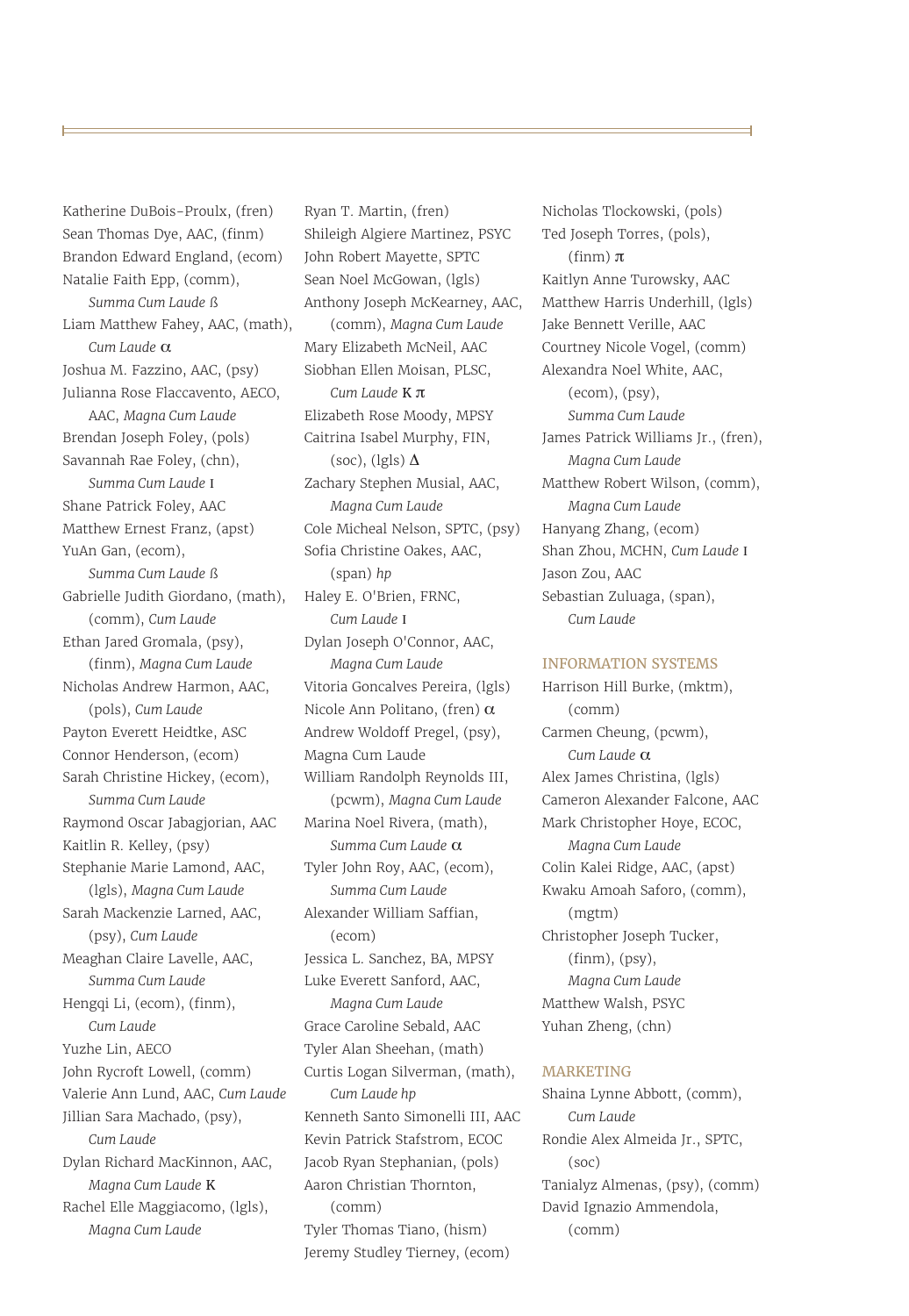Ryan Hwae Anderson, (ecom), (psy) Katherine Carol Babbit, MPSY, (comm) John David Baraky, (comm), *Cum Laude* Sara Marie Afonso Barreira, SPTC, (psy) Mariana Lynn Belocas, (span), *Cum Laude* Michael Raymond Berube III, (chn) Tessa Stiles Bettano, AAC, (comm), *Cum Laude* K Jocelyn Rose Bodington, (lgls), (psy), *Magna Cum Laude* Arash Boostani, (comm), (soc) Mahika Bothara, (comm), (psy) Lexie Rose Bouthillier, (comm) Jonathan Brackett, AAC, *Cum Laude* Victoria Elizabeth Brenchak, PSYC Bryant Daniel Yorke Brown, AAC, (comm) Joseph Angelo Buccheri III, (comm), (hism) Bui Quoc Khanh, (chn) James Thomas Burke, (comm), (hism) Madison Cabral, (comm) Samantha Irene Caulkins, PLSC, (hism) Jackson Anthony Cavallerano, (comm) Brittany Nicole Cavarra, PLW Alec Celli, PSYC, *Magna Cum Laude* Cameron Louis Chabot, (comm) Alyssa Kathleen Collins, (psy), *Cum Laude hp* Haley Brooke Corbett, (psy), *Cum Laude* Allison Marie Corcoran, (comm) Monica Alexandra Gaspar Correia, (soc), (comm) Connor Michael Coulter, (psy), (comm)

Lucas Francis Danchisko, (comm) Chae Anne Diani, (psy), (fren), *Cum Laude* Andrew James DiBiaso, (comm) Jenna Lee DiMartinis, AAC, (comm), (psy), *Summa Cum Laude* Katelyn Kristy Drezek, AAC, (hrmm), *Summa Cum Laude* Τ Edward Ramon Duncklee, (soc) Δ Jacob Alexander Dunham, AAC Sean Patrick Dunphy, (psy) Benjamin Peter Dupell, PSYC Matthew Benjamin Elias, (comm), *Magna Cum Laude* Kellie Ann Errasti, (comm), (psy) Kayleigh Shea Fleming, AAC, *Summa Cum Laude* Alexis Alan Foster, (soc) Michaela Freddo, (span) John Herbert Fuller, (comm), (salm), *Summa Cum Laude* Noelle Marie Gauvin, (comm), *Cum Laude* Hannah Grace Goldman, (comm), (psy) Ricardo M. Gonzalez, (chn) Marcus Joseph Halligan, (psy) Caroline E. Hannon, (comm) Natalia Elizabeth Hautanen, ECOC, *Summa Cum Laude* Erin Henebry, (comm), (mgtm), *Cum Laude* Sterling C. Hiltabrand, (hism) Matthew J. Hird, (comm), *Cum Laude* K Corey Carlson Hong, SPTC Luis Armando Hurtado Leon, (comm) Amanda Marie Janowicz, (comm), (mgtm), *Cum Laude* Raj Anil Jeetan, (psy) Samantha Johnson, AAC, (comm), *Magna Cum Laude* Lucas Stephen Johnstone, (comm)

Timothy Paul Kasper, (comm) Casey Elizabeth Keenan, (comm), (lcsm), *Magna Cum Laude* Σ Corrine R. Khamphoukeo, (psy), *Magna Cum Laude* Elizabeth Knyazhitsky, PSYC, (mgtm), *Magna Cum Laude* Katharine-Thi Linda Koethe, (comm), (mgtm) Christopher Joseph Konturas, (psy), *Cum Laude* Julianne Sophia Korza, AAC, (comm) Emily Nicole Kwalek, (comm), (mgtm) Kelly Dawn Leary, PSYC, (ensm), *Cum Laude* Evan Leonard, COM, *Cum Laude hp* Rachel Beth Lerch, COM, *Summa Cum Laude hp* Λ Τ Rachel Danielle Lombardi, TPM, (psy), *Magna Cum Laude* Veronica Chilel Lopez, (psy) Henry Isam Magee, (soc), *Cum Laude* Δ Mitchell Andrew Manjos, AAC Patricia Elizabeth Mankin, GSC, (psy) Molly Grace Masciarelli, MPSY, *Magna Cum Laude* Τ Ψ Alexander Patrick McFaun, (comm) Ryan Michael Middendorf, (comm), (finm) Derek J Miller, (hism), *Magna Cum Laude* Garrett Michael Moloney, (psy), (entm) Wandy Claribel Montilla, (span), (psy) Ann Rose Murphy, (comm), (psy) Meghan Lynn Newman, (soc), (mgtm)  $α$ Komal Jay Pandit, LGSC, (span) Jillian Parker, PSYC, (comm), *Magna Cum Laude*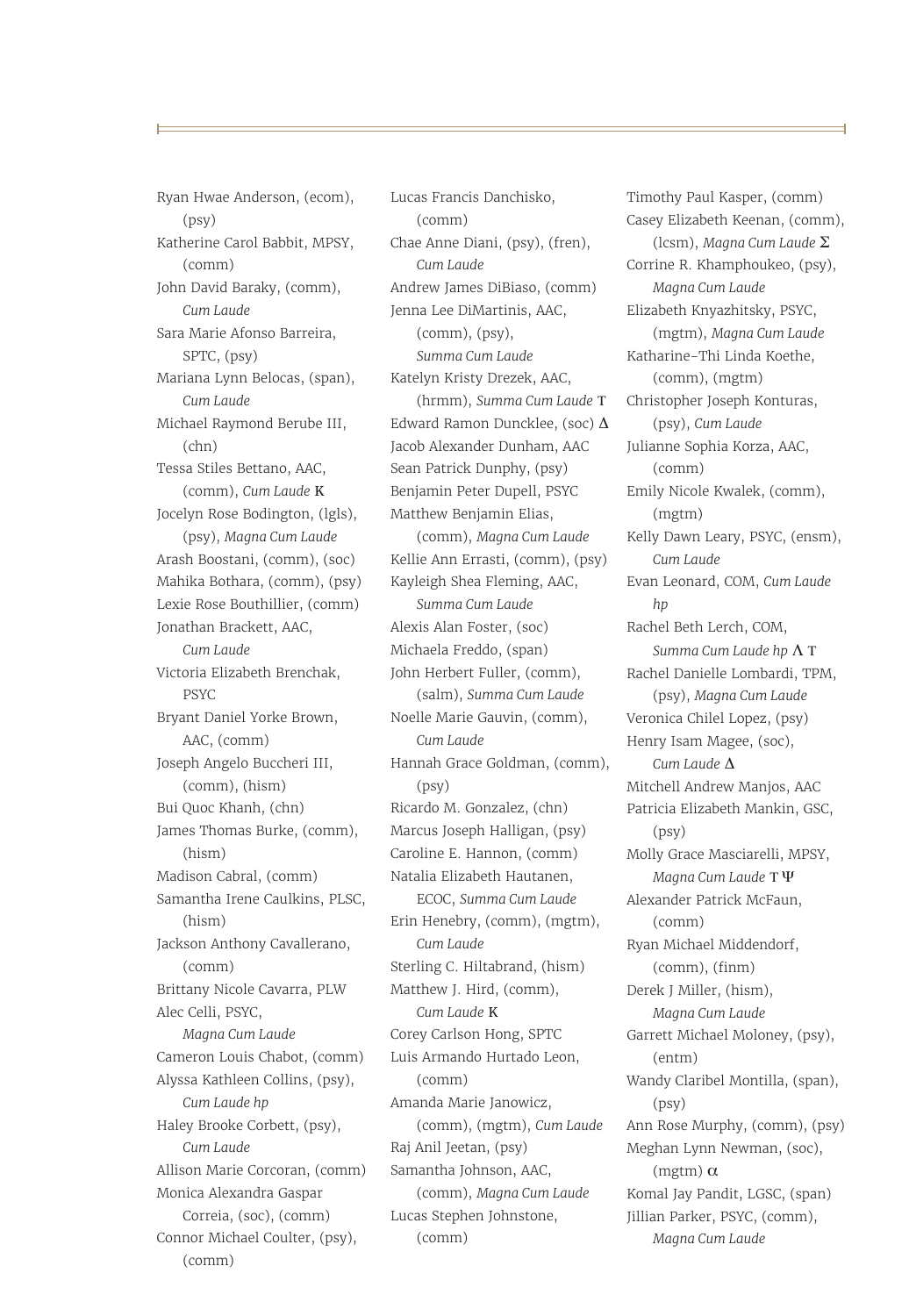John S. Parker, (psy) Joshua Paul Pelletier, (psy) Jacob Lawrence Poole, (comm) Jack Prue, (psy) Swathi Rajesh, (span) Michael Dominick Randazzo Jr., (comm) Benson Gage Raso, SPTC, (soc) Lauren Elizabeth Roth, (pols), (lgls), *Magna Cum Laude hp*  Τ π Claire Juliette Russell, (comm), *Magna Cum Laude* Michael E. Sands, SPTC, (comm), *Cum Laude* Jaime Lyn Santoro, LI, (fstm), *Cum Laude* Richard Hagop Jack Sarkisian, AAC, (psy), *Magna Cum Laude* K Meghan Schulze, (comm), (tpmm) Robert John Scialo III, GSC, (comm) Kelly Ann Shea, (glbm) Brady James Dupre, (psy), (finm) Nathania Yik Chi Sin, CHNC, *Magna Cum Laude* Alyssa Katherine Slade, (comm), (psy), *Cum Laude* Christopher Michael Soracco, (psy) Kevin Stankiewicz, (lgls), (psy) John Thomas Svensen, (lgls) Charles Joseph Sweitzer, (comm), (psy) Cameron D. Taranto, (psy) Allyson Katherine Trask, PSYC ZhiCheng Wang, CHNC Delaney Brown Woodfine, (psy) Matthew Christopher Woods, (comm), *Magna Cum Laude* Abigail Sydney Zajac, (comm), (soc), *Cum Laude* Benjamin Thomas Zeoli, PSYC

#### DIGITAL MARKETING

Lillian Adlaryan, (comm), (psy), *Magna Cum Laude* Kiley Rose Almy, (comm) Daniel Lee Antunes, (comm), *Cum Laude* Isabelle Victoria Azize, (psy) Alex Earl Balfour, (psy) Jesse C. Cohen, (soc) Kimberly Curtin, (comm) Cara Rose Ferro, CAAC, (comm), *Magna Cum Laude* Ngoc Nhu Anh Ha, COM Λ Caroline Barbara Hathaway, (comm), (tpmm) Cathryn Jean Johnson, PSYC, (tpmm), *Cum Laude* α K Gerald Arthur Marcoux, (comm), *Summa Cum Laude* Τ Willa A. Norman, (comm), (tpmm), *Cum Laude* Taylor Pacifico, (comm), *Cum Laude* Madison Nicole Perez, GSC, (psy) Rebecca Lynn Reynolds, MPSY, *Magna Cum Laude hp* δ Camelia Sofia Rodriguez Ramirez de Arellano, (comm), (psy) Jessica Mary Rushton, (lgls), (psy) George Robert Savino, (comm) Parth Kalpesh Shah, (span) Maria Rose Westcott, (comm), (chn) Alexa Ann Zarozny, PSYC

#### ENTREPRENEURSHIP

Tyler Stewart Baeder, (psy) Nathan Christopher Charron, (span) \* Nicolas Esteban Dassum Amador, (comm) Taylor Anne DeNuccio, TPM, (comm), *Magna Cum Laude* Emilio Jose Fagundo, (comm)

Vishal RajeshKumar Fatania, (fren), (gscm) Leo Vincent Francis Gassiraro, (lgls), (finm) Robert Richard Lombardi Jr., (lgls) Samuel Gordon Miale, (comm), (finm), *Cum Laude* Sean Michael Murphy, (comm) Connor James Palma, PSYC, (mktm), *Cum Laude* Madison A. Paolucci, (psy) Charles I. Poulin, (comm) Madelyn Dale Powers, (psy), (comm), *Cum Laude* Mason R. Smith, (ecom) Taylor Rose St. George, PSYC, (soc) Tanasia Rakiyah Sullivan, (comm) Brooke Morgan Williams, (comm), (mktm)

#### FINANCE

Tanner Joseph Abrahamson, AAC Michael Robert Adkins, (comm) Kevin Alezker, (ecom) Abbey Ella Allen, AAC, (lgls), (comm), *Summa Cum Laude* K Moises I. Almansa Argomaniz, BAIS, (ecom) Alexis Rose Aragao, AAC Ryan Matthew Arseneault, (math), (comm), *Cum Laude* Bodie John Avery, (hism) John Cameron Barry, AAC, (soc), *Magna Cum Laude* Chad Preston Bearce, (comm) Eric Michael Bebel, AAC, *Cum Laude* Jessica Iris Bloom, (psy), *Magna Cum Laude* δ Anthony A. Brazao, AAC, (ism), *Cum Laude* Benjamin Thomas Bresnee, AECO, (math) Gregory Thomas Broderick, AAC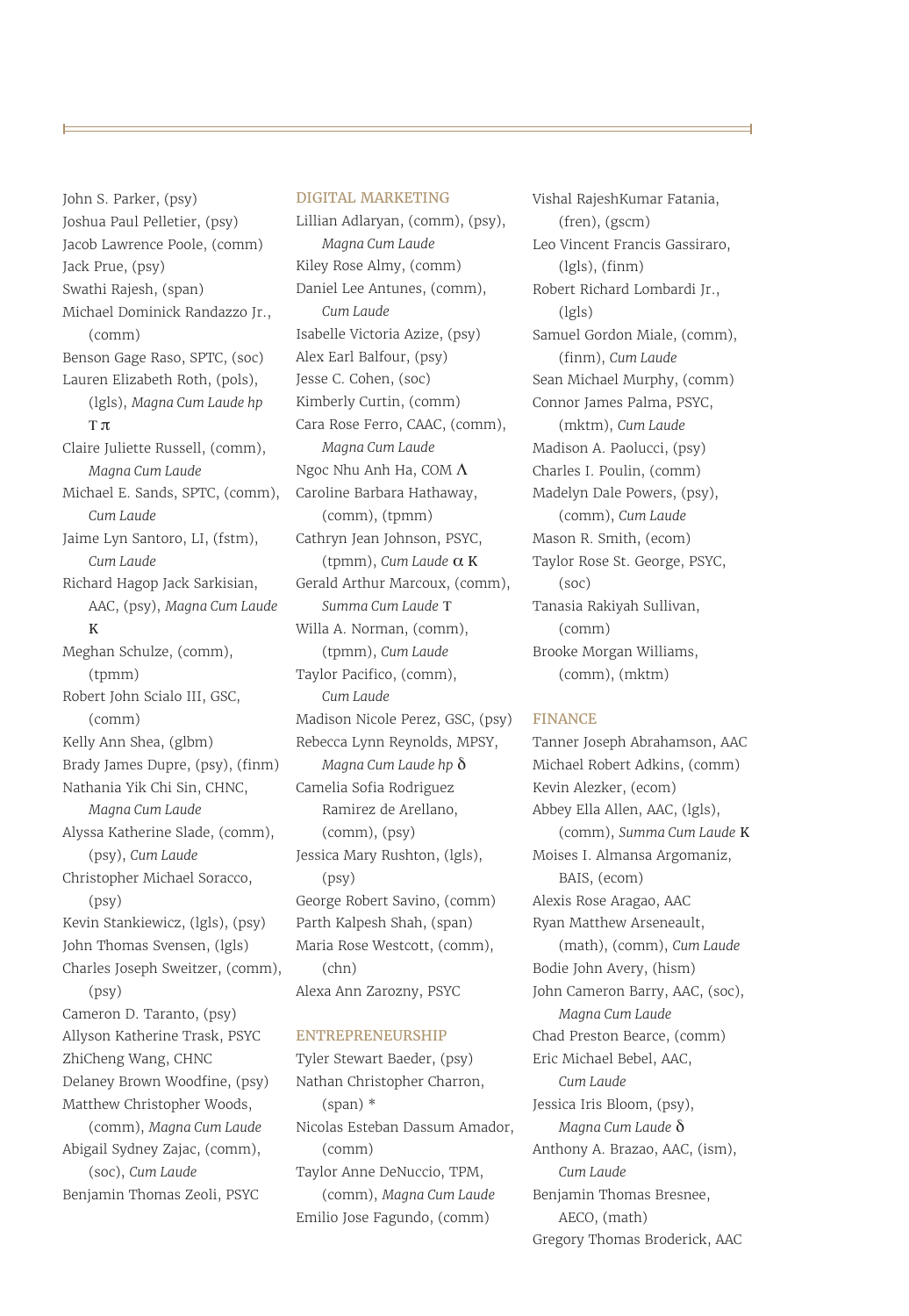Maxwell Edmund Burke, (ecom) Jason Edward Butler, (psy), (comm), *Magna Cum Laude* Reilly MacNair Cahill, (pols) Andrew Nicholas Canale, AAC, (comm), *Cum Laude* Luka A. Caracciolo, AAC, (mgtm) Marino Christopher Caracciolo, (ecom) Joshua Michael Carlson, (ecom) Anthony John Chamoun, (psy), *Cum Laude* Joseph John Cincotta, (mktm), (comm) Aaron Keith Clark, (pols), (lgls) π Spencer James Clift, (chn) Daniel Alexander Cloutier, ECOC Benjamin John Coit, (comm) John Calareso Conrad, (pols) π Ryan Fry Cooper, PSYC Daniel Patrick Winslow Cosgrove, BS, AM, (soc) *Summa Cum Laude*  Δ ß ε µ Edward Joseph Cronin, LI, AAC, *Summa Cum Laude* Matthew Thomas Curran III, (lgls), (entm) Martin George Dale III, BAIS, (comm) K Mason Charles Danielson, (comm) Justin Davidson, SPTC Gianni Christian Demerski, (ecom), *Magna Cum Laude hp* Kyller T. Diaz Castro, AAC Hanover Edward Dill, (soc) Zachary Steven Dillon, (span), (apst) Jason Patrick Dolan, (psy) Ryan William Donahue, (apst), *Cum Laude hp* Ryan Johnathan Donovan, ECOC, *Magna Cum Laude hp* Nicholas James Doyle, (lgls) Devyn Dubeau, (lgls)

Alexander Prescott Duncan, (psy), *Magna Cum Laude* Timothy Michael Dwyer, (span), *Magna Cum Laude* Ι Kristi Leigh Enegren, (ecom) Brendan Donald Feeney, AAC, (psy) Ryan S. Fenton, (psy) Caitlin Marie Foley, ENT, (span), *Cum Laude* Ι Andrew Flavio Forchetti, (psy), *Cum Laude* Andrew Colby Foyer, AAC Thomas Andrew Fromer, AAC Ryan C. Gabriele, AAC, *Magna Cum Laude* Thomas J. Galligan, AAC, *Summa Cum Laude* ß Julia Rose Galvin, PSYC Jared P. Gardner, PLW, *Magna Cum Laude* Hannah McQueen Garvey, AAC Cameron Law Gee, (math), (ecom), *Cum Laude* Danielle N. Germano, (comm), *Cum Laude* John William Gilhooly, LI, (envs) α Jacqueline Leigh Gilmartin, AAC, *Cum Laude* K Nicholas Joseph Glass, PSYC Alexander Matthew Goldman, (comm) Kyle Joseph Griffin, AAC, (lgls) Rui Guo, (comm) Austin John Hagander, (comm) \* Tyler P. Hahn, SOCC, *Cum Laude*  Δ John M. Halbruner, (ecom) Daniel C. Hamza, (comm) James A. Harootian, TPM, (envs) Jackson William Harrigan, (comm) Joseph Charles Harrison, (comm) Helen Hatzopoulos, (comm)

Bryan Herlihy, AAC

Benjamin Alexander Heyman, AAC, SPTC, (ecom), *Magna Cum Laude* O K Richard Jackson Hoyle Jr., ECOC, (pols) Haonan Huang, (chn) Cade Nicholas Jenkins, (envs), (comm), *Magna Cum Laude* α Hwiung Ji, (ecom) Kevin Andrew Joos, ECOC Joshua Robert Kearney, AECO, *Cum Laude* O Michael James Kelley, (comm), (ecom) Ryan Michael Kelley, (ecom), (glbm) Zack Evan Kenneally, AAC Derek John Knobloch, AAC, *Cum Laude* Dennis Michael LaCourt, CHNC, (apst), *Magna Cum Laude* K Ι Kylee Elizabeth LaCreta, AAC, (pols), *Cum Laude* Maxwell James Lajeunesse, BAIS, ECOC, *Summa Cum Laude hp* John Peter Landry, (psy), *Cum Laude* Zak Ritchie Lanoue, (comm) Owen James Lavelle, AAC Olivia Michele Lemire, ECOC, (ism) *hp* Trinity Erin Lennon, MKT, (ecom), (comm), *Summa Cum Laude hp* ß Τ Melissa Nicole Lomuscio, AAC, (psy), *Summa Cum Laude hp* K John Taylor MacDonald, (comm), (psy), *Magna Cum Laude* Kaitlyn Joanne Manghirmalani, (ecom), (psy) Conor James Manning, (ecom) O Michael Vincent Mariano, TPM, (ecom), *Magna Cum Laude hp* Jared Craig Marini, AAC Ricardo Alberto Martinez-Moretta, TPM, (comm)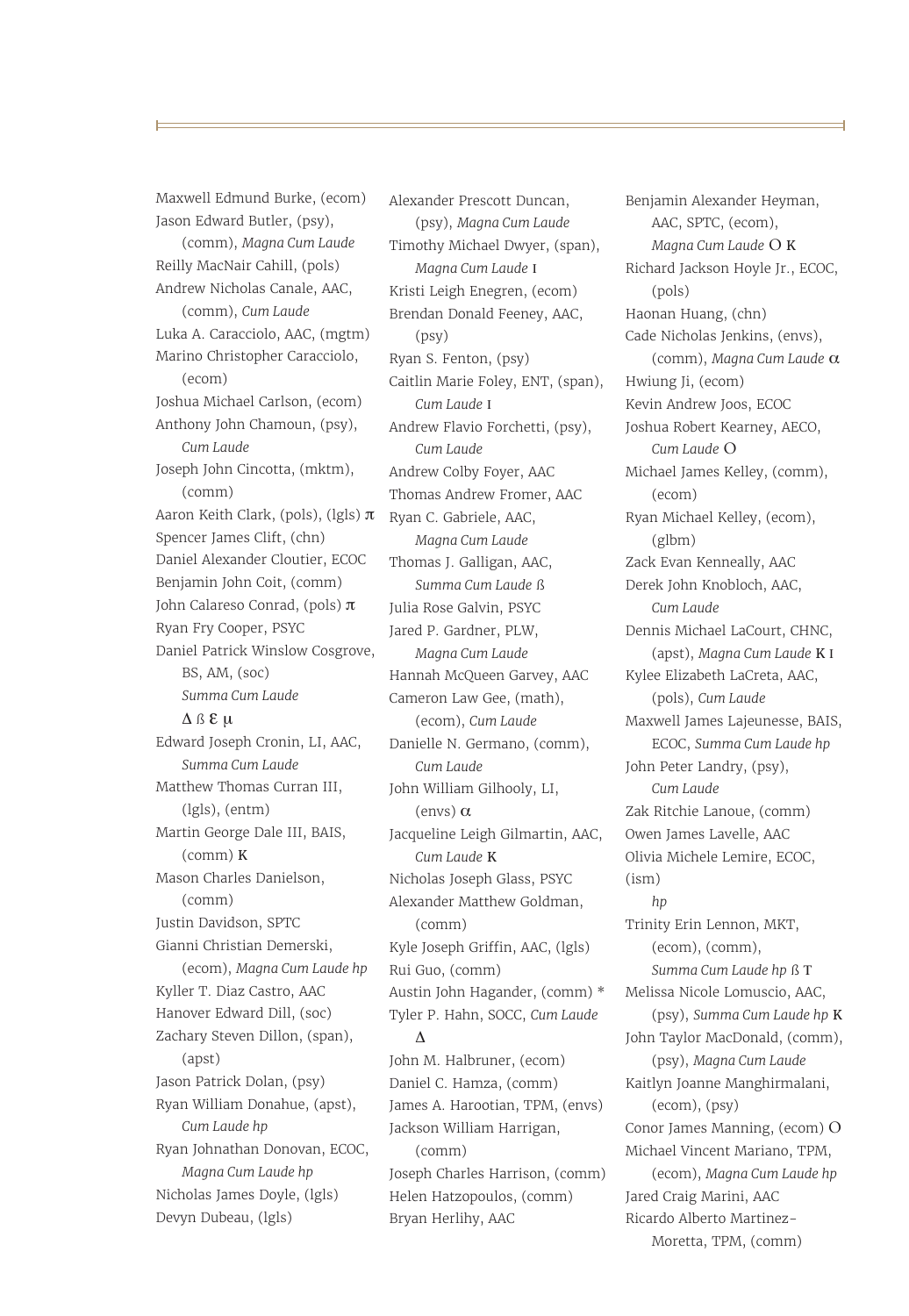Meghan Ann Mazzatto, BA, MLCS, MKT, *Magna Cum Laude hp* Marisa Maria Mazzola, (lgls), (comm) Sean James McBride, PLW Logan Robert McGovern, AAC, (ecom) Joseph Ryan McIrney, LGSC Lauren Alissa McSweeney, (span), *Summa Cum Laude* K Ι Lauren Jude Medeiros, AAC, (mgtm), *Magna Cum Laude* Gregory John Mitrakas, (psy), (salm), *Magna Cum Laude* Michael Joseph Montagna, (soc) Devon Oakes Morris, (ecom) Timothy James Mullen, LGSC, *Magna Cum Laude* Maegan Reed Murphy, (comm) Benjamin Jacob Myers, (comm), (lgls) Christopher Harry Nicolay, ECOC, (ism), *Cum Laude* Jack David Niles, (hism) Nicholas Michael Pelrine, AAC, (mktm), *Magna Cum Laude* Kyle Owen Pelton, ECOC Lucas Pendleton, (envs) Michael Vincent Petze, MCHN Abbie Rebecca Piper, (comm) Jason Dominic Pisano, ECOC, *Summa Cum Laude* Philip Anthony Platania Jr, ECOC Hunter Mark Poitras, (lgls) Nicholas John Poulos, (apst) Nicholas Powell, (comm), (lgls) Conor Joseph Purtell, (envs) Ryan David Ramirez, (ecom), (psy), *Cum Laude* Jacob Adam Ray, (soc), (tpmm), *Cum Laude* Andrew Regan, (comm), (tpmm), *Cum Laude* Ryan George Reinsant, ECOC, *Cum Laude* Laura Nicole Rizik, PSYC

Joseph Charles Robichaud, (psy) Marissa Ariana Rosa, PSYC, *Magna Cum Laude* Benjamin Akoury Ross, (mgtm), (psy) Kyle James Rourke, AAC, (mgtm) Jack Tucker Salan, (ecom) Kyle Robert Sampson, AECO, *Cum Laude* Aryan Dinesh Sanghai, GSC, ECOC, (psy), *Magna Cum Laude* Colton Grant Scholl, AAC Christian William Schulz, AAC, (ecom) Ryan James Simeone, ECOC Konstantinos Stefanos Stamides, (lgls) Jordan Taylor Stanford, (span), (tpmm) Ryan James Stanton, (ecom) Mike P Stellato Jr., (comm) James Frederick Stoker, AAC Harsha ChoudarySri Sunkara, (ecom) Srujana Manga Tammisetti, AAC, MKT, *Cum Laude* Robert Charles Theriault, (ecom), (mgtm) Clayton James Thunhorst, (psy) Allison Lidia Tomaino, (psy) Brett Charles Traficante, ECOC, *Cum Laude* Kevin Trebicka, (psy), (mgtm) Mark Scott Vinci, ECOC, (hism) Brandon Nicholas Vitale, (pols) Matthew Ryan Wassersug, ECOC, AAC Benjamin Aaron Weinstein, (comm), (ecom) Andrew Joseph Whalen, (ecom), (mktm) Kimberly Rose White, ECOC, (psy), *Magna Cum Laude* Ian James Whitehead, BA, PLW, MKT *Cum Laude* K π

Emily Elizabeth Williams, (comm), (apst), *Cum Laude* Jared Mun Hey Wu, (soc), *Magna Cum Laude* Δ K Brian H. Yu, AAC, (math), *Summa Cum Laude* Ziv Yu, AAC, *Cum Laude* K Blake S. Zaniol, (psy)

#### FINANCIAL SERVICES

Nicholas James Banks, (ecom) Cameron Elizabeth Daly, AAC Derek Joseph Dattero, (comm) Alexander Michael Dobecki, AAC, (ecom), *Summa Cum Laude* Henri Nicholas Guerin, (psy) Emma Shea Hamilton, AAC Troy Daniel Levine, (comm) Michael James Mangiafico Jr., (comm), *Cum Laude* δ Kyle Andrew McPherson, (comm), *Summa Cum Laude* Cole Stephen Mitchell, AAC, *Summa Cum Laude* Mark E. Shaghalian, (pols), *Magna Cum Laude* Jason Scott Ulrickson, (psy) Faith Morgan Winslow, (ecom) *Summa Cum Laude hp* ß

#### GLOBAL SUPPLY CHAIN MANAGEMENT

Brett Thomas Ansaldi, PSYC, *Cum Laude* Benjamin Cole Barnhart, ECOC, (comm), *Cum Laude* Kathryn Marie Botelho, (comm), *Magna Cum Laude hp* Andre Brackett Jr., (comm) Jason Michael Cabral, (psy) *Summa Cum Laude* Matthew Joseph Carabillo, (ism), (glbm) Alexander Thomas Enselek, (hism) Cameron Vaughan Forbes, (pols), *Summa Cum Laude* ß π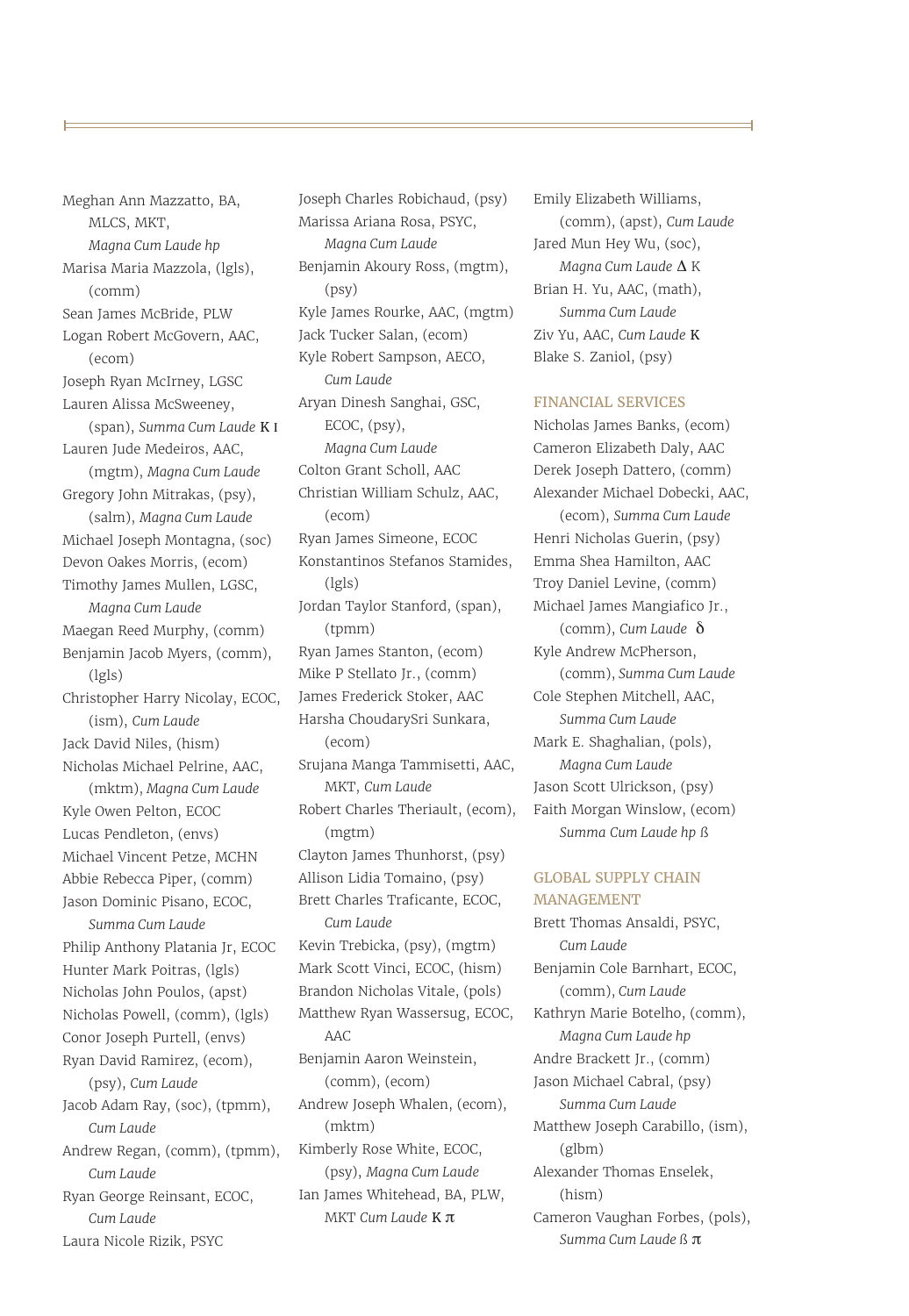Joshua Matthew Goode, (comm) Morgan Alexis Haug, AAC, (apst), *Cum Laude* Christopher James Hughes, (comm), (mktm) Trent Daniel Levasseur, AAC, (psy) Matthew Joseph Marino, AAC Kyle Patrick McHale, (ecom) William Eaton McKeen, (psy), (mktm) Karan Devang Mehta, (finm), (comm) Nathan Michael Merchant, (psy), (tpmm) Taylor Marie Oliver, AAC, (ism) Jacob William Opela, (soc) Alex Maxim Ravelli, (soc) Kimaya Kayhlia Reid Robinson, (fren), (tpmm), *Magna Cum Laude* Ι Max Jon Shepherd, MKT, (hism) Darren Oliveira Sousa, MSPN, *Cum Laude* Zachary Lee Staten, (chn)  $\alpha$ David C. Sullivan, AAC, (comm), *Summa Cum Laude* ß Paul Robert Theriault, (comm), (hrmm), *Magna Cum Laude* K Lizmar Torres, (lgls), (ecom), *Magna Cum Laude* Madeline Elizabeth Trenchard, (fren), (lgls) Abigail Grace Welch, AAC, (span), *Magna Cum Laude* Liqun Wu, CHNC, (pols) Shuaijie Xu, CHNC George Sotirios Zachariadis, (hism), (ism)  $\Phi$ 

#### MANAGEMENT

### *Human Resource Management* Daniel Ayotade Adeboboye, (psy), (comm) Benjamin Antonio Aguirre, (bilm) Tyler L. Allen, (soc), (psy)

Joseph Paul Andreessen, (lgls), (pols) McKensie Ste. Marie Avanesian, (comm) Samantha Grace Bogue, AAC, *Cum Laude* William Edward Bosworth, (comm), (pols) Eric Joseph Carlson, (psy), *Cum Laude* Elizabeth Ellen DeMita, MSPN, *Cum Laude* K Ι Sarah Marie Discepola, PSYC, (apst) Hannah Marie Dumaine, COM, (psy), *Magna Cum Laude* α K Harrison Joseph Easton, (finm), (comm) Hall Berton Elisias, PSYC Jacob Daniel Gustin, (psy) Javis Travion Hanks, (soc) Jayne Tyler Hickey, (soc), (lgls) Caroline Fort Kennedy, (comm) Jenna Louise Knight, MPSY, *Cum Laude* Brianna Marie Litsey, (span), (tpmm) Michelle Mei, MKT, (comm), *Cum Laude* α K Jaclyn Marie Mignosa, AAC, (comm) Brianna Caitlin Mitchell, PSYC Jessica Julia Paholski, (comm), *Magna Cum Laude* Catherine Anna Papayannopoulos, (psy), (comm), *Magna Cum Laude hp* α ß Ι Sara Falvo Puglielli, AAC, (comm), (psy), *Summa Cum Laude* K Jessica Tam, ECOC, (comm) O K Abigail Rose Tesconi, (span), (psy), (mktm), *Summa Cum Laude* Ι Drew Michael Waldron, PSYC

#### *Leadership and Innovation*

Andrew Thayer Bacon, (comm) Alexa Rae Barrows, MHIS, *Cum Laude* Φ Marc Mitchell Benjamino, PLSC, *Magna Cum Laude* Mason Wetherell Bowers, (comm), (hrmm) Luke Thomas Carroll, (psy) Stephen Christopher Collins, PSYC, *Cum Laude* Christopher C. Cozens, (soc) Matthew S. Dubois, (bilm) James Martin Dwyer IV, MKT, (comm) Nicholas Paul Farrington, (psy) Ramon Luis Malabag Fille, MKT, (ecom), *Magna Cum Laude hp*  $α$  T K Sara Elizabeth Gendron, FIN, (soc), *Cum Laude* Δ Clay Hoadley, (soc) \* Garrett Michael Hoag, (psy) Alexcia Taylor Kraemer, (comm), (psy) Peyton Storm Messier, (ecom), (comm) α Luke Scott Papich, (comm) Christopher Thomas Penney, (ecom), (pols), *Cum Laude* π Denisse Marie Peralta Medina, FIN, (psy), *Cum Laude* Isabella Maria Perez Guerrero, MKT, (psy) Nicholas Patrick Piersall, (comm), *Cum Laude* Gabriel Armando Pimentel Morel, (span), (mktm) Christopher Luther Place, (comm), (entm), *Cum Laude* Ryan Saddler, AAC, (mktm), *Cum Laude* Jarod Joseph Sangillo, (lgls) Lucy Mae Schwab, (span), (psy) Collin John Sotomayor, (comm) Joshua Seth Taylor, (psy), (comm)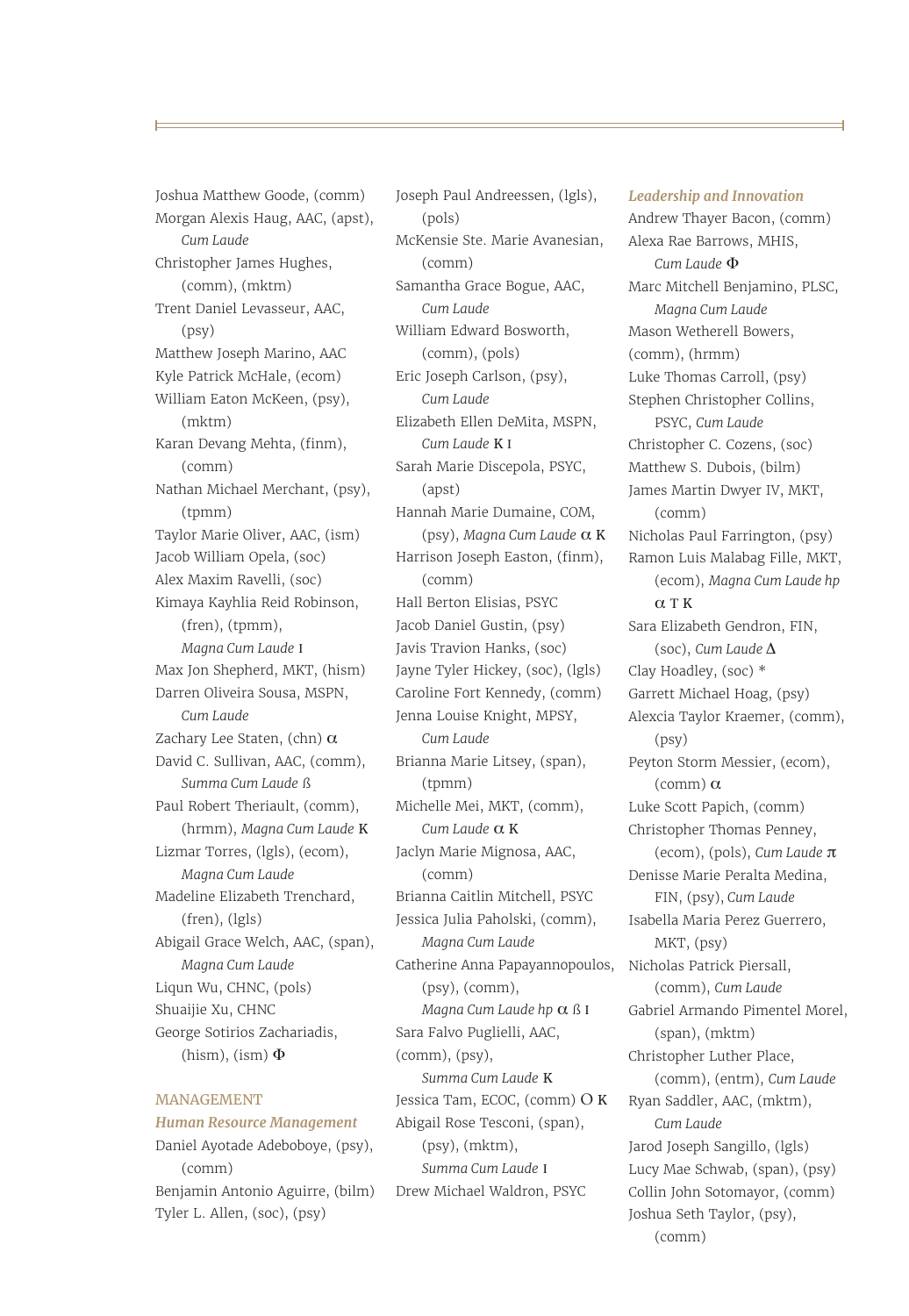Jacob Alan Temple, PSYC, (mktm), *Cum Laude* Abby Noelle Turner, PSYC, *Magna Cum Laude* Alexa Faith Weber, (psy), (soc), *Magna Cum Laude* Ryan Michael Wood, (comm) *Summa Cum Laude hp* Jack Thomas Wrigley, (pols)

#### *Managerial Accounting and Finance*

Casey Brine, (ecom), (glbm), *Magna Cum Laude* Louis DiBlasi Jr, (ecom), *Magna Cum Laude hp* Alexander Venetis Vassilakis, AAC, *Cum Laude*

*Management* Stephen F. Coppinger, (soc)

#### *Team and Project Management*

Kyle David Berube, (comm), (inb) Jonathan Aldo Ricaldy, (finm), Alp Berkmen Tanrikulu, (comm) Jacob D. Bowness, (mktm), (comm) Jessica Leigh Burke, (comm), (psy) Sky Carrion, (comm) Amay Vikas Choudhary, (finm), (comm) Heidi Marie Clark, (soc) Michelle Cohen, PSYC, (soc) Jake Aaron Cooper, (comm), *Cum Laude* δ K Nicholas Sarkis Dadekian, PLW Garrett Randall Fisher, (comm), (salm), *Summa Cum Laude* Matthew Bryan Foulds, (comm) Logan Marcell Frasier, (comm) Haley Elizabeth Gens, (comm), *Cum Laude* Nicole Elizabeth Houlihan, (comm), (entm)

Michael E. Joyce, (comm) Hanna Ginalle Lambert, PLW, *Magna Cum Laude hp* K π Cassidy Rose Laudato, (comm), (mktm), *Magna Cum Laude* Gerard Francis Leavens Jr., (psy) Angela Claire LeBel, (comm), (psy), *Magna Cum Laude hp* ß K Samuel Andrew Levenson, SPTC Ana Isabel Lucas, (comm), (entm), *Magna Cum Laude* Alexandra June Meise, (psy), (pcwm), *Cum Laude hp* K Σ Ryan Flinn Micoletti, (comm), (psy) Kiana M. Minaie, (comm), (psy) Timothy Patrick O'Brien, (comm) Benjamin James Paglia, (psy), (mktm) Connor Robert Payne, (psy) Dyjae Pearson, (soc) Olivia Nicole Pohorylo, (comm), (psy), *Cum Laude* Sarah Mohinie Ragnauth, LI, (comm) (soc) Mariah Isabel Rogers, (comm), *Cum Laude* Mark Eli Rubin, (litm)  $\Sigma$ Logan Michael Sarkisian, (lgls), *Cum Laude hp* Josephine Mary Schofield, (mcsm), *Summa Cum Laude hp* ß Σ John Dominic Scifo, (soc) Jared Richard Sheehan, (comm) Sydney Lisa Stewart, LCC Christopher Thomas Sylvia, (comm) Victoria Anne Tondo, GSC, (comm) α Madison Lauren Trpcic, (comm), (entm), *Cum Laude* Alexander Uva, (comm), (hrmm)

Scott Robert VanCoughnett, (comm), (psy), *Magna Cum Laude* Michael Armando Vassallo, MKT, (psy) John Adams Weaver, (psy) Jack Paul Westall, PSYC, (comm) Jacob Herbert Wolfson, AAC, (ism)

#### *Bachelor of Science in Data Science*

Nathan Gerard Angell, (bmds), *Magna Cum Laude* δ Varun Arvind, (bmds), *Cum Laude* Gina Rose Catellier, (bmds), *Magna Cum Laude* Michael Joseph Fornal, (bmds) Sarah Marie Freeman, BS, MBIO, (bmds), *Summa Cum Laude hp* Zachary Louis Galante, (bmds), *Magna Cum Laude* Adam K. Gobeille, (bmds) Stephen M. Grivers, (bmds), *Magna Cum Laude* Ian S. Kastrinos, (bmds) Leanne Elizabeth Kendall, (bmds), (span), *Summa Cum Laude hp* Kevin James Moise, (bmds), *Magna Cum Laude* K Nilanjana Ashok Nambiar, (bmds), *Magna Cum Laude hp* Nicholas F. Pelletier, (bmds), (apst) Matthew Curtis Ricci, (bmds) Brenna Nicole Rojek, (bmds), *Summa Cum Laude* Arvind Sekar, (bmds) Matthew Edward Séman II, (bmds) Jessica Erin Solnik, (bmds) Weixiao Sun, (bmds), *Magna Cum Laude hp*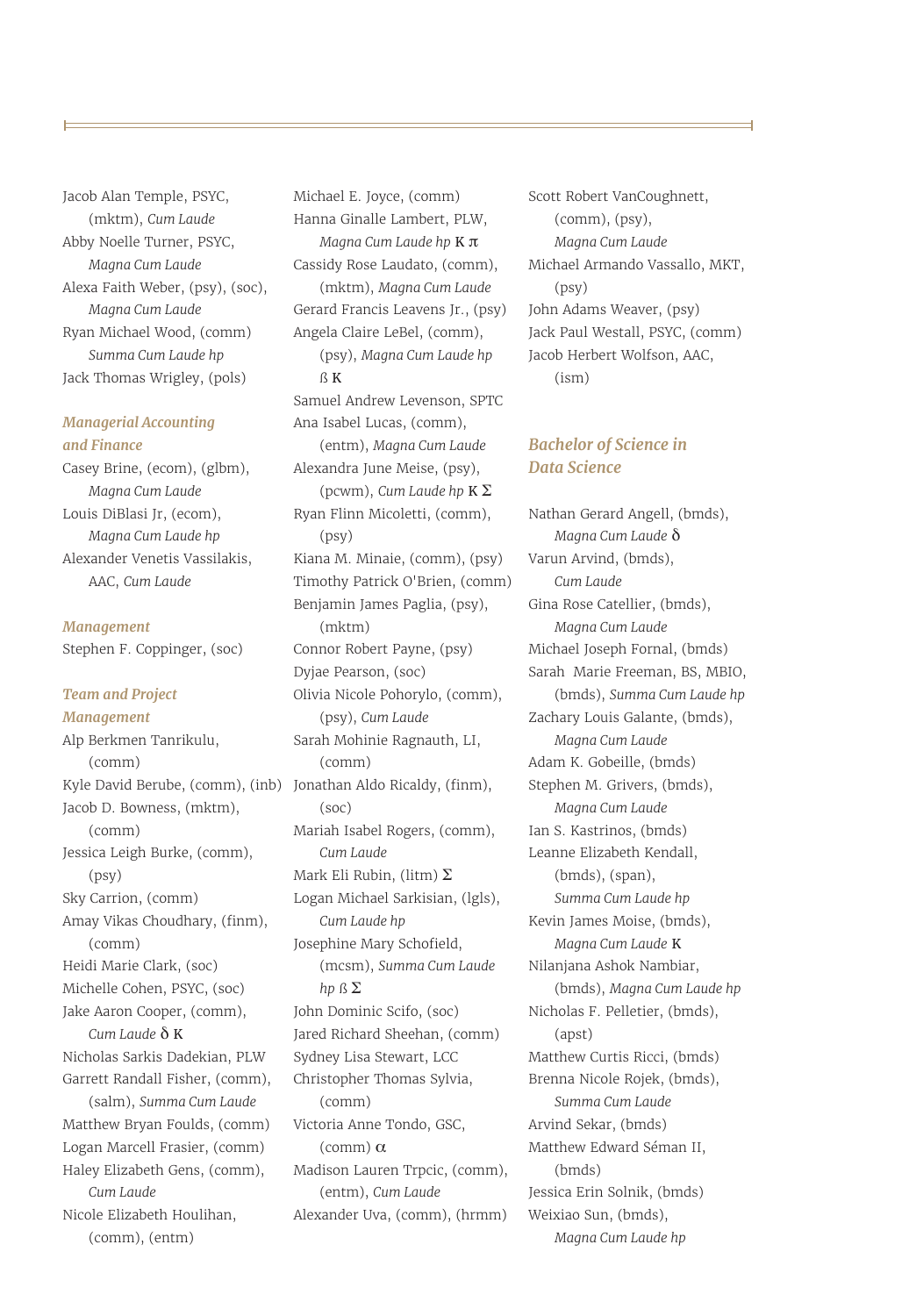Chancellor Kimball Tang, SPTC, (bmds), *Summa Cum Laude* Matthew Ryan Toner, (bmds), (finm), *Summa Cum Laude hp* ß Christine Marie Trumper *hp*, (bmds), (apst), *Summa Cum Laude* µ

#### *Bachelor of Science in International Business*

#### ACCOUNTING

Benjamin Thomas Clemmey, (ispm), *Cum Laude* Bradley M. DeMild, AAC, *Magna Cum Laude hp* Kathryn Rose Fitzsimmons, (ispm), *Magna Cum Laude* Ι Ryan David Jones, (ispm), *Magna Cum Laude* 

#### DIGITAL MARKETING

Alexandros Padazis, (ispm), (apst), *Cum Laude* Vanessa Pramberger, (ifrm) α

#### ENTREPRENEURSHIP

Samuel Francis Bullock, ISPC, *Magna Cum Laude* Alexandria Nicole Iacoviello, ISPC, (finm), *Cum Laude hp* 

#### FINANCE

Samantha Page Bove, ISPC, (math), *Summa Cum Laude hp* K Ι Taylor Catherine Briggs, ISPC, *Cum Laude* Vincent Joseph Conti, (ispm) Christopher A. Fuentes-Romero, PLSC

Mariana Gomez, ISPC α Ι Jorge A. Gonzalez Vallejo, COM, *Cum Laude* Christopher James Hall, MSPN Jonathan Thomas Horrocks, (ispm), *Magna Cum Laude* Ι

Vanessa Josephine Hurley, (ispm) William P. Nye, (ichm) Savannah Michaels Oliveira, ISPC Kyle David Pereira, (ispm) Sarah Marie Rossi, (ifrm) α Savannah Schreiber, AAC, (ichm) John Colvin Seymour, (ichm) William Michael Swart, (ispm), *Magna Cum Laude*

#### GLOBAL SUPPLY CHAIN MANAGEMENT

Alfredo Jose Alvarez-Santiago Jr., (ichm) Nicole Ann Craig, ISPC, *Summa Cum Laude hp* α Ι Randall Gilbert Davis, AAC, (ispm), *Cum Laude* Adrian Lopez, ISPC, *Magna Cum Laude* Ι John Miles Steel, ICHC, *Magna Cum Laude*

#### HUMAN RESOURCE MANAGEMENT

Morgan Lee LaBonte, (ifrm) Alexandra Mary Sulmasy, (ifrm)

#### LEADERSHIP AND

#### INNOVATION MANAGEMENT

Olivia Taylor Aiken, ISPC, (glbm), *Magna Cum Laude* Will Thomas Houghton, ICHC, *Magna Cum Laude* K Ι Jamil Mansour, (comm)

#### MARKETING

Lorenzo Aceto, (ispm) Cindy Danielle Camero Rodriguez, PSYC Julia Di Natale, IBGS, (ifrm), *Magna Cum Laude hp* α Τ K Amanda Marie Dumais, (ichm) Paris Josephine Flynn, (iitm) Zhilin Arina Jiang, ICHC, *Magna Cum Laude* α Τ Ι Morgan Elizabeth Lestinsky, ISPC, *Cum Laude* Ι Oscar Augusto Pineiro, PSYC Cady Qiu, (ichn), *Magna Cum Laude hp* Τ Ι Kieran Connor Tindall, ISPC Brandon H. Yu, (ichm), (math), *Magna Cum Laude*

#### TEAM AND PROJECT MANAGEMENT

Saatvik Agarwal, (comm) Alexa Caron Kelley, ISPC, *Cum Laude* K Ι Kiana Allison Pino, ISPC, (psy), *Summa Cum Laude* Ι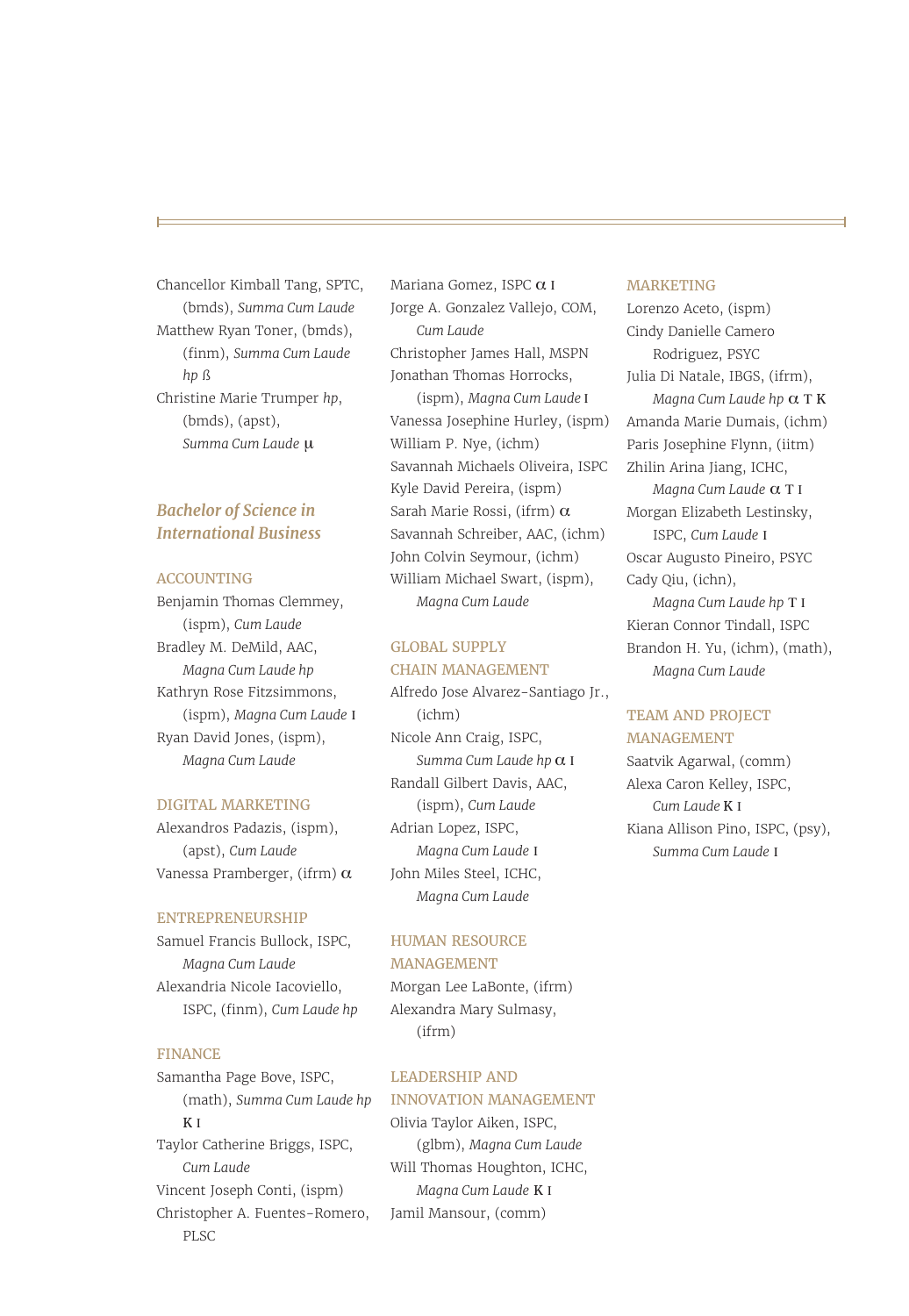#### THE HARRIET E. JACOBS MEMORIAL MACE

The University Mace is carried at Commencement exercises and at other University celebrations. Crowned in gold, the mace has two dominant emblems: the seal of the State of Rhode Island and the seal of Bryant University.

#### THE PRESIDENT'S CHAIR

The President's Chair, a gift to the University from Priscilla Angelo and her husband, John Eng-Wong, is used on ceremonial occasions. It is a Victorian-style gent's chair rendered in walnut and copied from an original French design from the period of the University's founding in 1863. The carved crest top includes the Bryant University bronze seal.

#### BRYANT MEDALLION

The Bryant Medallion is worn by the president during academic ceremonies such as Commencement, Convocation, and the bestowing of honorary degrees. One side of the medallion bears a likeness of the University seal, the other, the names of all Bryant University presidents. The formal installation of a president is marked by the presentation of the medallion to the president by the chair of the Board of Trustees.

#### THE BRYANT SEAL

The Bryant Seal represents the educational mission of the University and its worldwide implications. The central symbol is an ellipsoid globe with quills on each side to signify the traditional emblem of communication in business. In the center, behind the globe, is a torch symbolizing liberty, the spirit of free inquiry, academic freedom, and learning. The Archway, forming the background for the globe, torch, and quills, is a University landmark affectionately remembered by thousands of alumni. The Latin motto expresses the purpose of the University: "Cognitio. Virtus. Successus." – Knowledge. Character. Success.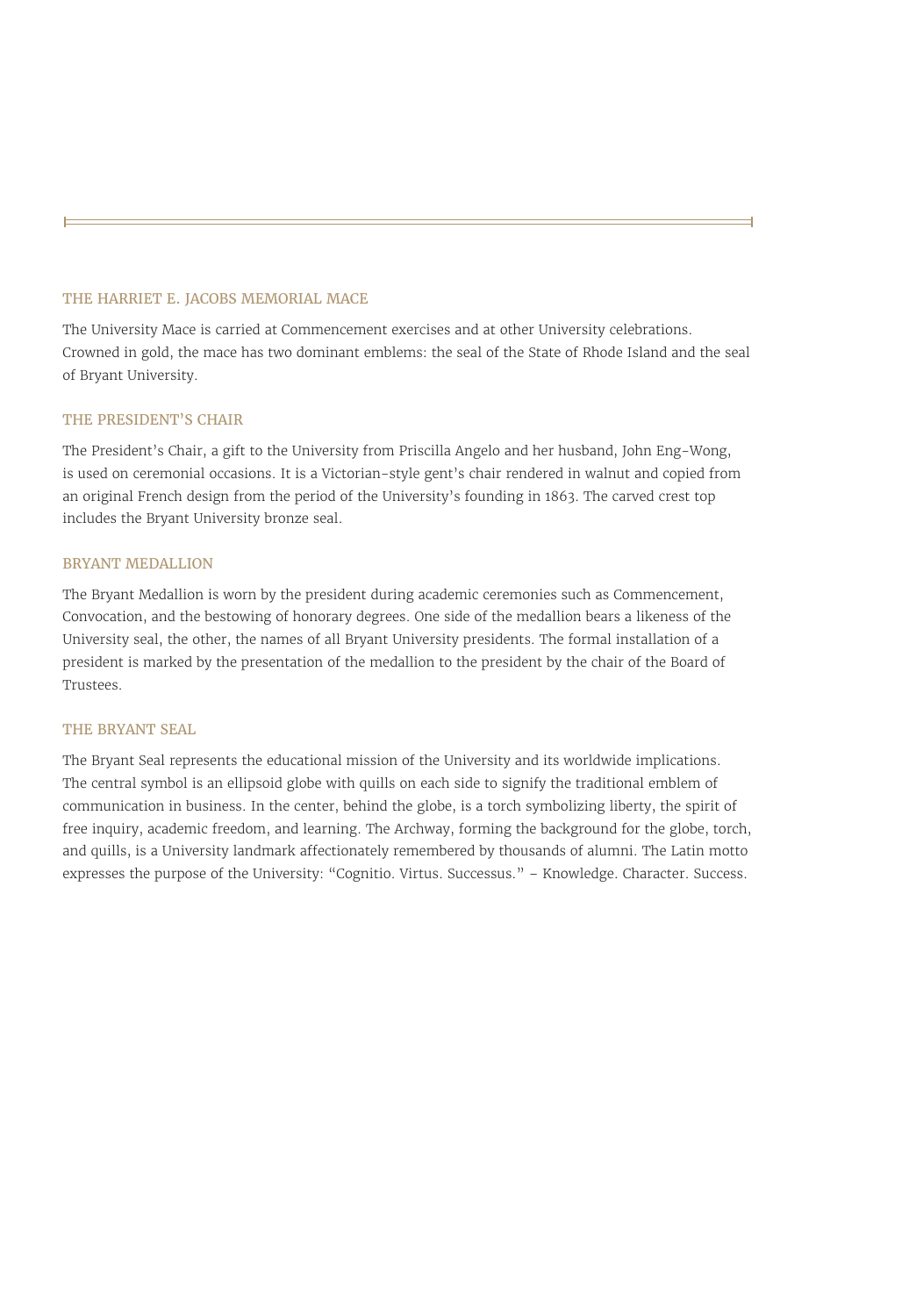### ALUMNI CHARGE

Today, as you celebrate your graduation from Bryant University, you find yourself saying goodbye to the classmates, faculty, and staff with whom you have formed close friendships over these last few years. Graduation, however, is not so much an ending as a transition. It's true that you're about to begin a new stage of life, but as a Bryant University alumnus or alumna, you are never far from the community you've come to know as a home away from home.

In fact, one of the reasons you chose Bryant was for its close-knit community. Through the Bryant University Alumni Association, you can always stay in touch with classmates by attending class and affinity reunions, networking at regional events, hiring or mentoring fellow Bryant graduates, and by engaging with us through social media channels. Just as Bryant provided you with a solid foundation for a successful career, our worldwide alumni network is there to support your professional goals.

As a Bryant student, you participated in academic, athletic, and civic events that not only helped you develop many skills but also gave you a sense of satisfaction as well. As a Bryant graduate, you can stay involved by serving on University committees, advisory councils, and even the Board of Trustees. You can advance Bryant's reputation by getting involved with admission, career services, educational, and fundraising initiatives. And, throughout the year, Bryant alumni gather together to reach out to their communities through a number of volunteer programs.

Just as the Bryant community shared in the celebration of your accomplishments as a student, we will always be interested to hear of your successes. Let us know when you've moved and what milestones you've reached so we can share your good news with your Bryant classmates and friends.

Congratulations on your graduation, and welcome to the Bryant University Alumni Association!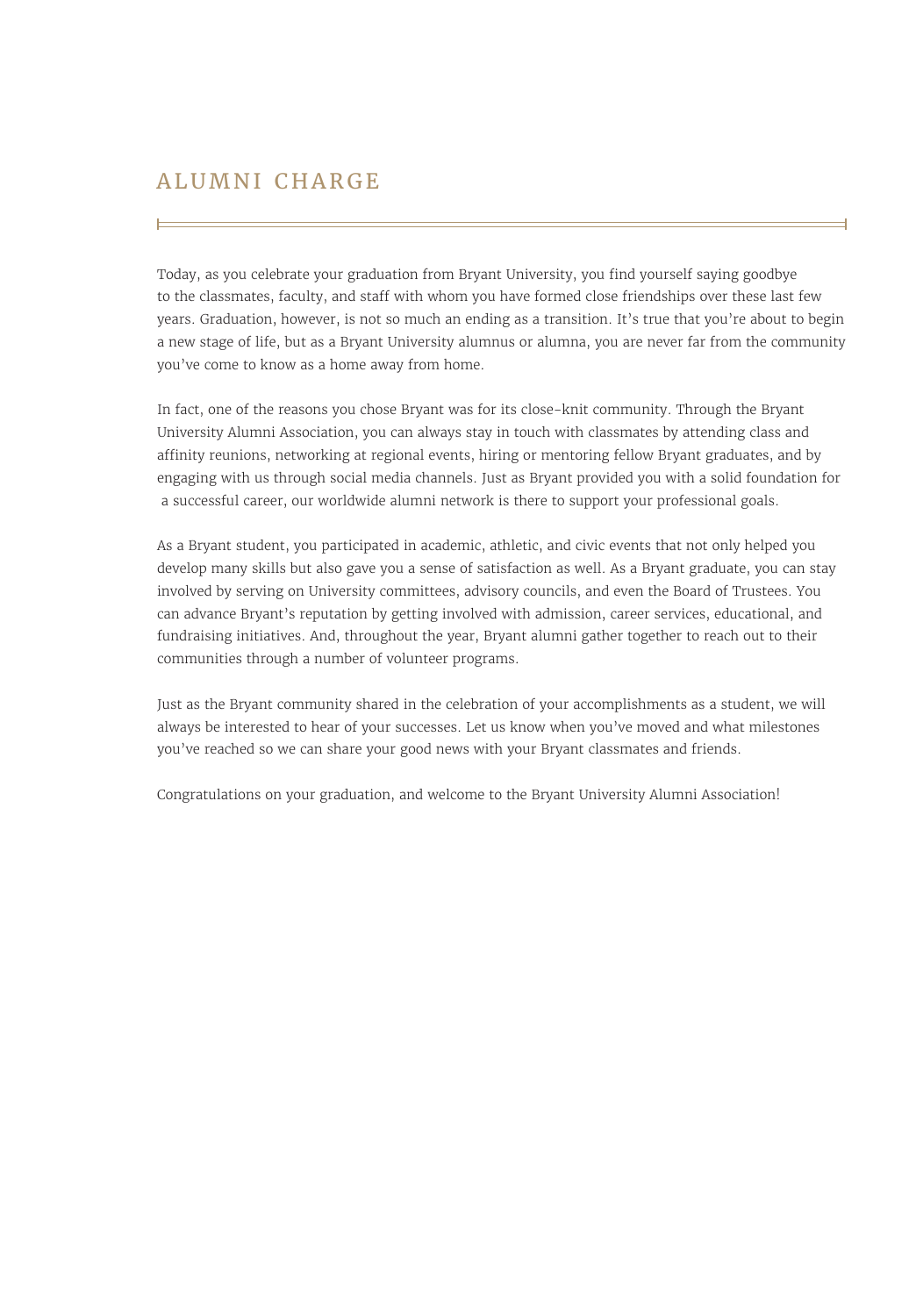### ACADEMIC HERALDRY

The history of academic dress worn today dates back to the universities of the Middle Ages. A statute in 1321 required the wearing of gowns by all scholars and clerics. Probably, the warm gown and hood were practical in the unheated buildings.

Students at most American universities wore caps and gowns daily while in residence until after the Civil War. These varied in design until they were standardized by the American Intercollegiate Commission in 1895. While the academic costume code has been modified over the years, the general characteristics of the initial requirements still prevail. The uniform system of academic heraldry serves to indicate the level of degree, the field of study in which it was earned, and the institution by which it was granted.

The gown for the bachelor's degree has pointed sleeves and is designed to be worn closed. The gown for the master's degree has an oblong sleeve and can be worn open or closed. The gown for the doctoral degree has bell-shaped sleeves with black velvet facing down the front and three bars of the same across the sleeves. However, these facings and crossbars may be in the color distinctive to the subject to which the degree pertains.

The academic hoods are lined with the color of the university granting the degree. The length of the hood varies slightly for bachelor's, master's, and doctoral degrees. It is often traditional for the candidates for degrees to wear the mortarboard tassel on the right front side before the degree is conferred and to shift it to the left when the degree is awarded.

At Bryant University, the president, trustees, and honorary degree recipients wear specially-designed gold robes trimmed with black, representative of the University's colors.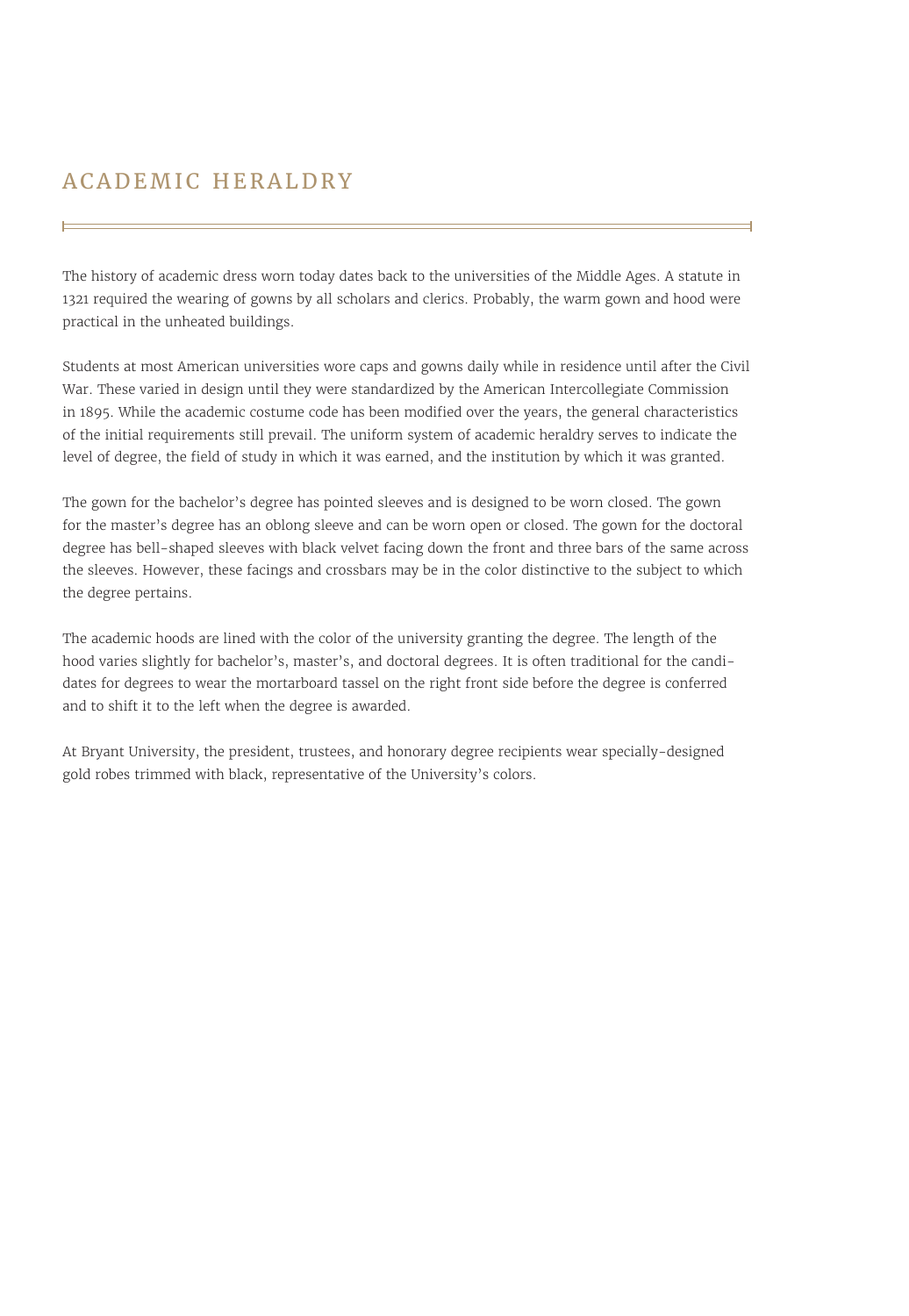### BOARD OF TRUSTEES

#### CHAIR OF THE BOARD

David M. Beirne '85, General Partner, X10 Capital, Stonewall, TX

#### VICE-CHAIRS OF THE BOARD

Joseph F. Puishys '80, Chairman and CEO, SitelogIQ, Minneapolis, MN

#### SECRETARY TO THE BOARD

Cheryl Merchant '12H, President, Taco Family of Companies, N.A., Cranston, RI

#### MEMBERS

Tim Barton '85, Managing Partner, Barton Executive Search, Inc., Atlanta, GA

George E. Bello, '58, '96H, Executive Vice President and Controller (Retired), Reliance Group Holdings, Inc., New York, NY

- James P. Brady, '81, CEO Alliant India Talent, Vice Chairman of Advisory Services, alliantgroup, Sanibel, FL
- Robert P. Brown '86, P'19, Head of Institutional Fixed Income (Retired), Fidelity Investments, Naples, FL
- Robert J. Calabro '88, Partner, PwC, Boston, MA
- William J. Conaty '67, Senior Vice President (Retired), Corporate Human Resources, General Electric Company, North Palm Beach, FL

Nancy DeViney '75, Vice President, Strategy and Solutions, Sales & Distribution (Retired), IBM Corporation, Plymouth, MA

Scott C. Donnelly '14H, Chairman and CEO, Textron, Inc., Providence, RI

- Jeffrey W. Gardner '87, Co-Founder and CEO, Carousel Industries, (Retired) Exeter, RI
- Ross Gittell, Ph.D, President, Bryant University, Smithfield, RI
- Eric Handa, '97, President and CEO, APTelecom LLC, Napes, FL
- Ann-Marie Harrington '86, Advisor, Investor, Consultant, Portsmouth, RI

Skye Hazel, 21' (Recent Alumni Trustee), Software Engineer, Dell Technologies, Meriden, CT

Christine Katziff '86, Chief Audit Executive, Bank of America, Charlotte, NC

Diane A. Kazarian '83, Managing Partner, GTA & National Banking Leader, PwC, Toronto, ON Beverly Ledbetter, '83, Senior Counsel, Brown University, Providence, RI

Robert P. Mead '73, President (Retired), Tyco Engineered Products & Services, Jamestown, RI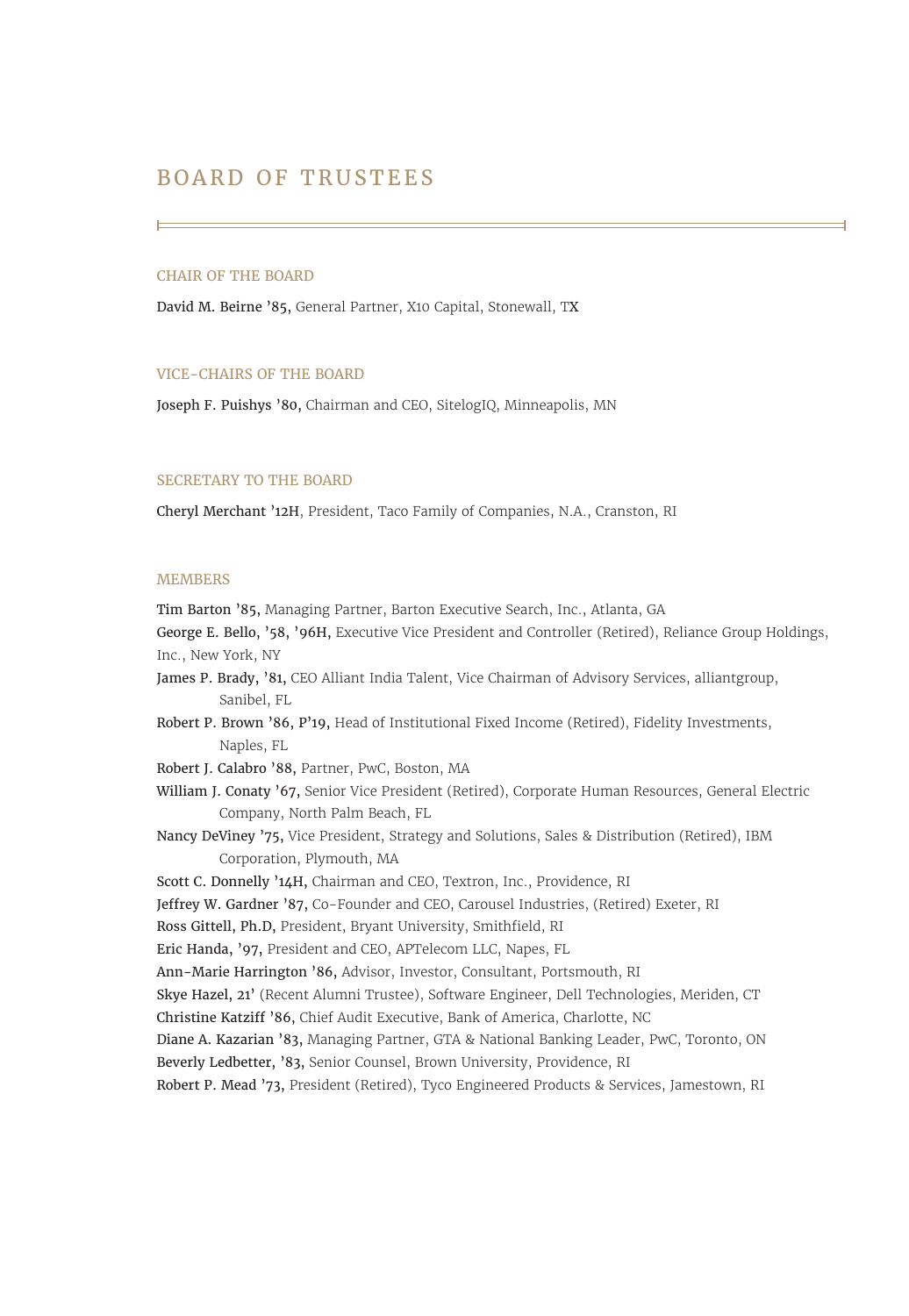Kristian P. Moor '81, P'17, President and CEO (Retired), Chartis Insurance Company, New York, NY Patricia O'Brien P '15, Associate Provost for Budget & Planning, Boston University, Boston, MA Angelique M. Perrone '20 (Recent Alumni Trustee), Marketing Analyst/Marketing Leadership

Development Program, Cigna, Greenville, SC

- Gordon P. Riblet P'97, President, Microwave Development Labs, Boston, MA
- Daniel J. Rice IV '03, Founding Partner, Rice Investment Group, Dallas, TX
- James V. Rosati '72, President and CEO (Retired), Beacon Mutual Insurance Co., Narragansett, RI
- Brian P. Salit '19 (Recent Alumni Trustee), District Parts and Service Manager, Toyota Motors, Mansfield, MA
- Edwin J. Santos '81, P'18, Board Director, Flywire Corporation and Washington Trust Bancorp, Saunderstown, RI

Cynthia Schmitt-Sprinkle, '81, Consultant, Advisory Services, West Naples, FL

- Margaret M. Van Bree, MHA, DrPH, President, VanBree Consulting, Barrington, RI
- Rita Williams-Bogar '76, Founder, President and CEO, Personal Development Solutions, LLC, and the PDS Institute, LLC, Montclair, NJ
- D. Ellen Wilson '79, Office of Chief Executive and Executive Vice President (Retired), UnitedHealth Group, Boston, MA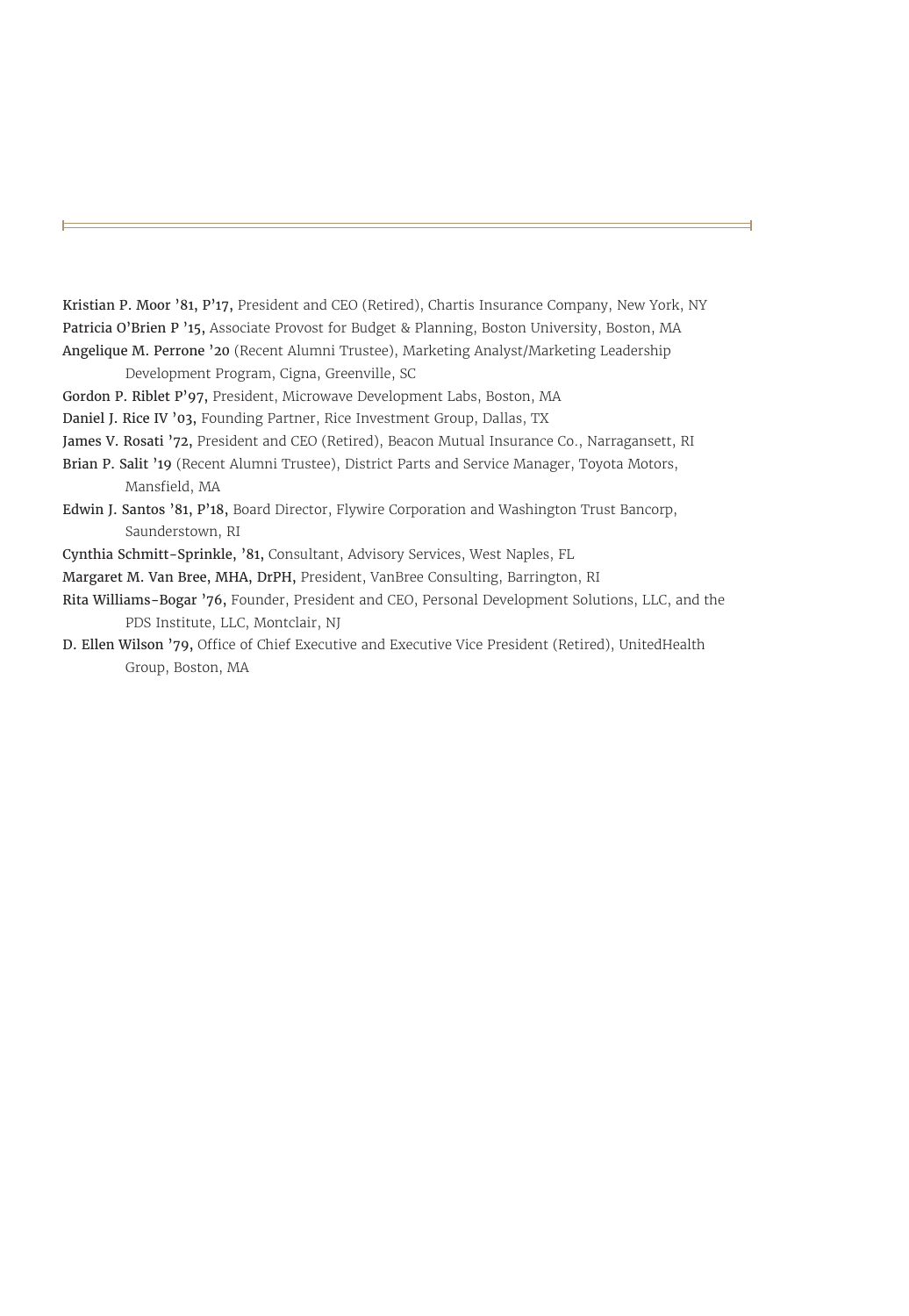## GUEST SERVICES

 $\equiv$ 

- Restrooms are located in Barrington House and in the Fisher Student Center.
- Concessions are available in the tent behind the Fisher Student Center. Food and beverages are also available for purchase in the Fisher Student Center.
- Lost and Found is located in the Public Safety Office in the Unistructure.
- Bryant memorabilia can be purchased at the Bookstore.
- A limited number of listener-assisted headsets are available at the sound control booth at the back of the tent.

*Please ask an usher if you need assistance in locating any of these services.*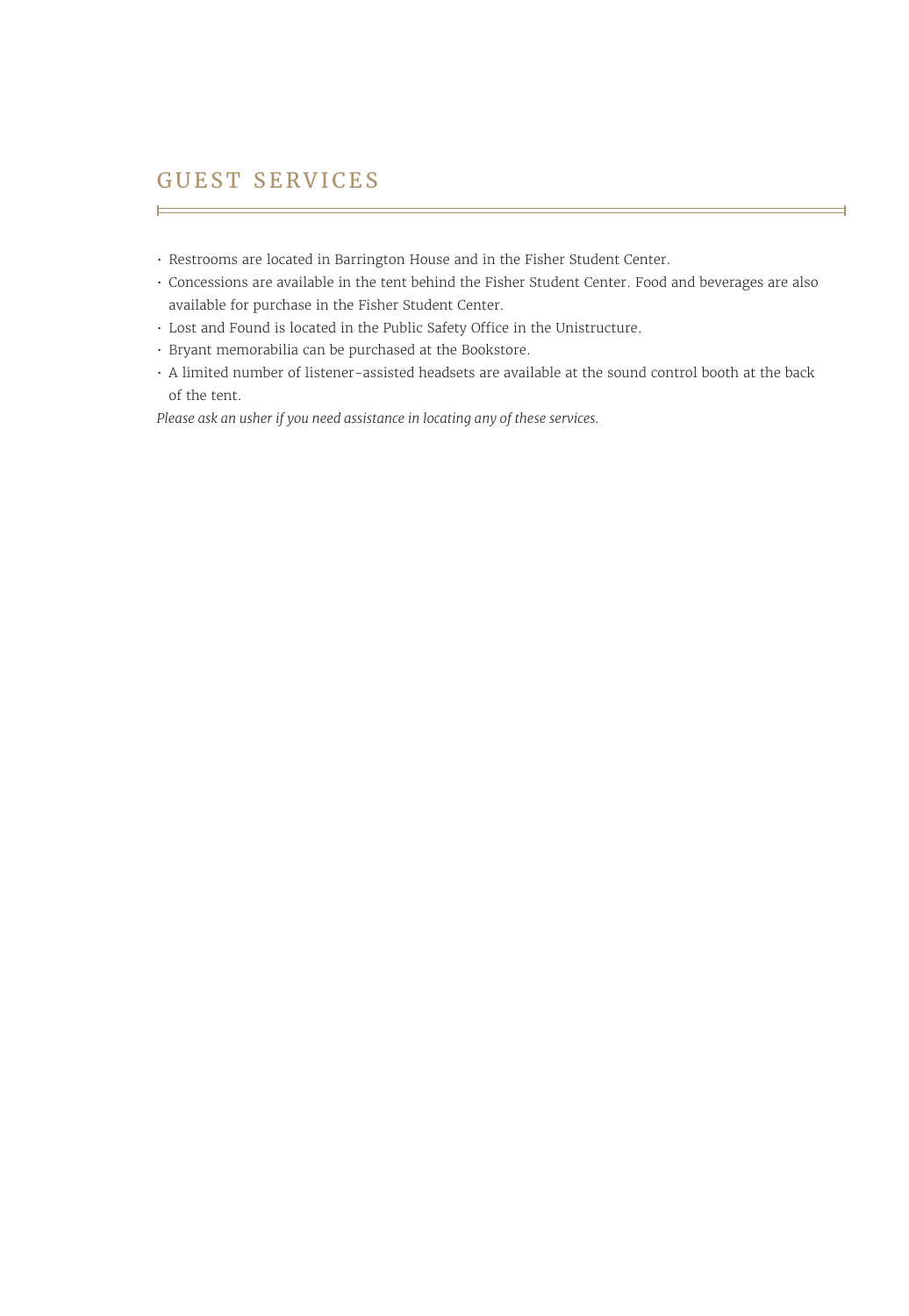Inside Back Cover - Blank